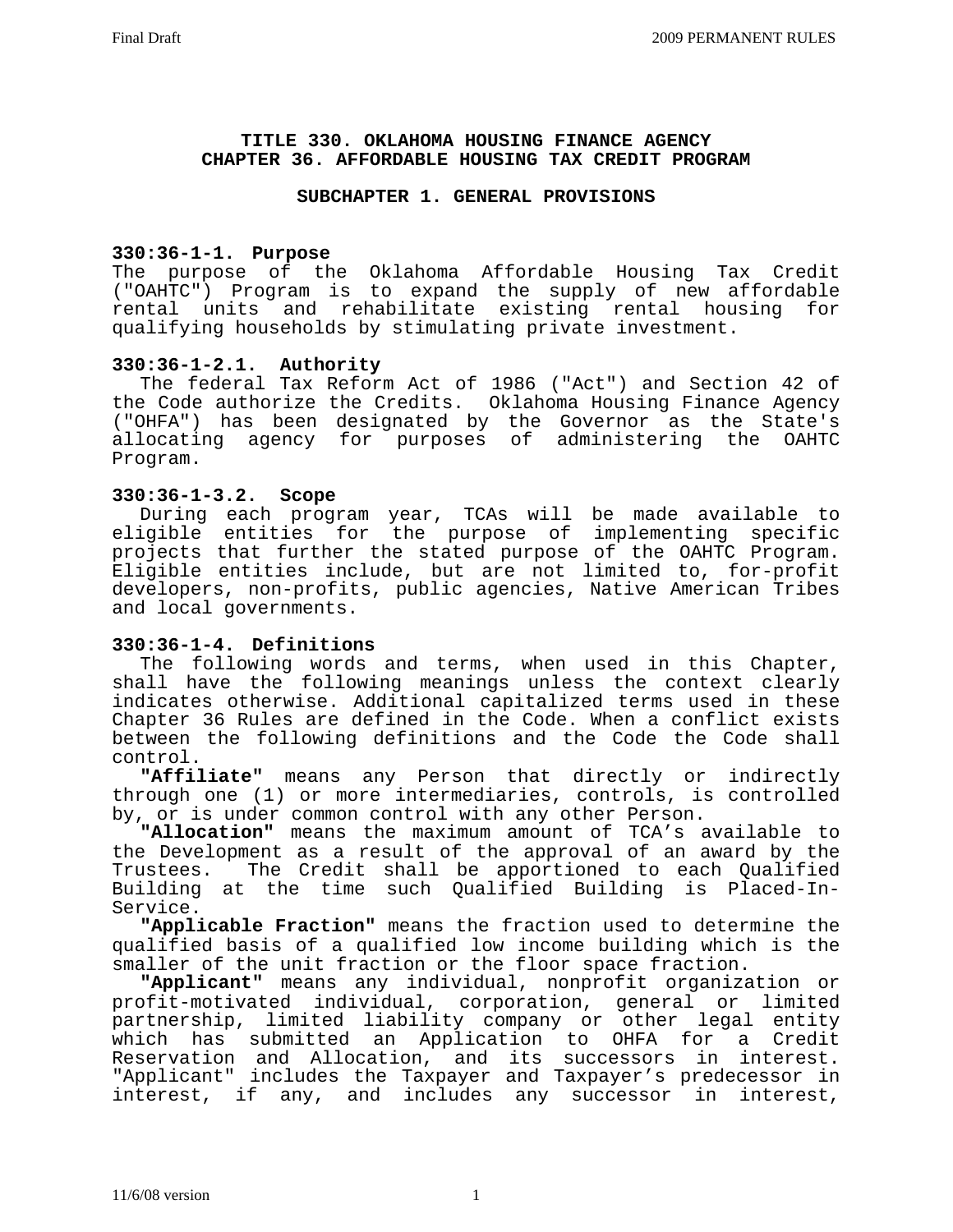Transferee, of all or any portion of the Development, and the heirs, executors, administrators, devisees, successors and assigns of any purchaser, grantee, Transferee, Taxpayer or lessee (other than a Resident) of all or any portion of the Development, and any other person or entity having any right, title, or interest in the Development. **"Application"** means an application in the form prescribed by

OHFA, from time to time, in the AP, including all exhibits and other materials filed by an Applicant with OHFA in support of or in connection with the formal request by the Applicant requesting a TCA.

 **"Application Packet"** (referred to in these Rules as the "AP") means the Application in the form prescribed by OHFA from time to time, together with instructions and such other materials provided by OHFA to any Person requesting the same for the purpose of seeking to obtain from OHFA a TCA. OHFA will solicit public input on the Application Packet, and provide explanation of any significant changes. The AP may include definitive statements of what shall constitute Threshold Criteria, Selection Criteria, priorities, preferences, and compliance and monitoring requirements as may be authorized by or provided for in the Code and these Rules, and may include the necessary forms, instructions and requirements for Applications, environmental assessments, market studies, commitments, extensions, Carryover Allocations, Agreements, Elections, Set-asides, OHFA staff evaluation criteria for Threshold Criteria and Selection Credit amounts, tax exempt bond financed projects, compliance monitoring, and other matters deemed by OHFA Trustees, in their complete discretion, to be relevant to the process of evaluation of Applications and the<br>Applicants in connection with the award or denial of TCAs.

"Area Median Gross Income" means the median gross Income adjusted for household size, for the county or counties where each Building in a Development is located as determined and published annually by HUD.

 **"Building"** means a Residential Rental Property containing residential Housing Units located on the land and included in the Development. For purposes of the Credit Program, each Building is identified by its Building Identification Number assigned by OHFA BIN and its street address assigned by the United States Postal Service. In case of any inconsistency, the BIN shall control. In the event more than one Building is located on the land, each Building must be identified in the manner required by Code Section 42(g) to be treated as part of the Development. Any Allocation of Credit shall be effective only for the Building(s) identified in a Carryover Allocation Agreement, if applicable, or in Exhibit "A" to the Regulatory Agreement. **"Capital Needs Assessment"** (CNA) means a qualified

professional's opinion of a property's current physical condition determined after a physical inspection of the interior and exterior of the units and structures. The physical inspection should include an interview with the on-site manager and maintenance personnel. This assessment should identify deferred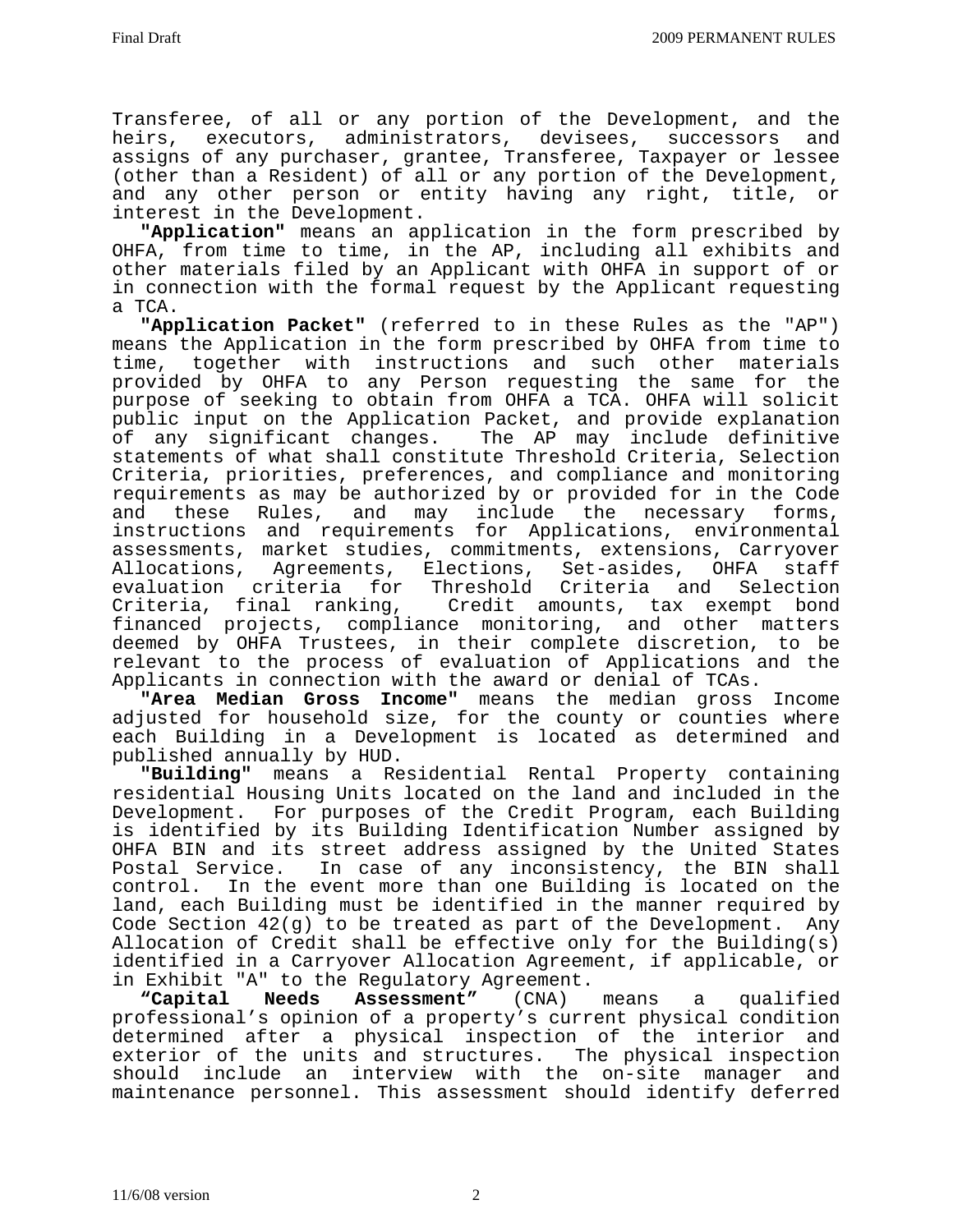maintenance, physical needs, remaining useful life of key components, building material deficiencies and material building code violations that affect the property use, structural and mechanical integrity, and the future physical and financial needs. The assessment must include the cost of labor and materials identified in detail and the extent of future expenditures contemplated to ensure the costs will be addressed through operating and replacement reserves. Components which should be examined and analyzed in this assessment include but are not limited to:

(A) site, including topography, drainage, pavement, curbing, sidewalks, parking, landscaping, amenities, water, sewer, storm drainage, gas and electric utility lines;

(B) structural systems, both substructure and superstructure, including exterior walls and balconies, exterior doors and windows, roofing system and drainage;

(C) interiors, including unit and common area finishes (carpeting, vinyl or tile flooring, plaster walls, paint condition, etc.), unit kitchen finishes, cabinets and appliances, unit bathroom finishes and fixtures, and common area lobbies and corridors ; and

(D) mechanical systems, including plumbing and domestic hot water, HVAC, electrical, lighting fixtures, fire protection and elevators.

 **"Carryover Allocation"** means, an Allocation which is made with respect to a Building or Development pursuant to Code Section  $42(h)(1)(E)$  and/or Code Section  $42(h)(1)(F)$ , as the case may be, and in conformance with IRS Notice 89-1 and Treasury Regulation Section 1.42-6.

**"Carryover Allocation Agreement"** means the contract between Taxpayer and OHFA, authorized and approved by the Trustees, wherein subject to the satisfaction by Taxpayer of the terms, conditions, obligations and restrictions contained therein or in any Resolution of the Trustees, a Carryover Allocation is made pursuant to Code Section 42(h)(1)(E) and/or Code Section 42(h)(1)(F), IRS Notice 89-1 and Treasury Regulation Section

1.42-6.<br>"Certifications" means the representations made under penalties of perjury by the Applicant, Taxpayer, each Developer, each partner or general partner, party to a joint venture, and/or Resident, as applicable, including but not limited to those representations and certifications set forth in the Applications and the Regulatory Agreement and Exhibits. Certifications also mean any and all representations made under penalties of perjury with respect to the Development at any time from the date of submission of the Application and throughout the Development

Compliance Period. **"Code"** means the Internal Revenue Code of 1986, as amended, and in effect at the date of the Regulatory Agreement, together with applicable rules and regulations, revenue rulings, guidelines, releases, pronouncements, notices or procedures promulgated thereunder or referred to therein or in the applicable rules and regulations.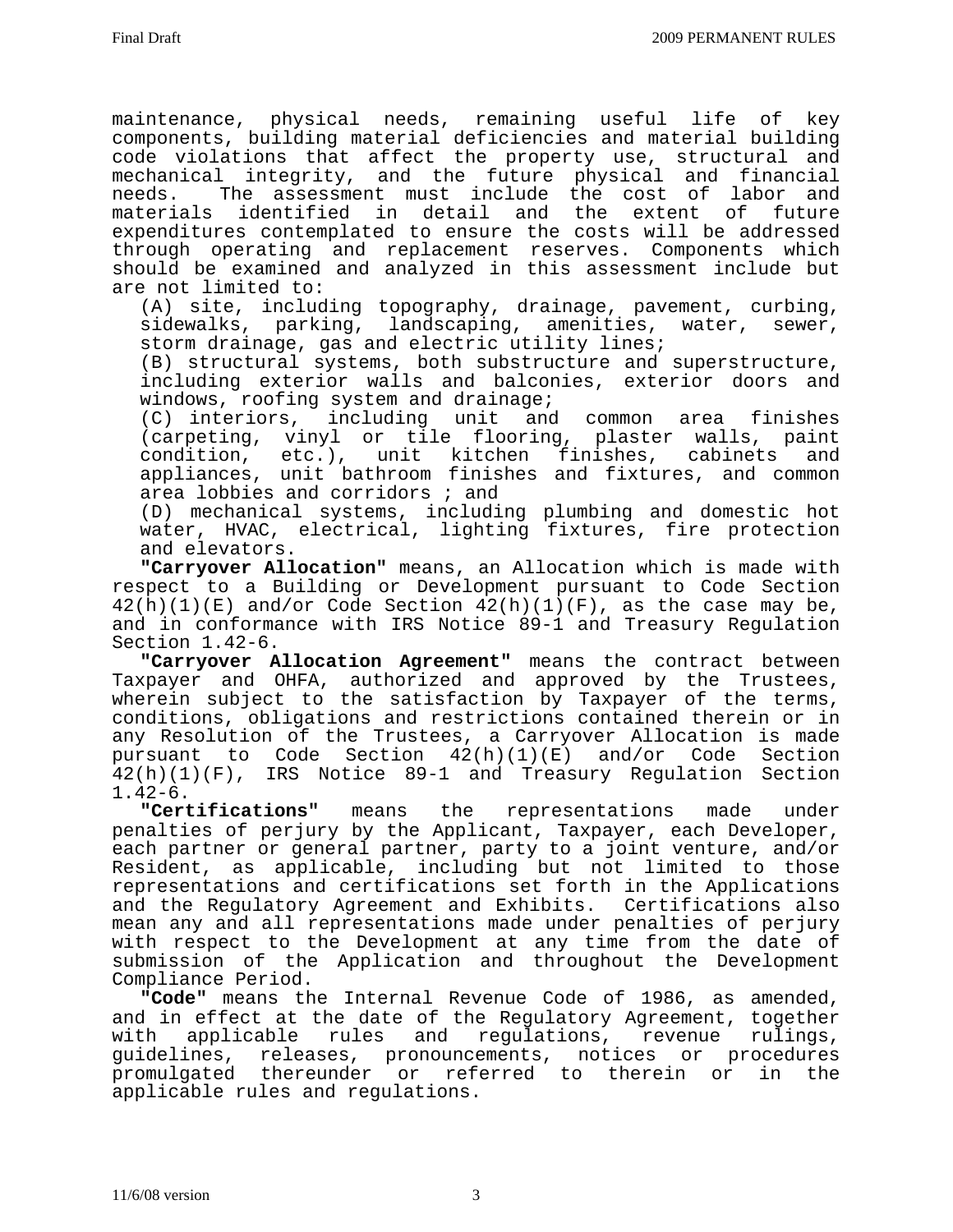**"Commitment"** means a representation or agreement of the Taxpayer/Applicant contained in the Application, or otherwise, which in all cases shall be irrevocable and binding upon Taxpayer and its Transferees and successors in interest throughout the Development Compliance Period, unless otherwise noted in the Regulatory Agreement, these Rules, the Application, or any other agreements entered into by Taxpayer with OHFA in connection with the Credit Program.

 **"Compliance Period"** means with respect to any Qualified Building, the continuous fifteen (15) year period over which the Qualified Building must satisfy all requirements of the Code and the Credit Program. The Compliance Period begins with the first year of the Credit Period.

 "**Consultant**" means any person (which is not an Affiliate of an owner of the Development) that provides professional or expert services relating to an Application, a Development, or any activities pertaining to the filing of an Application, the award of a TCA, the Carryover Allocation, or cost certification documents filings with OHFA.

 **"Control"** (including the terms "controls", "controlling", "controlled by", and/or "under common control with") means the possession, directly or indirectly, of the power to direct or cause the direction or the management and policies or any other Person, whether through an ownership interest in the other Person, by contract, agreement, understanding, designation, office or position held in or with the other Person or in or with any other Person, or by coercion, or otherwise.

 **"Credit"** means the low-income housing tax Credit available for federal income tax purposes under Code Section 42 for a Qualified Building.

 **"Credit Period"** means the ten (10) year period over which the Credit may be claimed for a Building. The Credit Period begins when the Building is placed in service, for Credit purposes, or if the Taxpayer makes an election under Section 42(f)(1)(B) of the Code, the next year; but only if the Building is a qualified low-income building within the meaning of Code Section  $42(c)(2)$ , by the end of the first year of that period. For an existing Building with Rehabilitation Expenditures, the Credit Period shall not begin before the year that the rehabilitation Credit is allowed under Code Section 42(f)(5).

 **"Credit Program"** means OHFA's program for approving Allocations and includes, without limitation, adopting the Qualified Allocation Plan and OHFA's Credit Program Rules, the AP, and all things contemplated therein or appurtenant thereto, including without limitations, monitoring Developments throughout the Extended Use Period and notifying the IRS of the Building's

or <sup>a</sup> Development's failure to comply with Code requirements. **"Credit Reservation"** means the reservation of a maximum amount available for Allocation to such Development and apportioned to each Qualified Building therein upon meeting the requirements of<br>the Credit Program and Code Section 42.

"Developer" means the person or entity with the responsibility of ensuring the effective construction or rehabilitation of the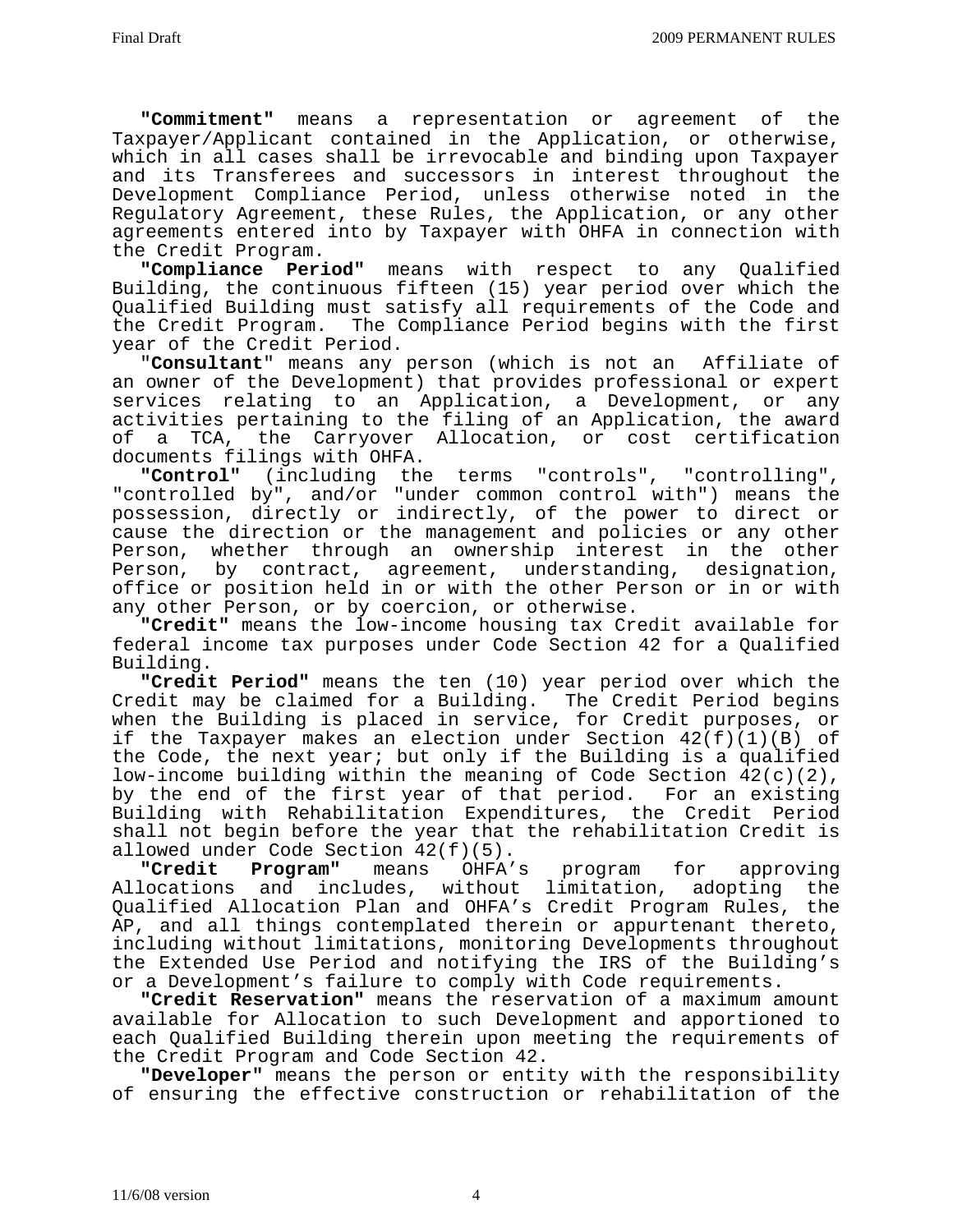Development, including any and all responsibilities as outlined in the Development Agreement, which may also be the Applicant and/or Taxpayer of the Development. Developer also includes any other person or organization affiliated with, Controlled by, In Control Of or A Related Party to, the Developer, as determined by OHFA.

 **"Development"** means the Land and one (1) or more Buildings, structures, or other improvements now or hereafter constructed or located upon the Land. If more than one (1) Building is to be part of the Development, each Building must be financed under a common plan and identified in the manner required under Code Section 42(g).

**"Development Compliance Period"** means the period beginning with the first day the first Building of the Development is Placed-In-Service and continuing thereafter until the latest to end of the following periods for each Building in the Development: (i) the Compliance Period; (ii) the Extended Use<br>Period; or (iii) the "Three Year Period."

"Development Team" means the Applicant, architect, attorney, consultant, developer, general contractor, market analyst and/or appraiser, property management company, tax professional, Taxpayer, and the principals of each.

 **"Drug"** for purposes of these OAHTC Program Rules, means "a controlled substance" as that term is defined in Section 102 of

the Controlled Substances Act, 21 U.S.C., Section 802.<br>"Drug-Related Criminal Activity" means the "**Drug-Related Criminal Activity"** means the illegal manufacture, sale, distribution, or use of a drug, or the possession of a drug with intent to manufacture, sell, distribute or use the drug.

 **"Due Date"** if a due date for submission of documents or fees falls on a weekend or a designated Federal holiday, then the due date becomes the next business day.

 **"Elderly"** means a person sixty-two (62) years of age or older. This definition is for consideration for the Elderly set-aside and for points in which one hundred percent (100%) of units are for Elderly.

"**Eligible Basis"** means generally the depreciable basis in the

property. "**Extended Use Period**" means the continuous period, a minimum of fifteen (15) years, following the close of the Compliance Period during which a Qualifying Building must satisfy all requirements<br>of the Code and the Credit Program. The Extended Use Period for of the Code and the Credit Program. the Development is set forth on Exhibit "A" to the Regulatory Agreement and may not be revoked or terminated prior to said date except as provided in the Code, these Chapter 36 Rules or in the Regulatory Agreement.

 "**Gross Rent**" means the rent received for a Low-Income Housing Unit, including utility allowances but excluding (i) any payments under Section 8 or any comparable rental assistance program; (ii) any fees or supportive services (within the meaning of Code Section 42(g)(2)(B); (iii) paid to Taxpayer (on the basis of the low-income status of the Qualified Resident of the Low-Income Unit) by a governmental assistance program or an organization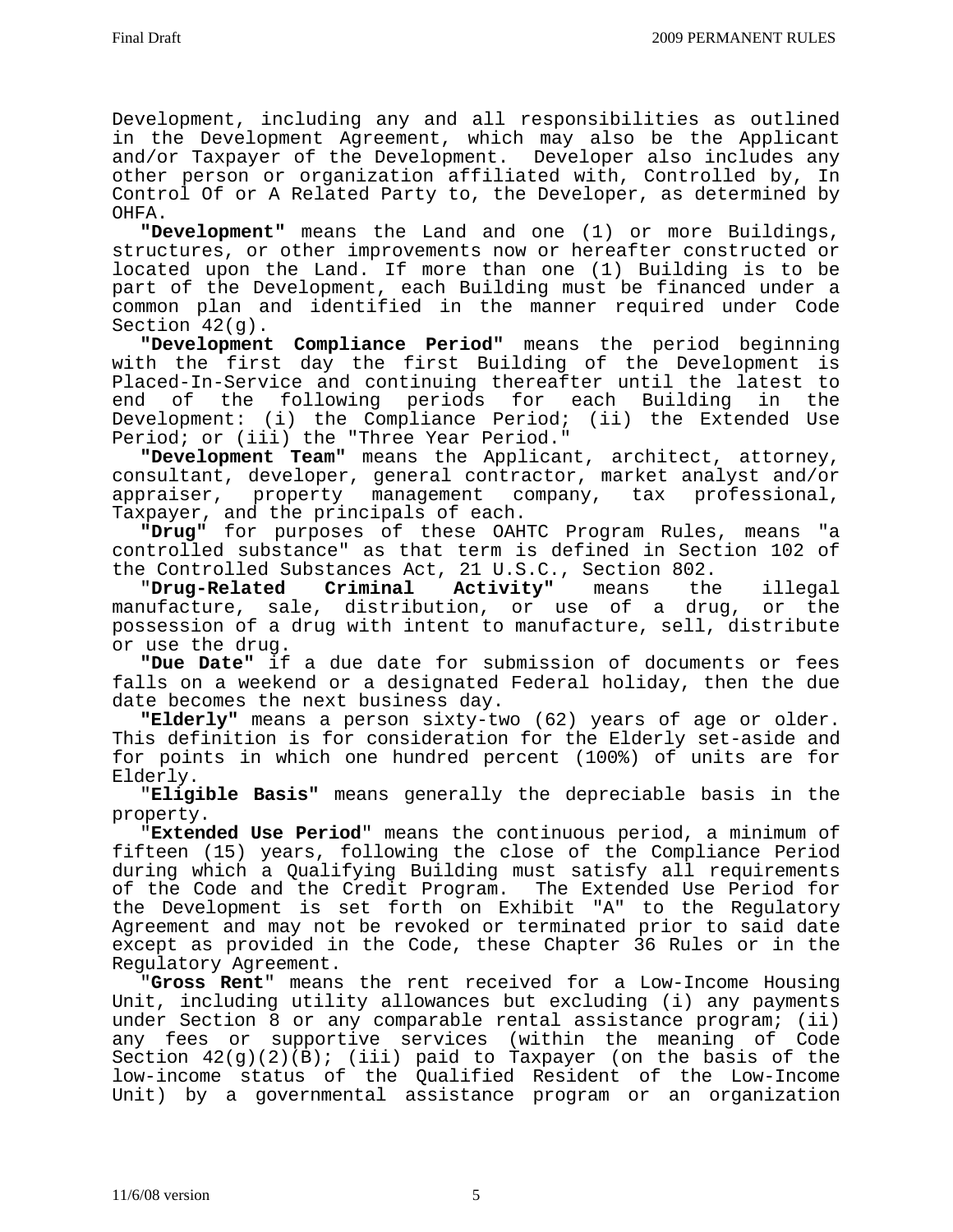exempt from federal income tax under Code Section 501(c)(3), if such program or organization provides assistance for rent and the amount of assistance provided for rent is not separable from the amount of assistance provided for supportive services; and (iv) rental payments to Taxpayer to the extent an equivalent amount is paid to the RHS under Section 515 of the Housing Act of 1949. Gross Rent includes the minimum amounts paid toward purchase of a Housing Unit as described in Code Section  $42(g)(6)$ . The amount of Gross Rent is determined annually based upon the Area Median Gross Income for the locality in which the Development is located. The annual amount may decrease but such amount will not be reduced below the amount of Gross Rent established in the first Year of the Credit Period. "**Hard Construction Costs"** means the following types of

activities, but not limited to, earthwork/site work, on-site utilities, roads and walks, concrete, masonry, metals, carpentry (rough and finish), moisture protection, doors/windows/glass, insulation, roofing, sheet metal, drywall, tile work, acoustical, flooring, electrical, plumbing, elevators, blinds and shades, appliances, lawns & planting, fence, cabinets, carpets, and heat & ventilation. For calculations of contractor fees, a reasonable contingency can be included.

 **"Homeless"** means (1) lacking a fixed, regular and adequate nighttime residence; and has a primary nighttime residence that is a supervised public or private shelter providing temporary accommodations or a public or private place not ordinarily used as sleeping accommodations for human beings, OR (2) displaced as a result of fleeing violence in the home; and has a temporary residence that is a supervised public or private shelter OR (3) certified by an agency involved in regularly determining homeless status. Homeless individuals are considered homeless for a period of twenty-four (24) months from the date of move-in, according to Section 103 of the Stewart B. McKinney Homeless Assistance Act and  $42(i)(3)(B)(iii)(I)$  of the Code.

 **"Housing Unit"** means a Low-Income Unit and/or Market Rate Unit located in a Building which is available for rent or is rented by Residents. Common Area Units are not included.

 **"HUD"** means the U.S. Department of Housing and Urban Development.

 **"Income"** means the income of one or more Qualified Residents, as determined in a manner consistent with the methods under HUD's Section 8 Program.

 **"IRS"** means the Internal Revenue Service of the Treasury.

**"IRS Form 8609"** means the IRS Form entitled "Low Income Housing Credit Certification" issued by OHFA no later than the end of the calendar year that such Building is Placed-In-Service or to be issued. The IRS Form 8609 establishes the maximum<br>Credit for a Building.

"IRS Form 8823" means the IRS form entitled "Low-Income Housing Credit Agencies Report of Noncompliance or Building Disposition" issued or to be issued by OHFA with respect to issues of noncompliance with the laws of the IRS and/or the sale or disposition of the Development.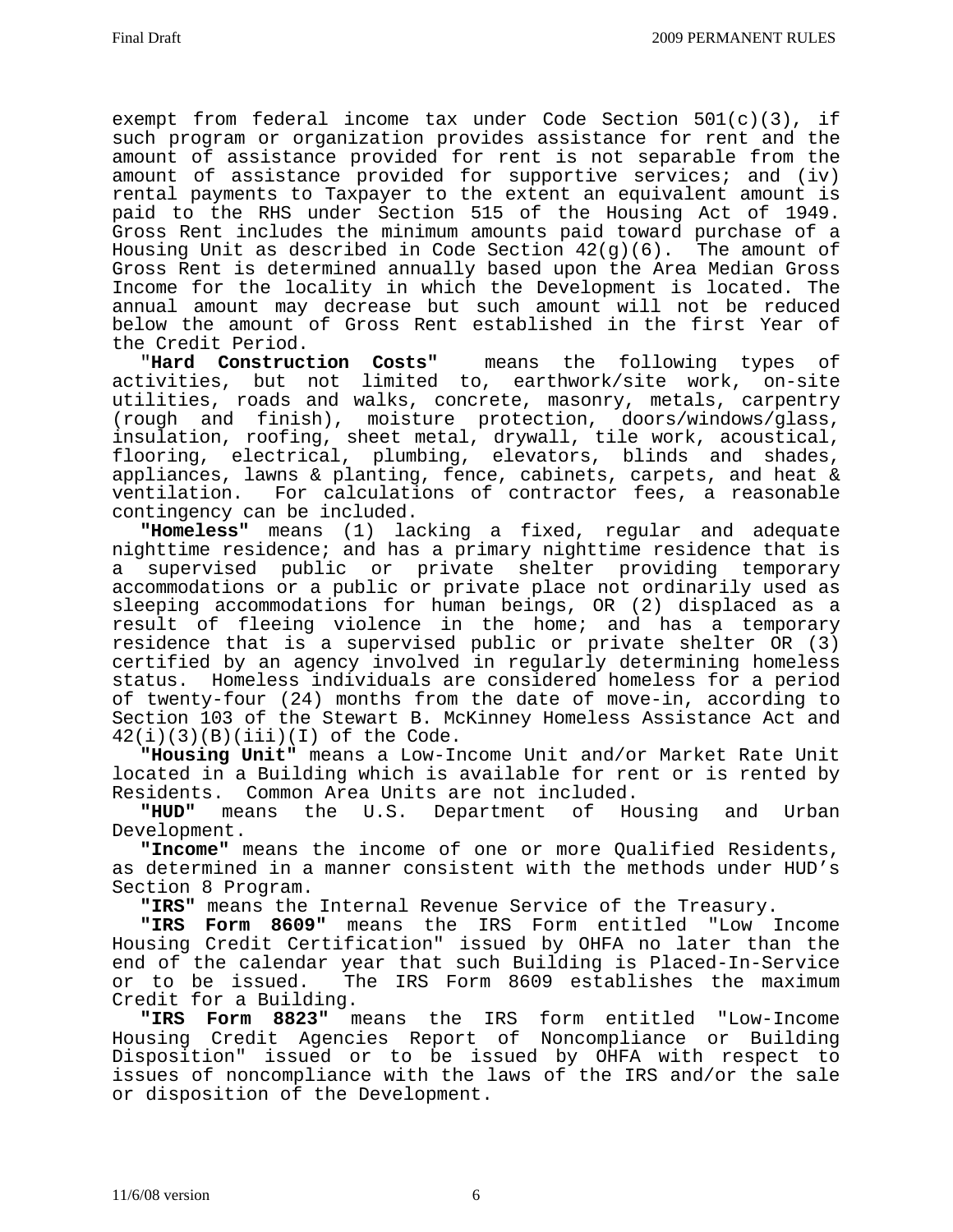**"Land"** means the site(s) for each Building in the Development and having the legal description set forth described in the Carryover Allocation Agreement and Exhibit "A" to the Regulatory Agreement.

 **"Large Development"** means a Development with more than sixty (60) units.

 **"LIHTC Program"** means the Credit Program. "LIHTC Program" may be used interchangeably with the term "Credit Program" or "OAHTC Program".

 **"Low-Income Unit"** means a Housing Unit that is both Rent-Restricted and occupied by Qualified Residents, provided that: (i) Housing Unit shall constitute a Low-Income Unit only if it is suitable for occupancy taking into account local health, safety and building codes and it is used other than on a transient basis except in the case of transitional housing, all as determined under Code Section 42(i)(3); and (ii) Housing Unit in any Building which has four (4) or fewer Total Housing Units shall not constitute a Low-Income Unit if any Housing Unit in the Building is occupied by an Owner or a related person [within the meaning of Code Section 42(i)(3)(C)] unless such Building is described in Code Section  $42(i)(3)(E)$ .

**"Market Rate Unit"** means a Housing Unit that does not meet the definition of a Low-Income Unit.

 "**Minimum Low-Income Housing Set-Aside**" means the minimum percent required under Code Section 42(g) of Housing Units in the Development to be both Rent-Restricted and occupied by Qualified Residents, i.e., Residents whose Income is at or below a certain percentage of Area Median Gross Income. For purposes of Code Section 42(g), Taxpayer must have selected either: (i) twenty percent (20%) or more of the Total Housing Units to be Rent-Restricted and occupied by Residents whose Income is at or below fifty percent (50%) percent of the Area Median Gross Income; or (ii) forty percent (40%) or more of the Total Housing Units to be Rent-Restricted and occupied by Residents whose Income is at or below sixty percent (60%) of the Area Median Gross Income as the Minimum Low-Income Housing Set-Aside. The Applicant may, however, have made a Commitment to provide greater percentages of Housing Units that are both Rent-Restricted and occupied by Residents meeting the above Income limitations and/or making Housing Units available to Residents with Income below the above limitations, i.e., an Additional Low-Income Housing Set-Aside. Taxpayer and all Transferees, and successors in interest shall be bound by all Commitments, including the Minimum Low-Income Housing Set-Aside, or Additional Low-Income Housing Set-Aside made in the Regulatory Agreement, or included in the Carryover Agreement or any of the Resolutions of the Trustees respecting the Application, the Development, or Taxpayer**.** 

**"National Non-Metro Area Median Income"** means as determined and published annually by HUD.

 **"Nonprofit"** means a private nonprofit organization that is organized under State or local laws; has no part of its net earnings inuring to the benefit of any member, founder, contributor, or individual; is neither controlled by, nor under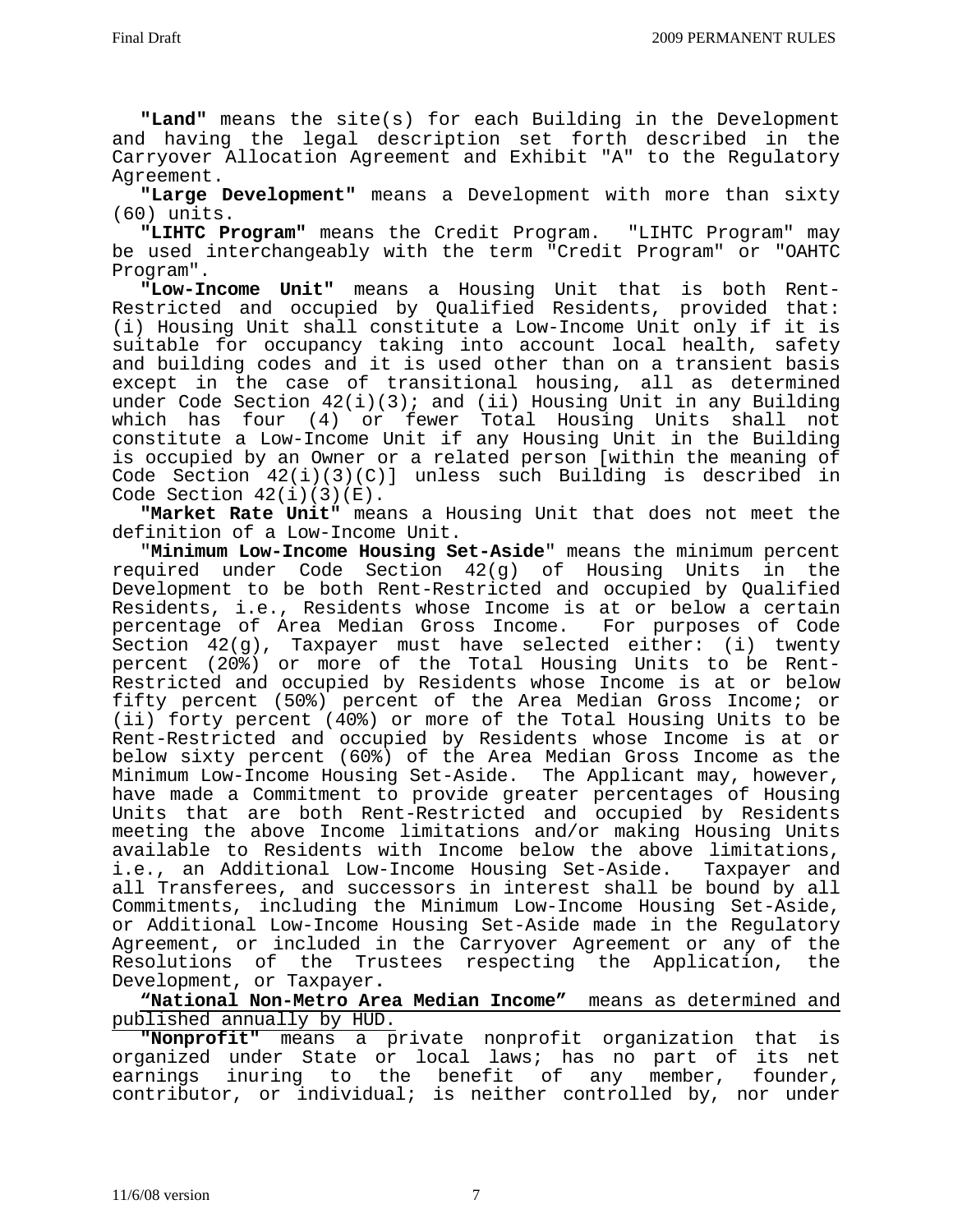the direction of, individuals or entities seeking to derive profit or gain from the organization; has a tax exemption from the Internal Revenue Service under section 501(c) (3) or (4) of the Internal Revenue Code of 1986; does not include a public body; has among its purposes the provision of decent housing that is affordable to low income persons, as evidenced in its charter, articles of incorporation, resolutions or by-laws; and, has at least a one year history of providing affordable housing at the local level, and is duly qualified to do business within the State.

**"Nonprofit Sponsored Development"** means and refers to a proposed Development that has or will have a Nonprofit that has a Controlling interest by reason of an ownership interest in a Person that is or will be the owner of the subject Development, and has materially participated, or will materially participate (within the meaning of the Code) in the Development and operation of the Development throughout the Compliance Period.

 **"OAHTC Program"** means the Credit Program. "OAHTC Program" may be used interchangeably with the term "LIHTC Program" or "Credit

Program". **"OHFA"** means Oklahoma Housing Finance Agency a State-beneficiary public trust. OHFA is the allocating agency for the State for purposes of the Credit Program.

**"One Year Period (1YP)**" means period commencing on the date on which OHFA and the owner agree to the Qualified Contract price in writing and lasting twelve (12) calendar months.

 **"Owner"** means the legal Owner of record of the Development, as set forth on page one of the Regulatory Agreement, and any and all successor(s) in interest of Owner, including any and all Transferees, Assignees, purchasers, grantees, owners or lessees (other than a Resident) of all or any portion of the Development, and the heirs, executors, administrators, devisees, successors and assigns of any Transferee, purchaser, assignee, grantee, owner or lessee (other than a Resident) of all or any portion of the Development, and any other person or entity having or acquiring any right, title, or interest in the Development. Owner is also the Taxpayer, Applicant or the Applicant's successor in interest.

 **"Partnership"** means any syndicate, group, pool or other unincorporated organization, through or by means of which any business, financial operation, or venture is carried on, and which is treated for federal income tax purposes as a partnership and is not considered within the meaning of the Code, a trust or estate or a corporation. A Partnership may be a general Partnership or a limited Partnership and must have partners and an objective to

"Person" means, without limitation, any natural person, corporation, partnership, limited partnership, joint venture, limited liability company, limited liability partnership, trust, estate, association, cooperative, government, political subdivision, agency or instrumentality, Community Housing Development Organization (CHDO), interlocal cooperative, or other organization of any nature whatsoever, and shall include any two or more Persons acting in concert toward a common goal.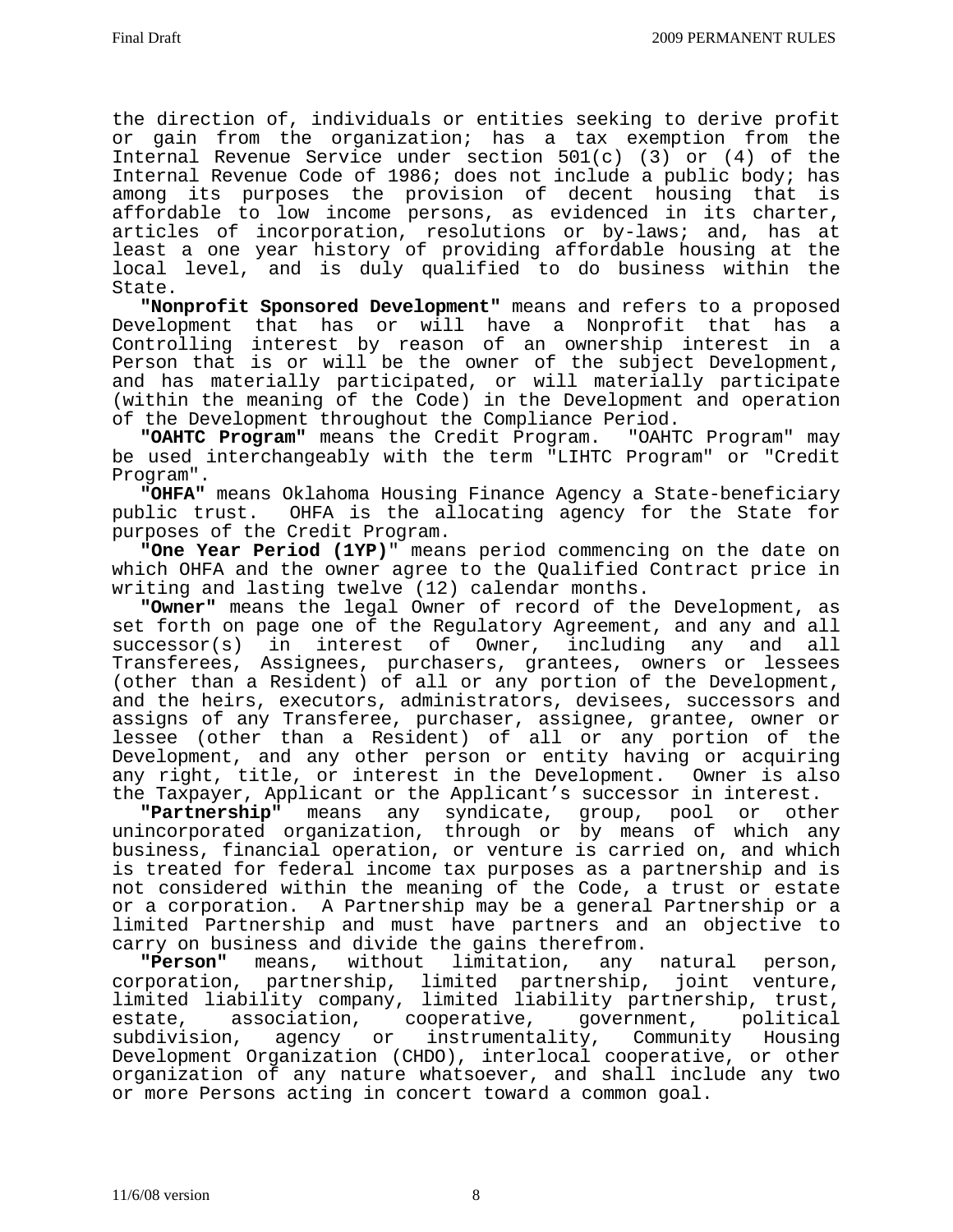**"Placed-In-Service" means:** (i) the date on which a new Building or existing Building used as residential rental property is ready and available for its specifically assigned function as evidenced by a certificate of occupancy or the equivalent; or (ii) for rehabilitation expenditures that are treated as a separate new Building, any twenty-four (24) month period over which such Rehabilitation Expenditures are aggregated.

**"Preliminary Application (QCPA)"** means a request containing all information and items necessary for OHFA to determine the eligibility of an Owner to submit a request for a qualified contract.

 **"Program Rules"** means the various written criteria, requirement, rules, and policies adopted from time to time by the Trustees as the State's Qualified Allocation Plan to administer the Credit Program and to provide for Allocations. The Program Rules must be followed by any participant in the Program. The Program Rules may include requirements that are more stringent than those under Code Section 42.

**"Qualified Allocation Plan (QAP)"** means these Chapter 36 Rules plus the Application Packet (AP) as defined and other materials provided by OHFA. The deadline for all informal input sessions and the formal public hearing will be published by OHFA Staff.

 **"Qualified Building"** means a Building which meets the terms, conditions, obligations, and restrictions of the Program Rules, Carryover Allocation Agreement, Regulatory Agreement, Resolutions of the Trustees respecting Taxpayer or the Development, and Code Section  $42(c)(2)$  for an Allocation and the issuance by OHFA of IRS Form 8609.

 **"Qualified Contract"** means a bona fide contract to acquire the portion of a Building which is not Rent-Restricted for fair market value and the portion of the Building which is Rent-Restricted for an amount not less than the Applicable Fraction for the Building or the sum of: (i) the portion of outstanding indebtedness secured by, or with respect to the Building which is allocable to such Building; (ii) adjusted investor equity in the Building; and (iii) other capital contributions invested in the Building but not reflected in the amounts described in (i) or (ii) above; reduced by cash distributed from the Development or available for distribution from the Development; provided that in all cases, the purchase price for the Building required for a contract to be a Qualified Contract shall be determined in a manner consistent with the requirements of Code Section 42(h)(6)(F), or such other regulations as prescribed by the Code to carry out this section.

**"Qualified Contract Application (QCA)"** means an application containing all information and items required by the OHFA to<br>process a request for a Qualified Contract.

"Qualified Contract Price (QCP)" means calculated purchase price of the development as defined within §42(h) (6) (F) of the<br>Code and as further delineated in Chapter 36 Rules.

"Qualified Development" means a Development or Residential Rental Property where an Applicable Percentage or more of the Housing Units are both Rent-Restricted and occupied by Residents whose Income is at or below the level selected as the Minimum Low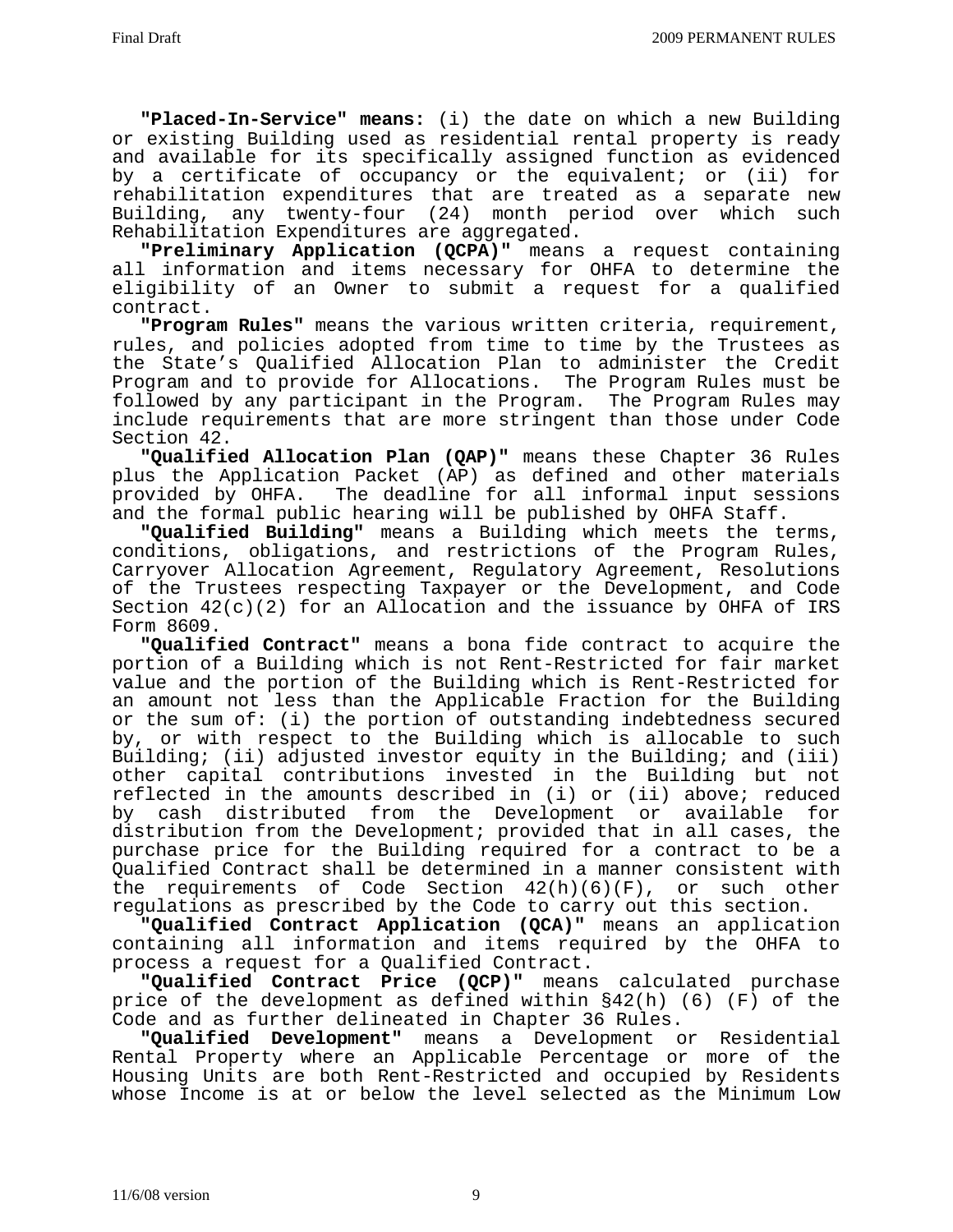Income Housing Set Aside. **"Qualifying Households"** means households whose annual incomes do not exceed the chosen set-aside (which is either 50% or 60%) of the median family income for the area.

 **"Regulatory Agreement"** means the written and recorded agreement between a recipient of a TCA and the allocating agency, OHFA, placing restrictive covenants upon the Development and the underlying land for a term of not less than thirty years (30) years, or such other term as may be required from time to time by provisions of the AP, these OAHTC Rules and Section 42 of the Code and the federal rules and regulations promulgated thereunder and containing other restrictions, covenants, warranties and agreements required by state, federal or local law and these OAHTC Rules.

 **"Rehabilitation Expenditures"** means amounts that are capitalized and incurred for the addition to or improvement of an Existing Building of a character subject to the allowance for depreciation under Section 167 of the Code. However, it does not include the costs of acquiring a Building or an interest in it, for example, any Developer Fee properly allocated in acquiring a Building or any other soft costs or any amount not permitted to be taken into account under Section  $42(d)(3)$  or Section  $42(d)(4)$  of the Code.

 **"Rent-Restricted"** means that the Gross Rent with respect to a Low-Income Unit does not exceed thirty percent (30%) of the income limitations for Qualified Residents adjusted by the Imputed Household Size, subject to the exception set forth in Code Section 42(g)(2)(E) (relating to certain Housing Units for which federal rental assistance decreases as Resident Income increases).

 **"Resident"** means an individual or group of individuals (other than an Owner) residing in a Housing Unit.

 **"Resolution"** means an official action of the Trustees and includes all Resolutions adopted by the Trustees with respect to a Development.

 **"Review Report"** means the Threshold Criteria Review and Selection Criteria Review containing the results of OHFA's review of the Application and scoring of the Application. There are preliminary and final versions of the review report for each Application.

 **"Rural Area"** means any city, town, village, area or place generally considered rural by the Secretary of Agriculture (RHS) for rural housing programs. Verification will be obtained by contacting the Stillwater USDA-RD office.

 **"Rural Development"** means a Development that is, or will be located within a Rural Area. RHS 538 projects are not eligible for the Rural 515 set-aside, but may qualify under other setasides.

 **"Section 8"** means Section 8(c)(2)(A) of the United States Housing Act of 1937, as amended. **"Selection Criteria"** means the evaluation criteria, over and

above the Threshold Criteria, set out in an applicable AP, which shall be established and may be changed by OHFA from time to time in an applicable AP (using the priorities for the State as they are established from time to time under and pursuant to these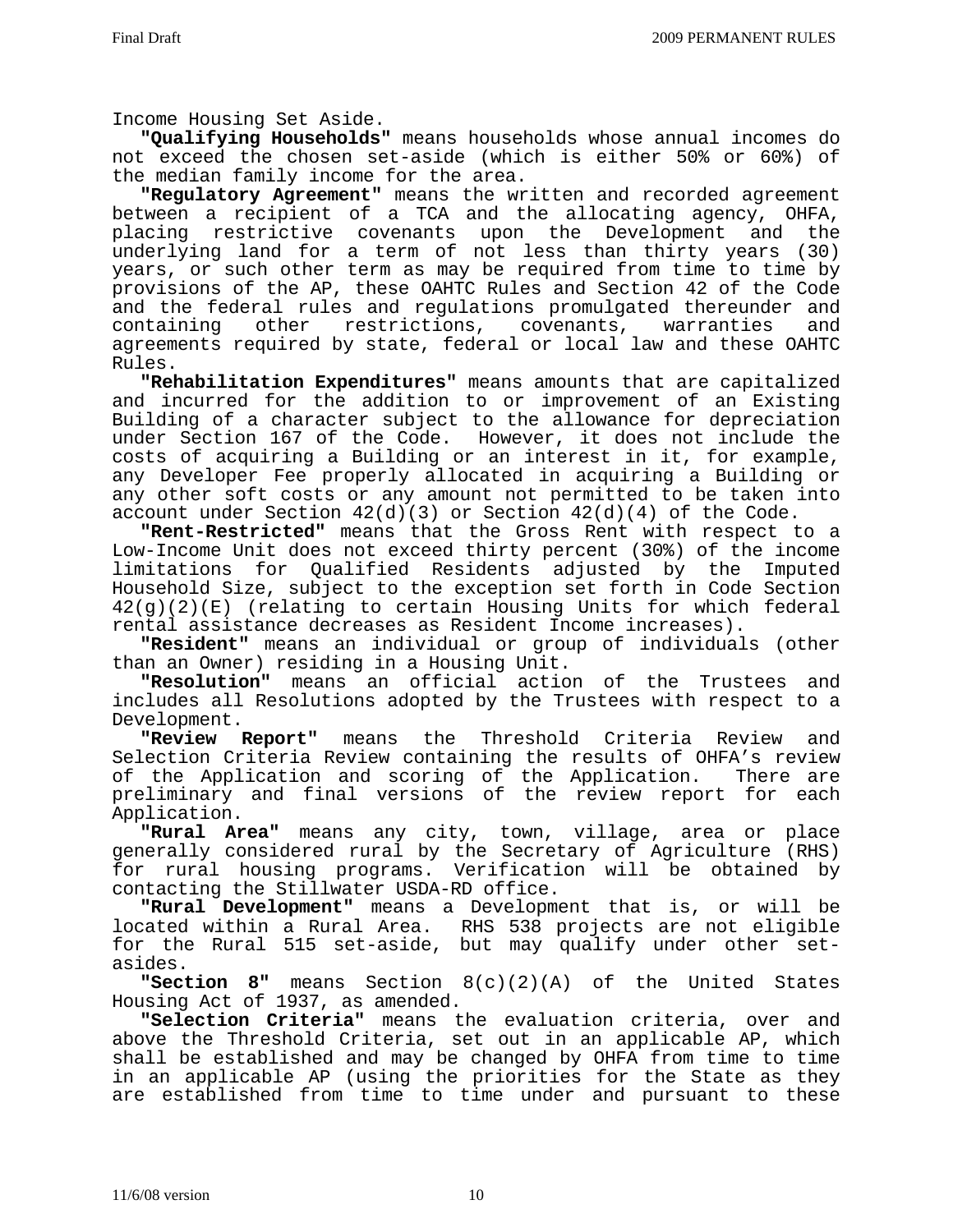Rules and the applicable AP), to determine the Development's qualifications, and which are the basis for ranking Applications and establishing a relative level of acceptability for consideration under the Rules and the applicable AP for the possibility of the award of a TCA by OHFA. Although the Selection Criteria may be given substantial weight by OHFA Trustees in deciding whether or not a particular Application and Applicant shall be awarded a TCA, the OHFA Trustees reserve the right to take into consideration such other factors as they, in their

complete discretion, deem appropriate. **"Site Control"** means the exercise of dominion or control over the property through the execution of a purchase, sale, or longterm lease agreement (with a lease term that exceeds the extended use period), receipt of a deed or conveyance of the Land where the development will be located, or an option to purchase the property (where the option is not revocable on the part of the seller). OHFA alone will decide if an Applicant or Taxpayer has obtained Site Control.

 **"Special Needs"** means such targeted populations as may be designated from time to time in an Application Packet by official action of OHFA's Board, which designations may include, but are not necessarily limited to, the homeless, the elderly, persons with mental and physical disabilities and/or disabled persons. **"State"** means the State of Oklahoma**.** 

 **"TCA"** means a federal low-income tax Credit allocation by OHFA to a Development owner pursuant to Section 42 of the Code, these Rules, QAP, the Act, the applicable AP, the Application, and formal action by the OHFA Board of Trustees.

 **"Three-Year Period"** for a Building means the three (3) year period following: (a) the date of acquisition of such Building by foreclosure or forfeiture under a deed of trust, mortgage or real estate contract or by deed in lieu of foreclosure; or (b) the end of the Extended Use Period, or (c) in the case of the release of the affordability restriction due to the failure of OHFA to present a QC before the expiration of the One Year Period, the recording of a Release of Regulatory Agreement by OHFA. During the Three-Year Period the owner may no evict or terminate a tenancy of an existing tenant of any low-income unit except for good cause. During the Three-Year Period the owner may not increase the gross rent with respect to any low-income unit except as permitted under Section 42 of the Code.

 **"Threshold Criteria"** means the criteria set out herein and in an applicable AP, which shall be established and may be changed by OHFA from time to time in an applicable AP, to determine the qualifications of the Applicant and the Taxpayer and the Proposed Development, presented in each Application that are the minimum level of acceptability for consideration under the Rules and the applicable AP for the possibility of the award of a TCA by OHFA. Failure to satisfy all Threshold Criteria set out in the applicable AP shall result in the disqualification of the Application for further consideration, and shall require no further action by OHFA Staff except to notify the Applicant of the disqualification.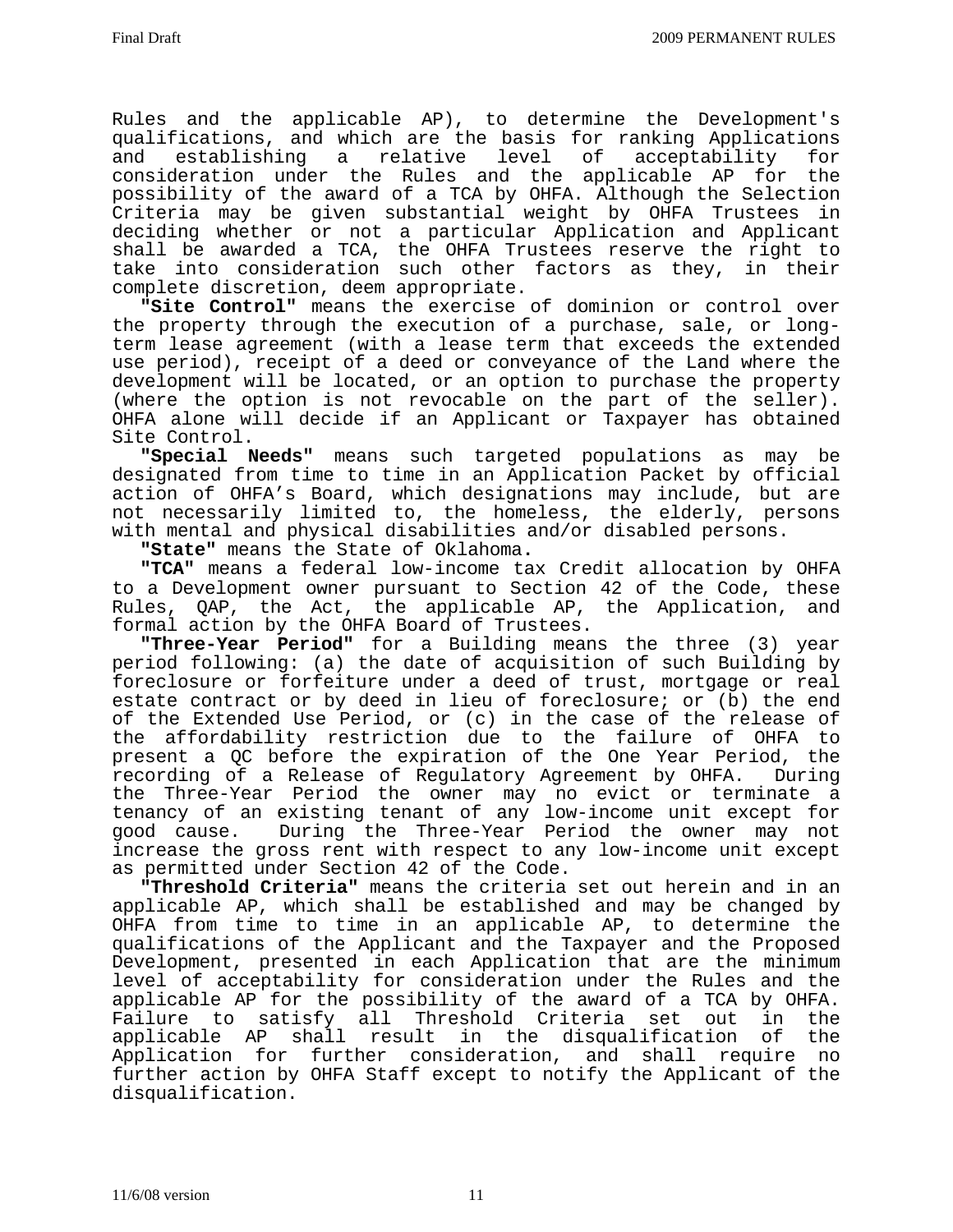**"Total Housing Units"** means all Housing Units in a Building including both Market Rate Units and Low-Income Units.

**"Total Development Costs"** means the total costs incurred in acquiring and developing the Development as set forth in the proposed budget for the Development included in the Application and in an independent certified public accountant's certification<br>of sources and uses of funds submitted to OHFA.

"Transfer" means any sale, transfer, merger, consolidation, liquidation, contribution, assignment, exchange or other change in all or part of Ownership of the Land and/or Development or any<br>Building which is a part thereof, whether voluntary or a part thereof, whether voluntary or involuntary, and also includes: a transfer, sale, contribution or assignment by the Applicant, Taxpayer or Developer of all or any part of its rights, title or interest in the Application, Carryover Allocation Agreement, Credit, Land, Building and/or Development to another party; or a withdrawal, change or addition of any partner to a general Partnership, general partner of a limited Partnership, any party to a joint venture or the manager of a limited liability company.

 **"Transferee"** means any and all successor(s) in interest of Taxpayer, including any and all Transferees, Assignees, purchasers, grantees, owners or lessees (other than a Resident) of all or any portion of the Development, and the heirs, executors,<br>administrators, devisees, successors and assigns of any administrators, devisees, successors and assigns of any Transferee, purchaser, assignee, grantee, owner or lessee (other than a Resident) of all or any portion of the Development, and any other person or entity having or acquiring any right, title, or<br>interest in the Development. Owner is also the Taxpayer, Owner is also the Taxpayer, Applicant or the Applicant's successor in interest.

 **"Transitional Housing"** for purposes of these OAHTC Program Rules means transitional housing for the homeless which meets the requirements of Code Section  $42(i)(3)(B)(iii)$ 

 **"Treasury"** means the United States Department of the Treasury.  **"Trustees"** means the Board of Trustees of OHFA.

 "**Unit Fraction**" means the fraction of a Building devoted to lowincome housing, the numerator of which is the number of Low-Income Housing Units in the Building, and the denominator of which is the number of Total Housing Units, whether or not occupied, in the Building.

**"Violent Criminal Activity"** means any criminal activity that has as one of its elements the use, attempted use, or threatened use of physical force substantial enough to cause, or be reasonably likely to cause, serious bodily injury or property damage.

# **330:36-1-7. National standards incorporated by reference**

(a) The national standards for Development of the OAHTC Program are hereby incorporated by reference, including Code Section 42 and all federal regulations, promulgated thereunder, including, but not limited to, 26 CFR Sections 1.42-5, 1.42-6, 1.42-11, 1.42- 13 and 1.42-17.

(b) Copies of Code Section 42 and applicable federal regulations may be obtained from OHFA, during regular business hours Monday through Friday 8:00 a.m. to 4:45 p.m., excluding legal holidays.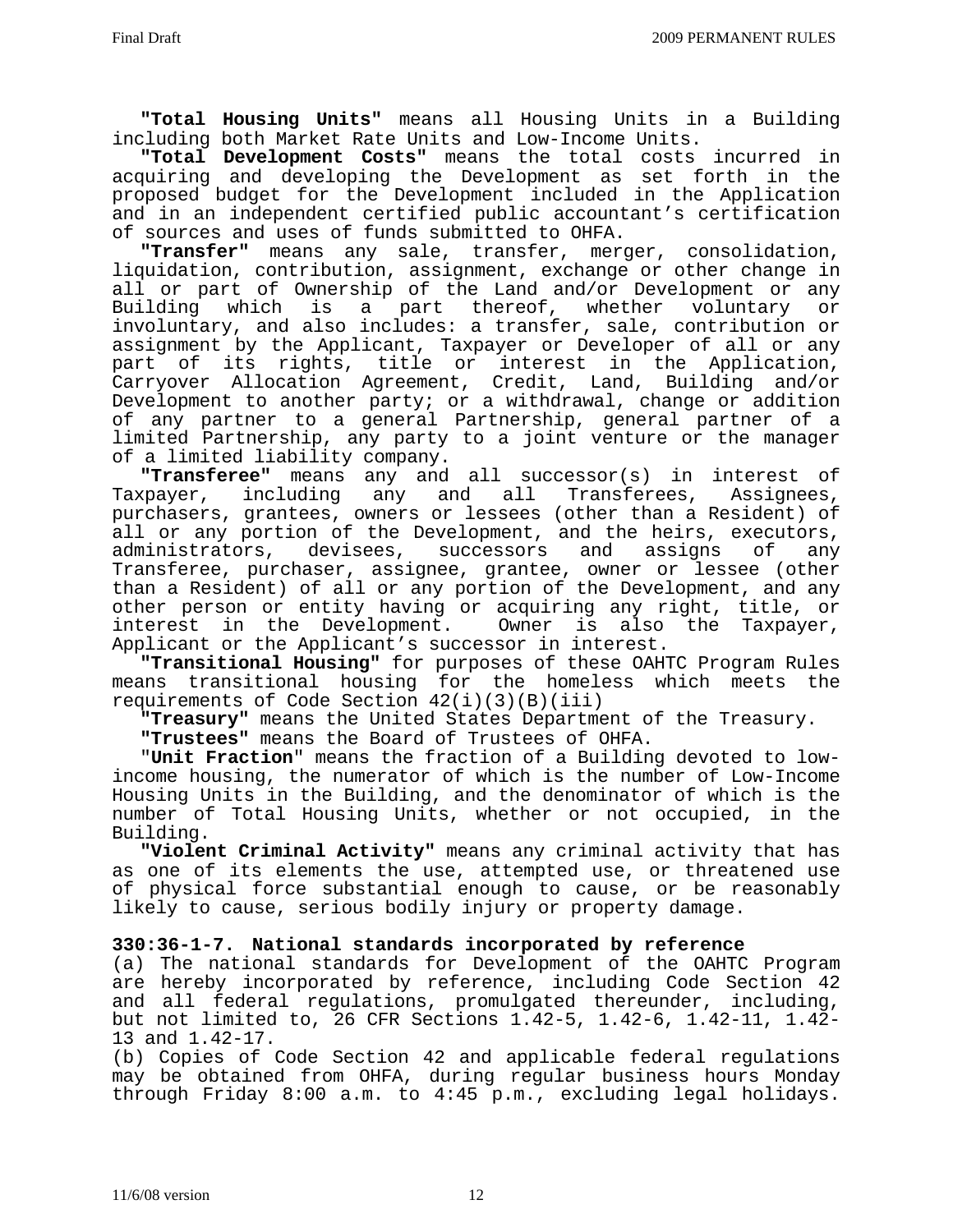They can also be accessed at www.ohfa.org.

## **330:36-1-9. Regulatory Agreement/Compliance Manual/Compliance with Applicable Laws**

(a) **Regulatory Agreement.** TCA recipients (taxpayers) must enter into a written Regulatory Agreement with OHFA. Requirements, procedures, and processes provided in the applicable Regulatory Agreement and amendments to it shall apply to Developments and the owner(s) thereof selected to receive a TCA.

(b) **Compliance Manual.** OHFA shall provide each owner upon request with a Compliance Manual at a cost sufficient to defray the cost of production. The Compliance Manual will also be available on<br>OHFA's website at www.ohfa.org.

(c) **Compliance with Applicable Laws.** The Taxpayer, Applicant, the Development, the Owner(s) of the Development, the Development Team and the Affiliates of each must comply with all applicable federal, state and local laws, rules, regulations and ordinances, including but not limited to, Code Section 42, and regulations promulgated thereunder, the Oklahoma Landlord Tenant Act, the Titles VI and VII of the Civil Rights Act of 1964, as amended and Title VIII of the Civil Rights Act of 1968, as amended. Neither the Applicant, the owner(s) of a Development, the Development Team nor the Affiliates of each shall discriminate on the basis of race, creed, religion, national origin, ethnic background, age, sex, familial status or disability in the lease, use or occupancy of the Development or in connection with the employment or application for employment of persons for the operation and/or management of any Development. The owner(s) of a Development will be required to covenant and agree in the Regulatory Agreement to comply fully with the requirements of the Fair Housing Act as it may from time to time be amended, for the time period as promised in the application.

# **330:36-1-11. Technical assistance**

OHFA will, from time to time, designate staff members who shall be available to provide OAHTC Program technical assistance regarding the Code, these Rules, the AP and their implementation and proposed Development concepts. The names of staff members designated from time to time to provide technical assistance may be obtained by contacting OHFA's Housing Development Team. Interested parties are strongly encouraged to make appointments for technical assistance sessions.

## **SUBCHAPTER 2. ALLOCATION PROCEDURES**

# **330:36-2-1. TCAs distribution**

(a) OAHTCs allocated annually to the State by the IRS shall be awarded to Applicants selected through a formal application process governed by the Qualified Allocation Plan (QAP).

(b) TCAs will be awarded according to the Act, Code, these Chapter 36 Rules, the applicable AP, and at the discretion of the OHFA Trustees, by their formal action, giving consideration to Staff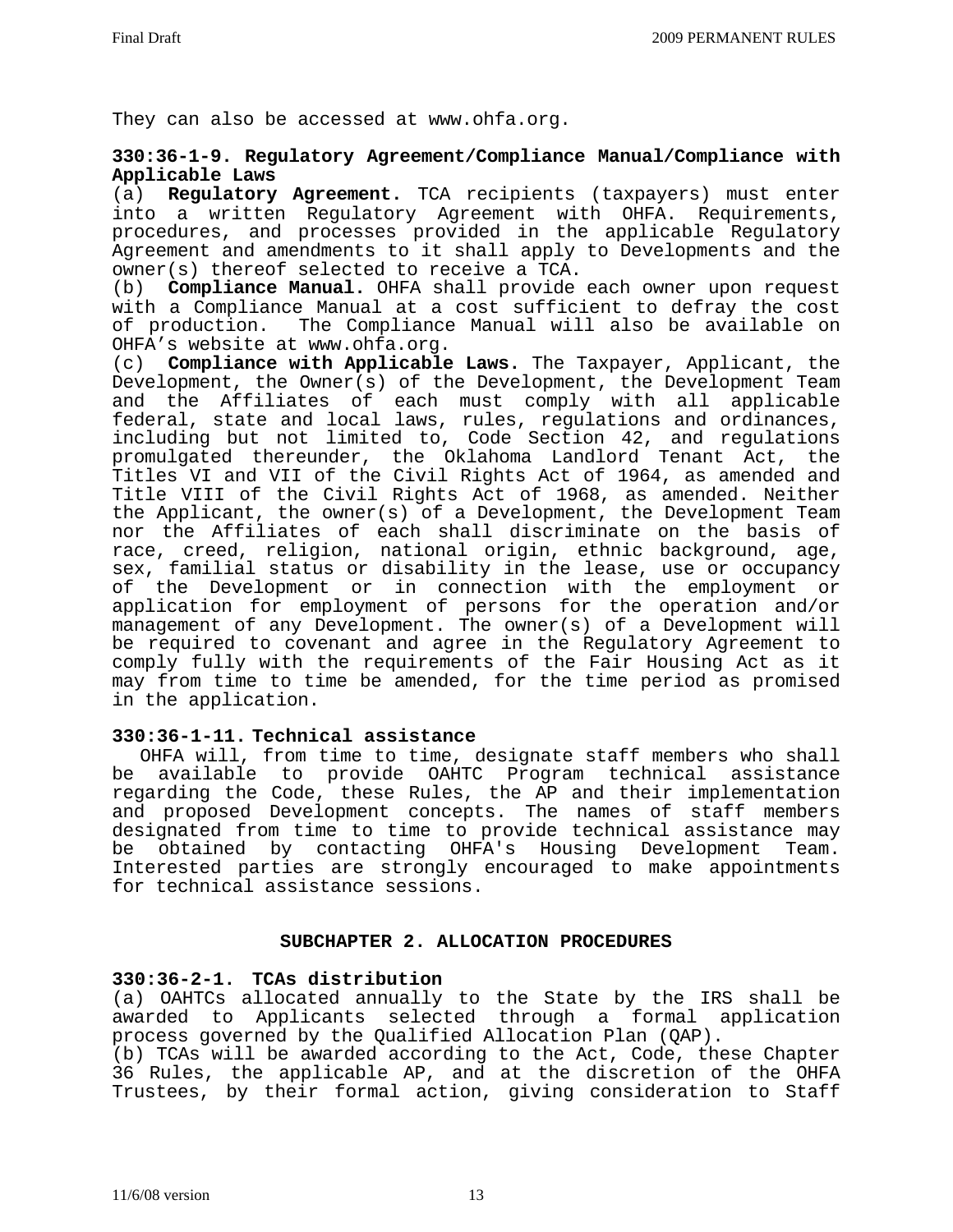recommendation following a thorough review and financial feasibility analysis.

(c) The Trustees reserve the right, to consider and make an award of TCAs at any time as the Trustees, in their sole discretion, deem such award appropriate under the circumstances and facts presented to them. Approval of such an award shall be at a regularly scheduled or special meeting of the Trustees and shall be made by formal action, giving consideration to Staff review and<br>recommendations.

 $\overline{e}$  (d) The AP shall be made available to parties considering the filing of an Application and interested parties upon request. Requests for the AP should be directed to the OHFA Housing Development Team or the AP can be accessed at OHFA's website, www.ohfa.org.

## **330:36-2-2. Additional Credits**

(a) Applications for additional Credits on new construction developments are not allowed.

(b) Applications for additional Credits on rehabilitation developments may be allowed, but only under extenuating circumstances not easily identifiable or ascertainable at the time of initial Credit award. The OHFA Board of Trustees may award additional Credits at their sole discretion. Maximum award amount cannot exceed ten percent (10%) of the original tax Credit allocation amount, which in the aggregate cannot exceed \$500,000. Applicants who have received approval of a Carryover Allocation in a prior year for a specific Development may request additional Credits for that Development. The Applicant may supplement the Applicant's prior Application; however, the Application as supplemented must:

(1) Be made by the applicable reservation cycle deadline;

(2) Be accompanied by the Application fee;

(3) Meet all Threshold requirements of the Credit Program Rules in effect as of the deadline of the reservation cycle in which the request for additional Credits is made, except the Notice requirements; and

(4) Each page clearly tabbed in conformity with the current form of Application.

(5) The supplemented Application will be scored and ranked in accordance with the Credit Program Rules in effect as of the deadline of the reservation cycle in which the request is made. (6) An additional feasibility analysis will be undertaken. The Applicant must prepare an in-depth analysis of why additional Credits are required. OHFA may request information from the Applicant's lender(s), accountants, legal advisors or financial Consultants to confirm representations contained in the Application.

(7) Neither the Applicant nor OHFA shall be required to give additional notice pursuant to 330:36-2-11 and 330:36-4-2(b)(1) - of these Chapter 36 Rules if the notice requirements of the Credit Program Rules in effect as of the date of the Applicant's original filing of an Application were met.

(a) Guidelines for Applications for additional credits will be established in the annual AP. Limitations may be placed on types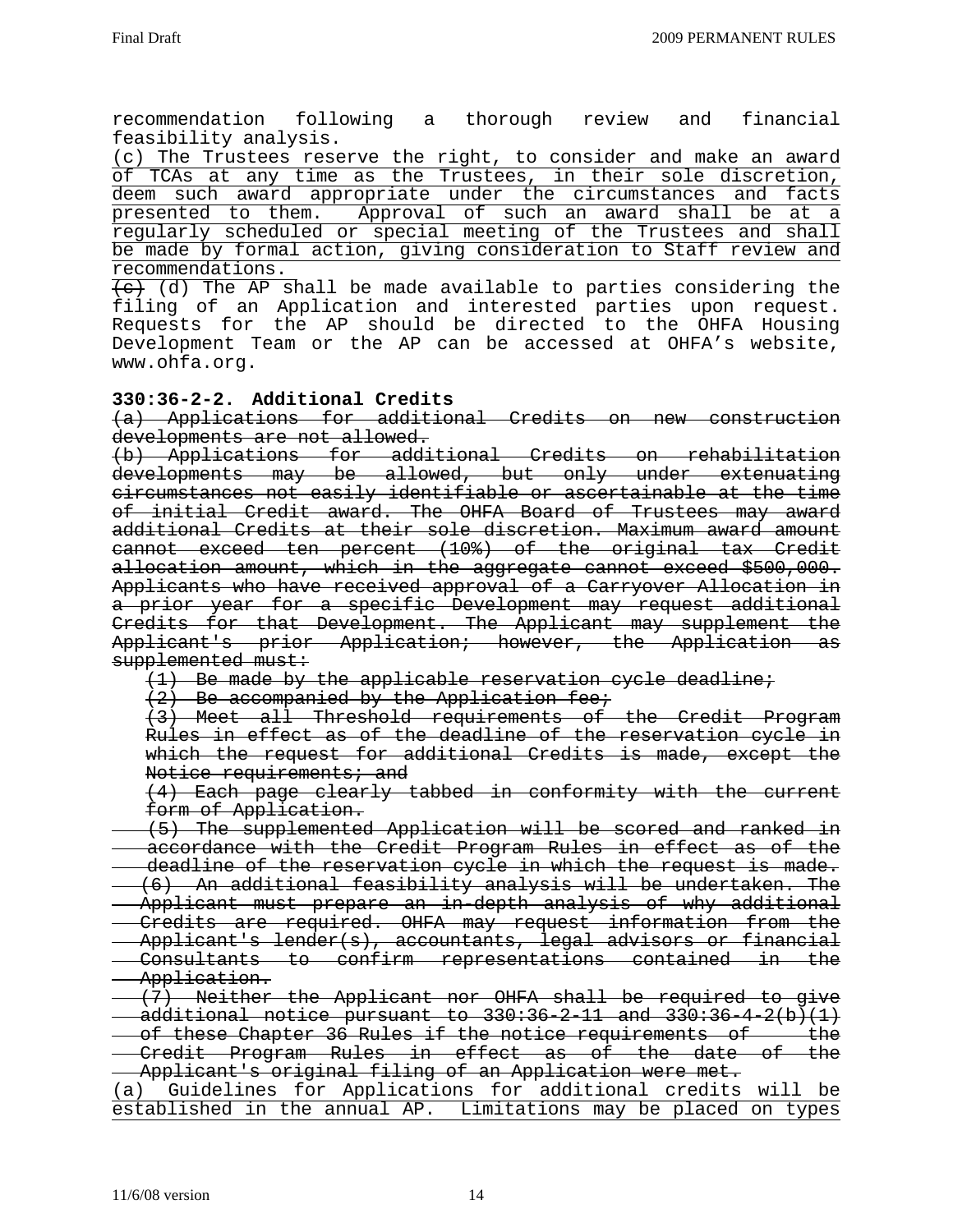|               | of developments, amount of additional credits, or type of |  |  |  |  |  |                                                         |  |  |  |  |
|---------------|-----------------------------------------------------------|--|--|--|--|--|---------------------------------------------------------|--|--|--|--|
| applications. |                                                           |  |  |  |  |  |                                                         |  |  |  |  |
| (b)           |                                                           |  |  |  |  |  | The timing of acceptance of applications for additional |  |  |  |  |

credits will also be established in the annual AP.

# **330:36-2-3. Set-aside categories for TCAs**

(a) The annual allocation of OAHTC Program tax Credits made available to the State shall be divided into various set-aside categories, including but not necessarily limited to, specific set-aside categories of non-profits (as identified by a written determination letter from the IRS), Rural 515, Other Rural, Elderly, and such other categories as OHFA Trustees, in their complete discretion, may adopt from time to time for inclusion in an applicable AP. Non-profits competing in the nonprofit set aside must be, at a minimum, a fifty-one percent (51%) Controlling general partner, managing member, or other such entity.

(b) Specific set-aside categories and amounts for each category may be determined from time to time by formal action of OHFA Trustees and shall be set out in the applicable AP. OHFA Trustees may, in their sole discretion, modify the amount of the State's annual allocation of Credits devoted to any set-aside, if they determine that the housing needs of the State so warrant, except for the maximum ninety percent (90%) allocation limitation to those other than non-profits as required by the Code.

# **330:36-2-5. Geographic allocation of TCAs**

OHFA's jurisdiction for location of Developments shall be the<br>e State of Oklahoma, and, subject to the priorities entire State of Oklahoma, and, subject to the priorities established from time to time in the applicable AP, OHFA may make awards of TCAs throughout the State.

# **330:36-2-7. Award amounts**

(a) The maximum TCA for any one Development proposal shall not exceed \$500,000 \$550,000 or \$600,000 with any boost.

(b) TCAs for amounts less than applied for based upon OHFA's financial and feasibility analyses. In order to make the most efficient, equitable and practicable utilization of the State's tax Credit allocation, the Trustees of OHFA may approve, giving consideration to the recommendations of OHFA's staff, the utilization of funding from other housing programs administered by OHFA which may also result in a decrease in the amount of the TCA approved.

# **330:36-2-9. Reallocation of additional tax Credits**

(a) Annually, additional tax Credits may become available for the award of TCAs as the result of:

- (1) Development cancellations;
- (2) Developments completed under original cost estimates;
- (3) Credits allocated but not utilized; or,
- (4) Other circumstances.

(b) In keeping with the applicable AP, OHFA may award TCAs based on the amount of Credits available, in the calendar year any such Credits first become available. For the calendar year in which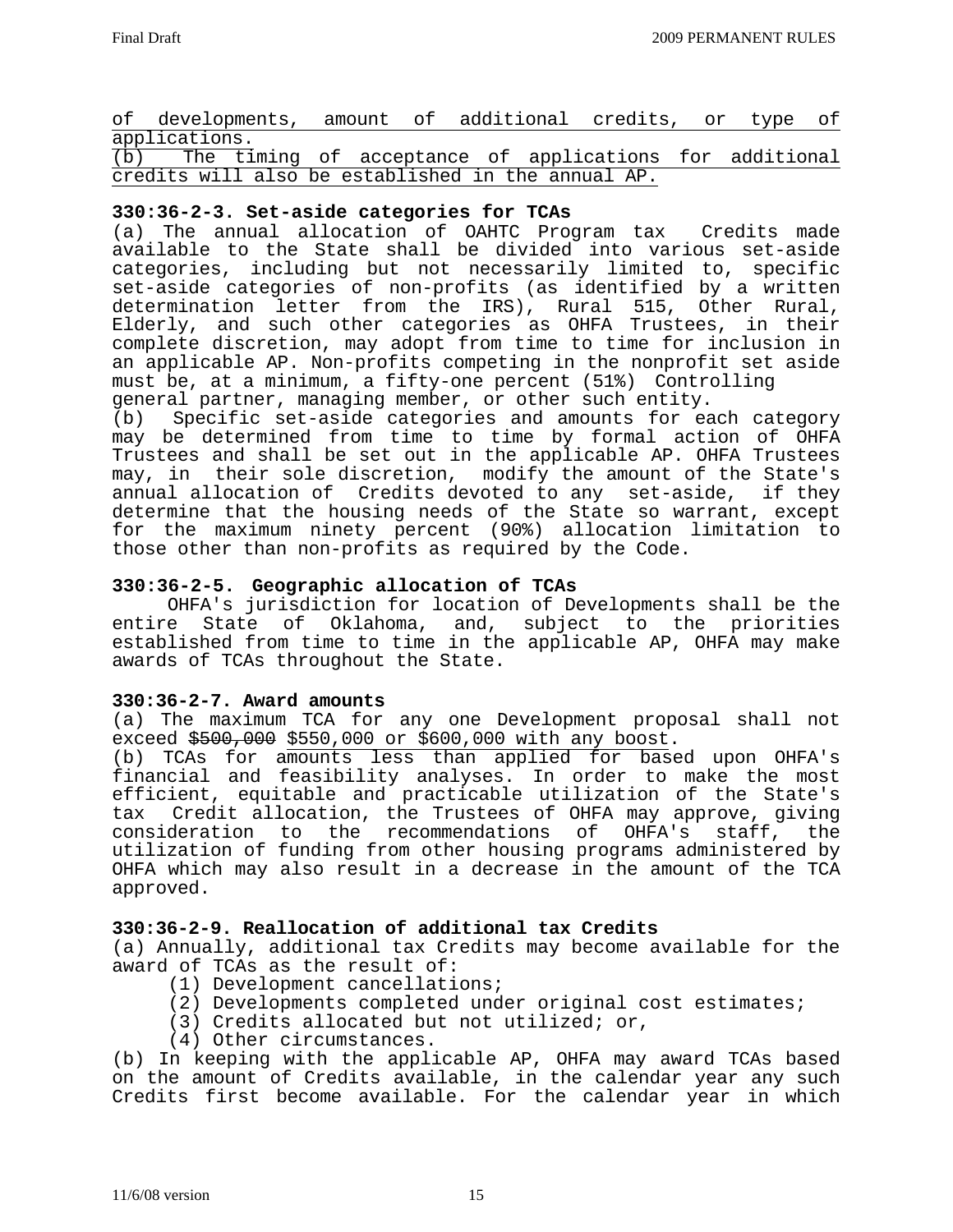such additional Credits become available they shall may be prorated among all the remaining cycles for which awards have not been made by formal action by OHFA.

(c) OHFA reserves the right, in its complete discretion, to make any adjustments in the amount of TCAs that may be awarded in any cycle of a given calendar year, by increasing or decreasing the amount of TCAs made available in a given cycle.

(d) All Credits not awarded in any calendar year shall be carried over for use in the next calendar year, in accordance with the provisions of the Code, these Rules, the applicable AP and/or the formal action of OHFA Trustees.

## **330:36-2-11. OHFA Development notification**

(a) OHFA shall, within fifteen (15) business days of receipt of an Application, and not less than thirty (30) calendar days prior to OHFA Trustee consideration thereof, notify, in writing, by certified mail or other form of traceable delivery system to provide proof of transmission and receipt, the Chief Executive Officer of each Local Governing Body of the jurisdiction within which the proposed Development is located at the time of application and the legislators who are entitled to such Notice, regarding the characteristics of the proposed Development located within their jurisdiction/district. All comments received from said Chief Executive Officer and/or legislator(s) during this thirty (30) day comment period will be presented to the Trustees for their consideration when reviewing a request for an allocation of Credits.

(b) If the application is considered at a different Board meeting than in the notice, this notification requirement is considered to be met.

 $\overline{a}$ **330:36-2-12. Communications with OHFA during Application Review**  (a) **Communications with OHFA Employees.** Following submission of an Application, neither the Applicant nor any representative or affiliate of the Applicant shall contact any OHFA employee, concerning the Application or any other Applications filed in the same cycle. OHFA reserves the right, in OHFA's sole discretion, to contact the contact person(s) identified by the Applicant for the purpose of clarifying any matter.

(b) **No Ex Parte Communications with the Board of Trustees of OHFA.** Neither an Applicant nor members of the public shall communicate, directly or indirectly, with the Board of Trustees regarding an Application under consideration by OHFA except upon notice and opportunity for all parties to participate. Applicants and others who wish to communicate with the Board of Trustees must follow the specific steps as set forth in 330:36-2-

13.1. (c) **Preliminary Review Report.** Following the release of the preliminary Review Report, the Applicant may submit questions or request clarification concerning the preliminary Review Report. All such questions or inquiries must be in writing, addressed to the Staff member designated in the cover letter accompanying the preliminary Review Report. These questions may be submitted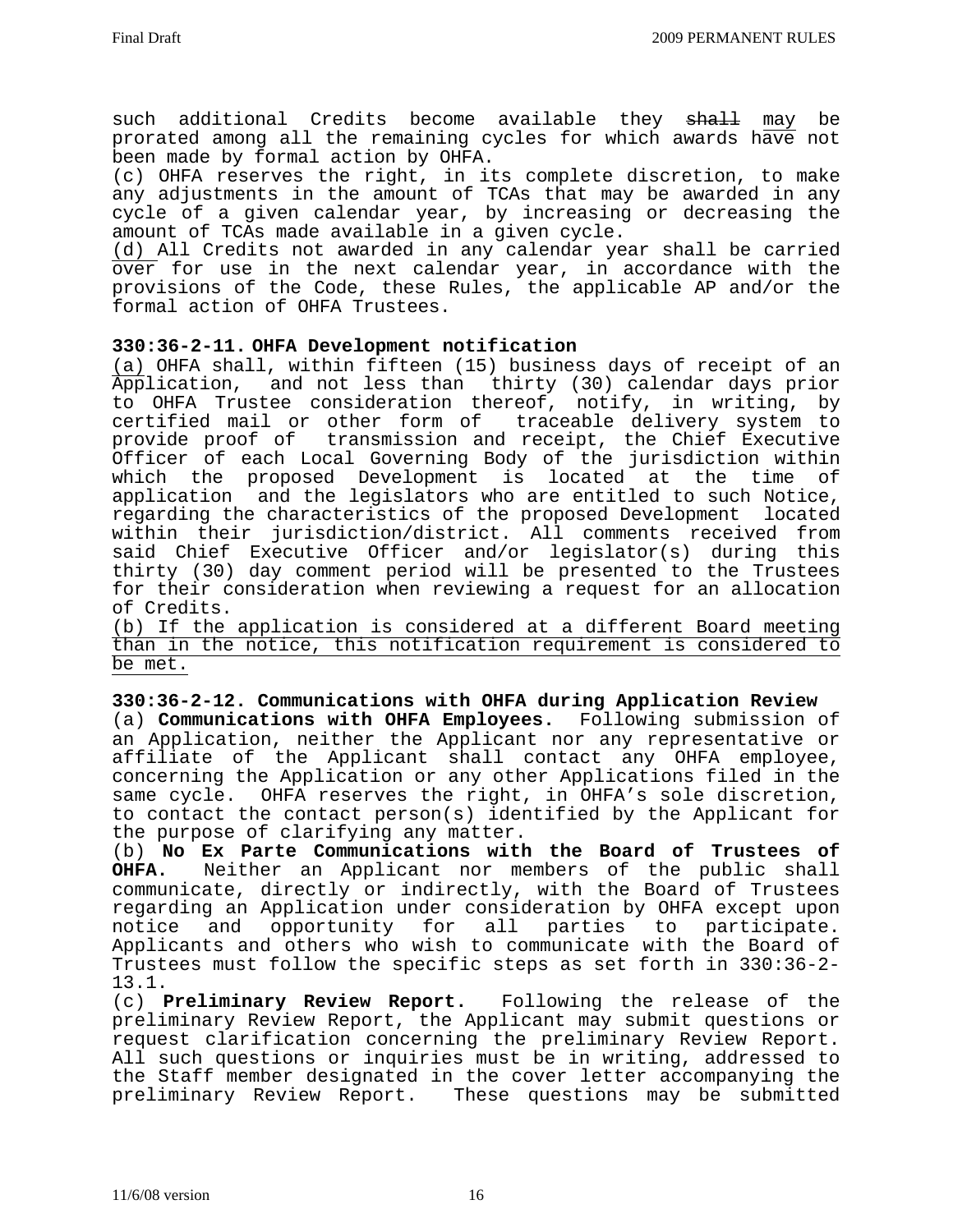electronically. OHFA reserves the right to grant or deny requests for meetings with the Staff of OHFA at any time during the Application process. Any and all requests must be in

writing. (d) **Final Review Report.** Upon issuance of the final Review Report by OHFA, communications with OHFA shall be made in the manner and time set forth in 330:36-2-13.<br>(e) **Noncompliance.** Failure to comply

Failure to comply with this subsection 330:36-2-12 may result in termination of the review process and denial of the Application.

## **330:36-2-13. Preliminary Review Reports**

(a) Upon completion of its review of all applications, OHFA will forward OHFA's preliminary Review Report to the contact person identified by the Applicant in the Application. OHFA will mail the Review Report by certified mail with return receipt requested or other form of traceable delivery system to provide proof of transmission and receipt.

(b) The Applicant must provide OHFA with any information requested by OHFA in the preliminary Review Report or other clarifying information by the deadline given in the cover letter accompanying the preliminary Review Report. Neither the Staff nor the Trustees will be required to consider a late response to the preliminary Review Report.

(c) In the event the Applicant disputes any matter contained in the preliminary Review Report, including without limitation any finding, determination, recommendation or scoring by OHFA, the

Applicant's response to the Review Report must identify with specificity the disputed matter, finding, determination, recommendation, scoring, etc, and the Applicant's reason for disputing same, including any evidence which controverts the Review Report. Any applicable statutes, rules, regulations or ordinances should be cited. Documentary evidence should be attached.

(d) Failure to respond or dispute a finding or determination in the preliminary Review Report shall be deemed the acceptance of the finding or determination by the Applicant.

(e) The Applicant's response to the preliminary Review Report must be in writing. Electronically transmitted responses, including fax and e-mail transmissions, are not permitted and will not be reviewed. Applicants are encouraged to use certified mail, Federal Express or another carrier providing proof of timely delivery to OHFA.

# **330:36-2-13.1 Final Review Report.**

(a) The Staff of OHFA will consider the Applicant's response to the preliminary Review Report prior to issuing the final Review Report and making its recommendations to the Trustees. The Applicant will be informed of Staff's recommendations prior to the meeting of the Trustees where the Application is being considered. OHFA will mail a copy of the final Review Report and Staff's recommendations by certified mail with return receipt requested or other form of traceable delivery system to provide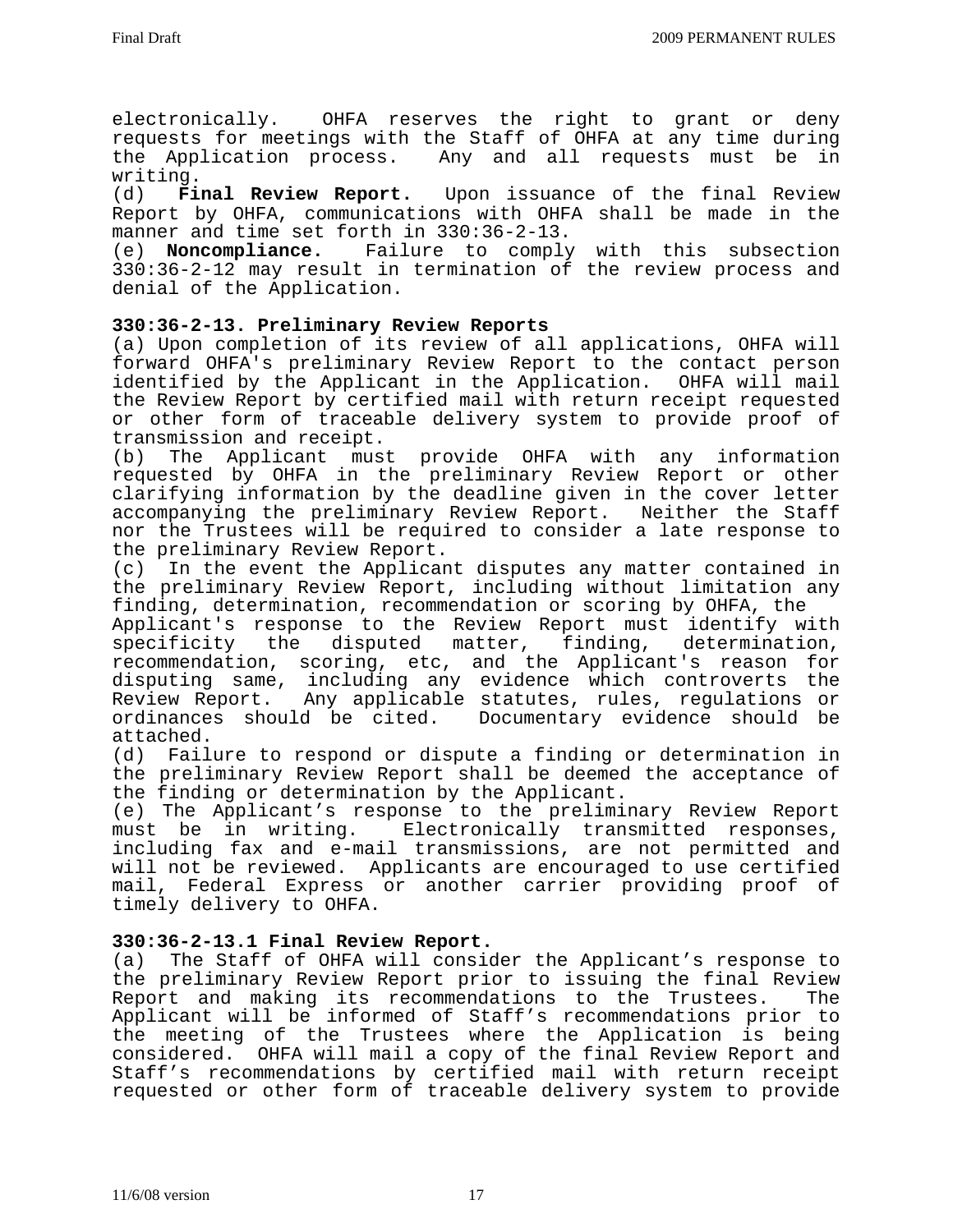proof of transmission and receipt.

(b) In the event the Applicant disputes any matter contained in the final Review Report, Applicants must file ten (10) copies of any response(s) to the final Review Report or other information they wish the Trustees to consider not less than forty-eight (48) hours prior to the commencement of the meeting where the Application will be considered.

(c) Failure to respond to Staff's final Review Report in a timely manner may result in the adoption of the final Review Report by the Trustees, including Staff's recommendations and exclusion of any additional documentation proffered by the Applicant for consideration of the Application by the Trustees.

(d) The Applicant's response to the final Review Report must be in writing. Electronically transmitted responses, including fax and e-mail transmissions, are not permitted and will not be accepted or considered by the Staff or the Trustees.

## **330:36-2-16. Carryover Allocations**

(a) **Code reference.** Code Section 42(h)(1)(E) provides that an Allocation may be made to a Qualified Building, as defined by Section 42(h)(1)(E)(ii), which has not yet been placed in service, provided the Qualified Building is placed in service not later than the close of the second calendar year following the calendar year of the Allocation.

(b) **Carryover Allocation requests.** An eligible Applicant must request in writing the approval of a carryover of an Allocation of the applicable calendar year, at a date specified in the AP. The Taxpayer must satisfy all requirements of the Code and this section and file proof of same with OHFA, except the verifications required by 330:36-2-16(d) of the calendar year in which a Carryover Allocation is sought. The certifications and opinions required by  $330:36-2-16(d)$  must be received by OHFA the later of the date which is  $six (6)$  months one (1) calendar year after the date that the allocation was made or the close of the calendar year in which the allocation is made. All documents requested by OHFA must be provided by the Taxpayer.

(c) **Carryover Allocation basis.** To qualify for a Carryover Allocation, the Taxpayer must demonstrate that the Taxpayer's basis in the Development, at the later of six (6) months one (1) calendar year after the date of allocation or the close of the calendar year in which the Allocation is made, is more than ten percent (10%) of the Taxpayer's reasonably expected basis in the Development. Developments that fail to meet the ten percent (10%)

Test will not have a valid carryover allocation.<br>(d) **Verification of basis.** The Code require The Code requires OHFA to verify that the Owner has, by the later of  $six$  (6) months one (1) calendar year after the date of allocation or the close of the calendar year in which a Carryover Allocation is made, incurred more than ten percent (10%) of the reasonably expected basis in the Development (land and depreciable basis). The Taxpayer must file with OHFA a written certification, under penalty of perjury and in the form prescribed by OHFA, certifying that more than ten percent (10%) has been expended, in <del>the year in which the</del>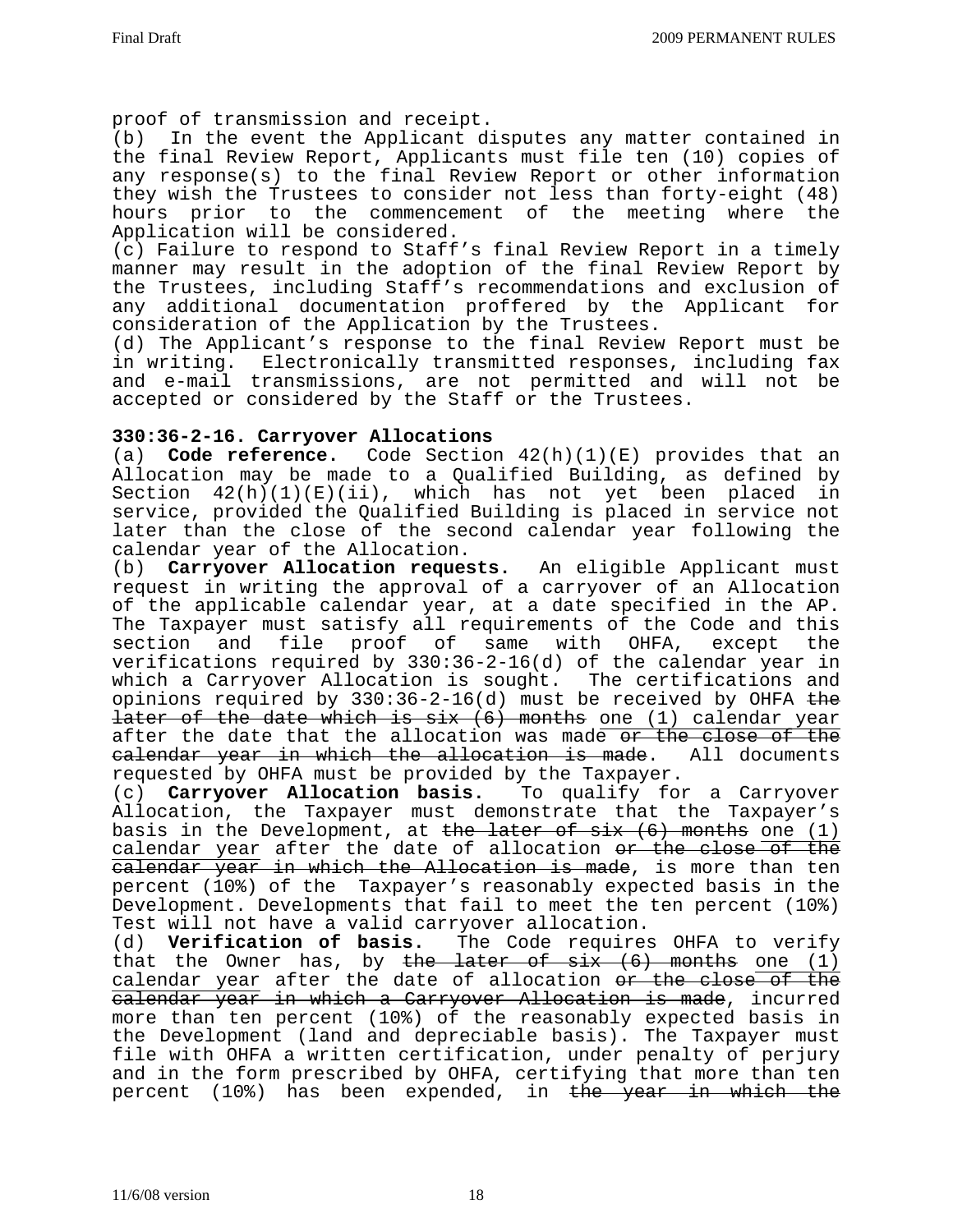Carryover Allocation was made or  $six$  (6) months one (1) calendar year later. The certification must be accompanied by a written opinion of the Taxpayer's certified public accountant, in a form acceptable to OHFA. It must state that said certified public accountant has examined all eligible costs incurred with respect to the Development and that, based upon this examination, it is the certified public accountant's belief that the taxpayer has incurred more than ten percent (10%) of its reasonably expected basis in the Development by the close of the calendar year of the Allocation or six (6) months one (1) calendar year later as determined in conformity with the Code and Treasury Regulations. OHFA's determination as to the satisfaction of the ten percent (10%) requirement is not binding upon the IRS and does not constitute a representation by OHFA to the Taxpayer or any other party to that effect. (e) **Carryover Allocation Agreement.** The Taxpayer must submit to

OHFA an executed Carryover Allocation Agreement, in a form approved by the Trustees of OHFA, in the year in which the Carryover Allocation is requested.

(f) **Notification of placed in service date.** Applicant must notify OHFA within thirty (30) calendar days of the date the Development is placed in service or be subject to loss of any Allocation. Notice will consist of submission of copies of the Certificates of Occupancy for each building and completion of any and all forms as may be required in the AP.

(g) **Development based Allocation.** An Allocation pursuant to Code Section 42(h)(1)(F) must meet the requirements of Code Section 42(h)(1)(F), all applicable Treasury Regulations, and these Chapter 36 Rules.

# **330:36-2-17 Final Allocations**

(a) **Prior approval.** Applicants must have previously been approved for a Reservation, either in a prior year or during one of the Reservation cycles for the calendar year in which the request is made.

(b) **Deadline for filing.** Owner's request for approval of the Final Allocation must be received by OHFA on or before November 1 of the year in which the Owner has elected as the first taxable year of the Credit, or at such later date as OHFA may specify in writing to the Owner. Failure to file a timely Final Allocation accompanied by all required documentation may result in the denial of the Final Allocation and a determination by the Trustees that the Credits have been returned by the Applicant.

(c) **Complete filing.** The Final Allocation must be accompanied by all evidence or documentation required by the Program Rules then in effect, and such other information or documentation which may be requested by OHFA, in its sole discretion, to verify compliance with the Code, the Program Rules and the Resolutions, and to verify the amount of the Final Allocation. A complete and executed Regulatory Agreement in the form provided by OHFA and ready for filing, together with the appropriate fees, including without limitation applicable filing fees and compliance monitoring fees, must be filed with the Final Allocation. The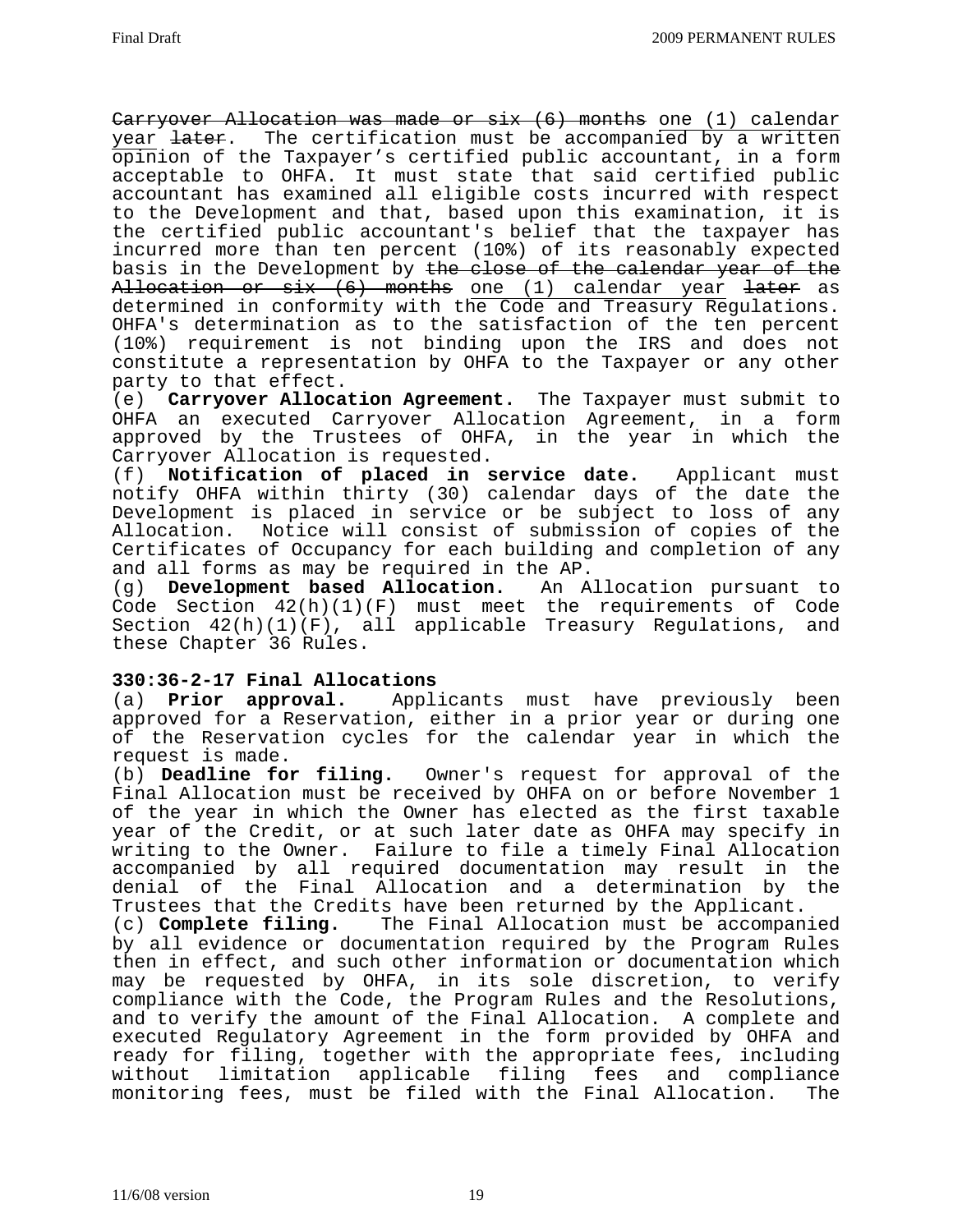Regulatory Agreement shall contain provisions for regulation and enforcement by OHFA and such additional provisions as may be necessary to assure compliance with Section 42 of the Code or to give effect to the requirements of OHFA.

(d) **Additional requirements.** In addition to the opinions and certifications of professionals which may be required to be filed with OHFA pursuant to 330:36-2-16 in connection with a request for a Carryover Allocation, prior to making a final Allocation, OHFA will require:

(1) An audited certification of the total Development costs, and the eligible basis and qualified basis of each Building in the Development and the sources and uses of funds for the Development prepared from an independent certified public accountant.

(2) All opinions must be in a form satisfactory to OHFA and must indicate that the professional has made an independent inquiry into the matters contained therein.

(e) **Approval.** Upon receipt of a completed Final Allocation, OHFA will conduct a final feasibility analysis. Approval of the Final Allocation is subject to Owner's continued compliance with the Code, the Program Rules, the Resolutions, all terms and conditions of this Agreement, Owner's payment of all fees required by the Program Rule.<br>(f) Issuance of Form 8609(s).

Subject to the approval of the Final Allocation by the Trustees, OHFA will, upon notification by Owner that the Development (or any Building therein) has been placed in service, issue IRS Form 8609(s) respecting each such Development (or each Building therein) to the extent required by, and in accordance with, the Code and the Program Rules. The total dollar amount of the final Allocation of Credits set forth on IRS Form 8609(s) shall not exceed the allocation amount for the Development (or Building(s)) approved by the Trustees. No Form 8609(s) shall be issued if OHFA has not received an executed Regulatory Agreement and all Exhibits thereto, together with applicable fees.

## **SUBCHAPTER 4. DEVELOPMENT APPLICATIONS AND SELECTION**

# **330:36-4-1. Development Applications**

 For the purpose of selecting Applicants and Developments for awards of TCAs all Applicants must submit an Application in the form prescribed in the applicable AP. The Application shall set forth, in a clear and concise manner, Threshold and Selection Criteria that conform to the Code, these Chapter 36 Rules, QAP, and the applicable AP. All Applications submitted to OHFA must contain sufficient information to permit OHFA staff to:

(1) Make a factual determination as to whether, on its face, the Application satisfies each of the applicable Threshold Criteria, including Underwriting Standards set forth in the applicable AP; and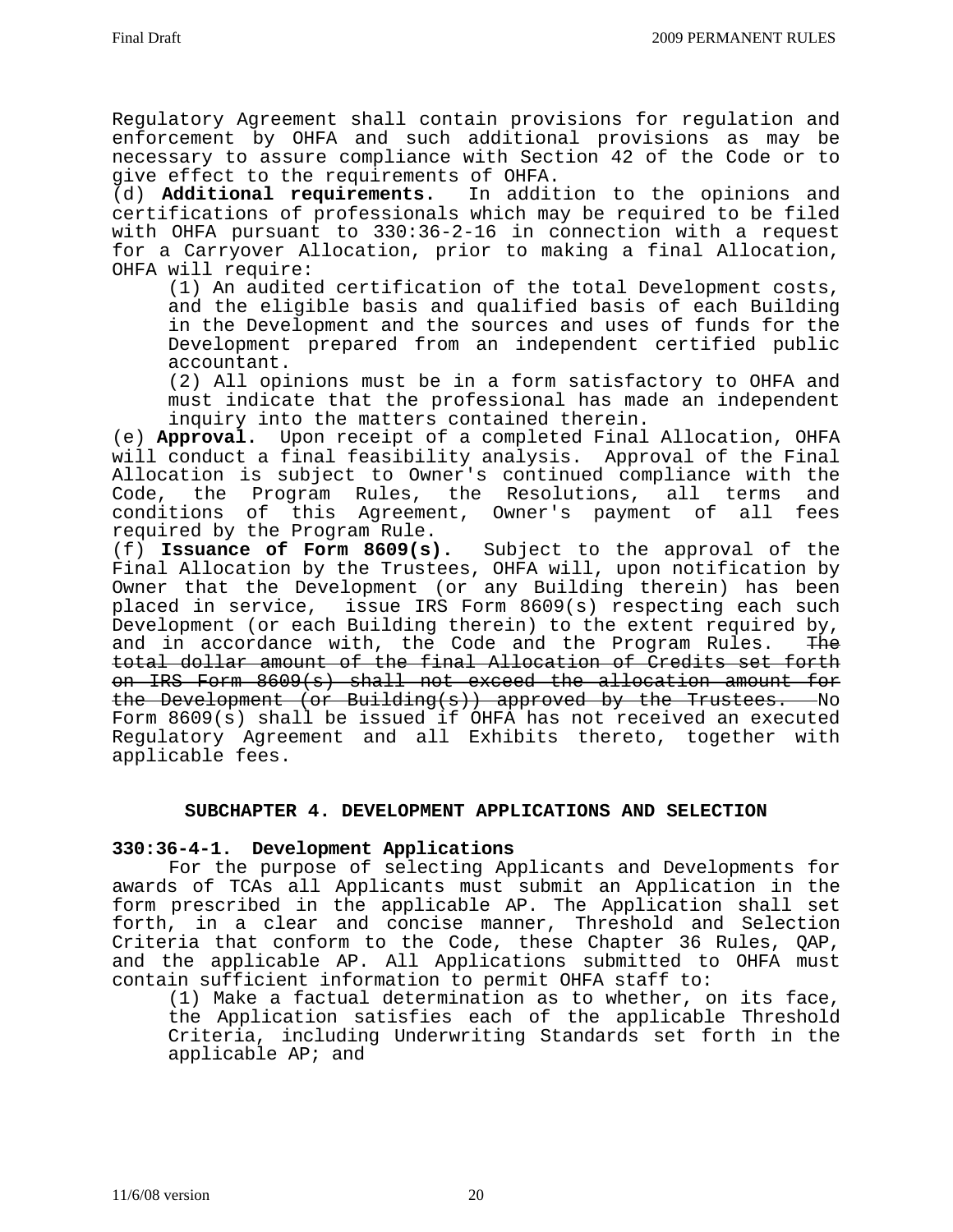(2) Make a factual determination as to whether, on its face, the Application is to be evaluated under any set-aside category established by the AP; and (3) Conduct a review, assessment, and evaluation for selection as described in the applicable AP.

# **330:36-4-1.1. Bond financed developments**

(a) Taxable or tax-exempt bond developments financed at least fifty percent (50%) with the proceeds of tax-exempt bonds subject to the private activity bond volume cap are required to comply with all the requirements of these Rules with the exception of the competitive selection process.

(b) Terms of the bond financing must be submitted at time of application for tax credits, and Evidence of the bond financing must be submitted at least ten (10) business days before the board meeting wherein the four percent (4%) tax Credits are to be awarded. Failure to comply with this requirement may result in no tax Credits being allocated.

(c) Code requirements for bond financed developments must be met in addition to the AHTC requirements, i.e., rental units, rents, student exemptions, transfers on site, occupancy changes, verification of assets.

(d) Deadlines for the submission of Applications for bond financed developments will be established in the AP.

## **330:36-4-2. Selection of Applications for award of TCAs**

(a) **General.** For the purpose of selecting Applications for awards of TCAs, OHFA may annually develop Threshold and Selection Criteria that conform to the Code, the OAHTC Program purposes and these Chapter 36 Rules for inclusion in the next year's AP. The number, severity, or value of any one or more of the Threshold Criteria items may be increased by adoption of an AP for a given year that contains such increased Threshold Criteria items. However, each AP must contain, as a minimum standard for approval of any Applications for the award of any TCAs, for any applicable AP, the Threshold Criteria set out herein below in this section.

(b) **Minimum Threshold Criteria.** Failure to meet all Threshold Requirements set forth in the AP upon initial submission of the Application will result in the Application being rejected without further review. The Threshold Criteria shall include, but are not necessarily limited to the following:

(1) **Notice Requirements.** The provisions of this subsection apply to all Applicants for a TCA, must be satisfied not less than thirty (30) and no more than ninety (90) calendar days prior to submission of an Application. Each application cycle requires notice. If the application is considered at a different Board meeting than in the notice, this notification requirement is considered to be met.

(A) **Written Notices.** The Applicant must notify, in writing and by certified mail, the local Chief Executive Officer of the local Governing Body, Chairman of the appropriate county commissioners, state legislators (or their successor) within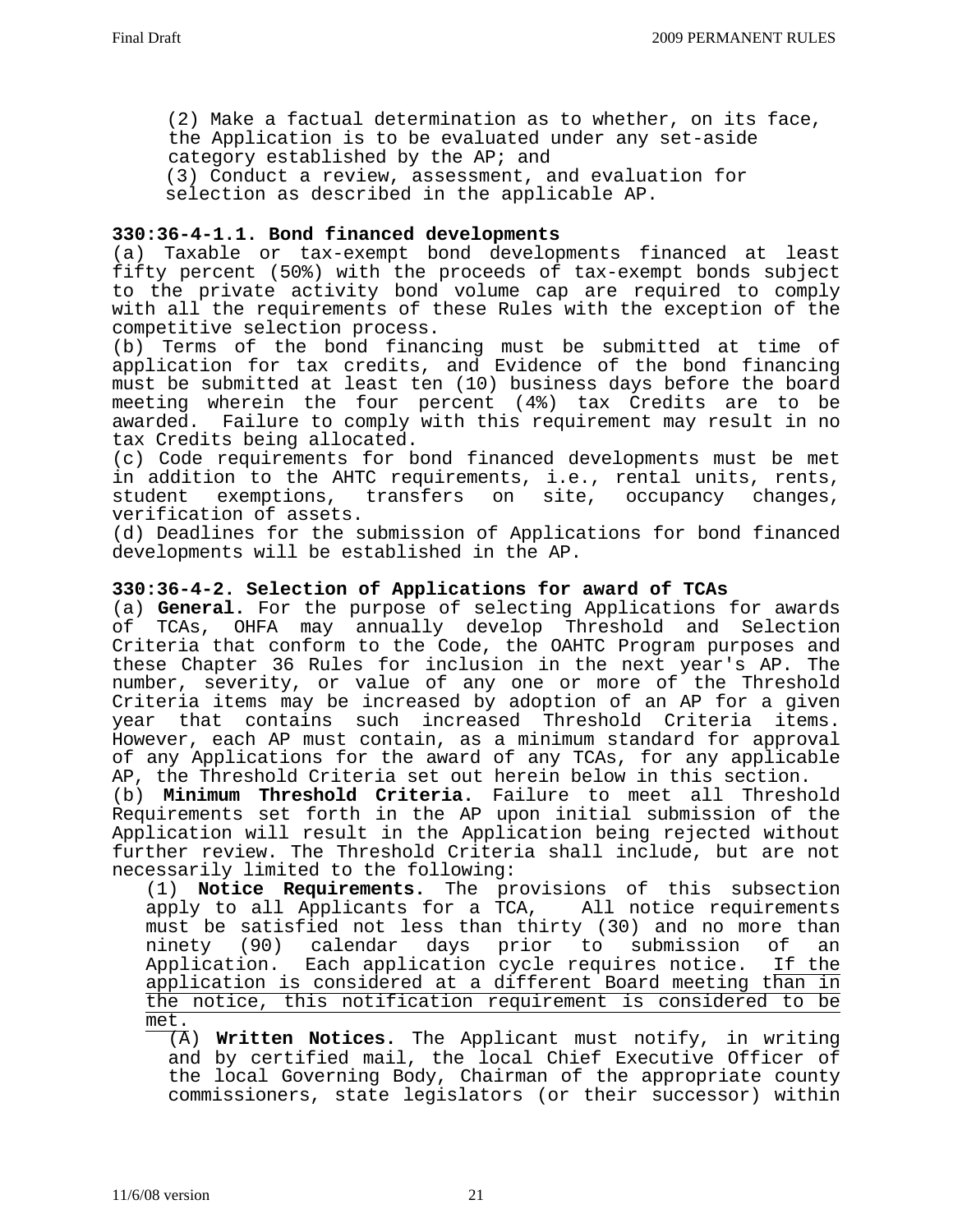whose district the development is located at the time of application regarding their intent to submit an application. This written notice shall serve to provide a reasonable opportunity to comment on the application. All notice requirements must be satisfied not less than thirty (30) and no more than ninety (90) calendar days prior to submission of an Application. Each application cycle requires notice.

(B) **Additional notice requirements.** If the site for the development is not located within the specific corporate limits of an incorporated town or city, but is within two (2) miles of an incorporated town(s) or city(ies) limits, Applicant must provide the same notice to each such town(s) and city(ies) as if the site was located within the corporate<br>limits of each such town(s) and city(ies). All notice limits of each such town(s) and city(ies). requirements must be satisfied not less than thirty (30) and no more than ninety (90) calendar days prior to submission of an Application. Each application cycle requires notice.

(C) **Publication notice.** Notice of an Applicant's intent to file an Application shall also be published in a newspaper of general circulation in the area wherein the Development will be located. All notice requirements must be satisfied not less than thirty (30) and no more than ninety (90) calendar days prior to submission of an Application. Each application cycle requires notice. At a minimum all such notices must contain the reasonably anticipated information below:<br> $(i)$ 

the name and the legal description or street address of the proposed Development;

(ii) the names, business addresses and telephone numbers of the Applicant and the Applicant's designated contact person in regard to the proposed Development;

(iii) whether the Development is new construction,<br>acquisition and rehabilitation and/or substantial and/or substantial rehabilitation;

(iv) the maximum number of units, the type of development, and percentage of income restricted units;

(v) the month in which the Applicant reasonably expects the Application to be considered by the OHFA Trustees for an award of a TCA;

(vi) the name, business address, telephone number and extension number of the contact person at OHFA to whom all inquiries about the hearing on the Application and the proposed Development should be directed.

(2) **Market analysis.** All Applicants must submit third party, independent housing market analyses conforming to the Threshold Criteria set forth in the applicable AP, demonstrating and documenting the status of the market demand for the type and number of housing units proposed to be developed. The market analysis must be prepared no more than twelve (12) months prior to the date Application is filed with OHFA.

(3) **Nonprofit owners.** Applicants proposing Developments under the nonprofit set-aside must demonstrate and document that the Nonprofit owner and/or Nonprofit ownership participant meet the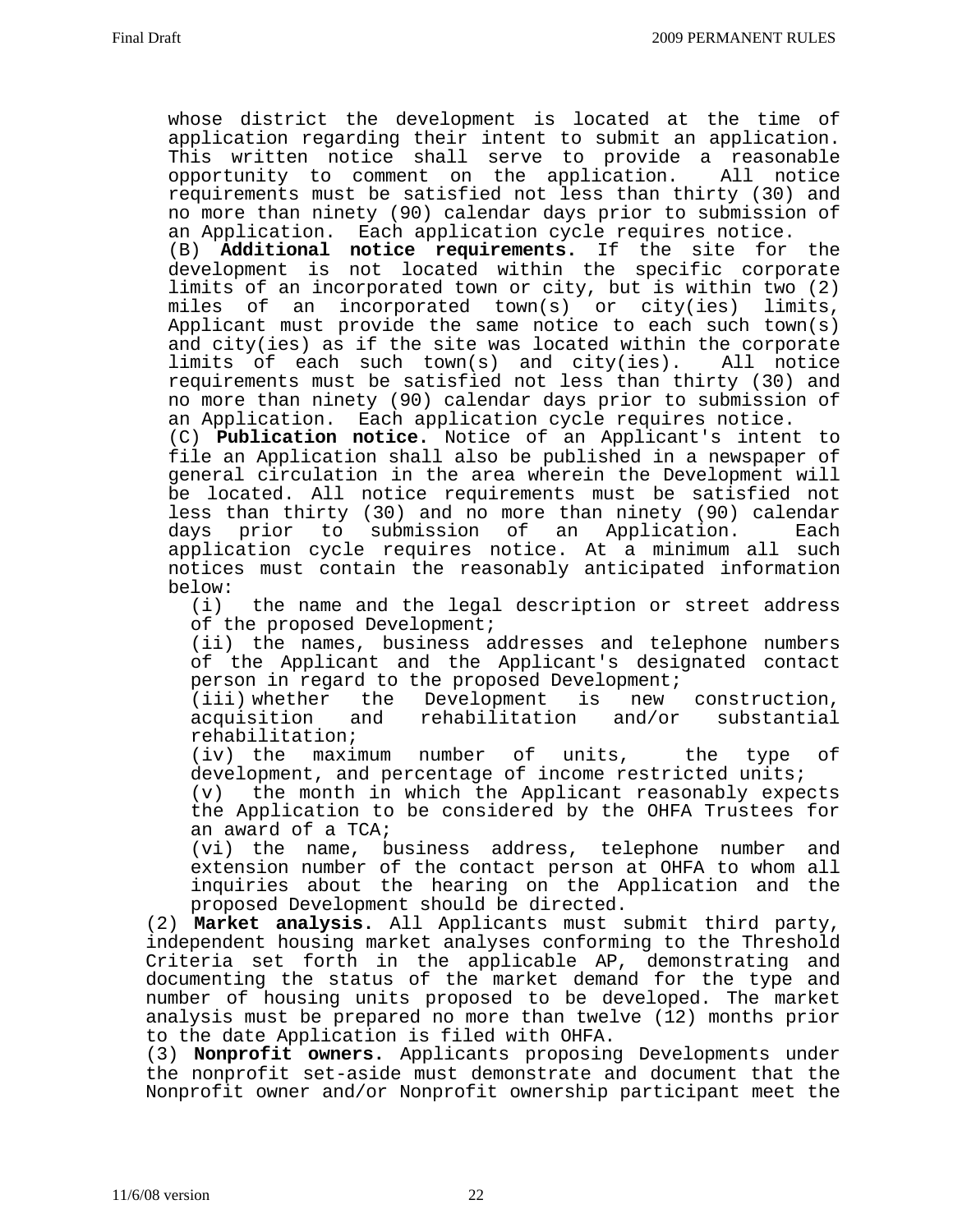definition of a nonprofit as defined in Section 42h(5)(C) of the Code and these Chapter 36 rules at 330:36-1-4. Applicants for nonprofit set-aside TCAs must demonstrate that the Nonprofit participant:

(A) will own a minimum of fifty-one percent (51%) ownership interest (directly or through a Partnership) in the Development;

(B) is at least a co-general partner, co-managing member, or a controlling stockholder, or can otherwise demonstrate ownership of, or the contractual obligation to acquire a controlling interest in the proposed Development by not later than the date the Development is substantially completed and commences business;

(C) will materially participate, on a regular basis, in the planning and construction of the Development, and in the operation and management of the Development throughout the entire compliance period pursuant to 26 CFR § 1.469;

(D) has a Board of Directors and Officers that are independent from any for-profit Development partner;

(E) is duly authorized to do business within the State; and

(F) has at least one year of affordable housing experience in

the State. (4) **Resolution of local support.** Applicants must provide documentation of official local support for the Development by the jurisdiction within which the proposed Development is located at the time of application, i.e. the Local Governing Body. The required documentation must be in the form of a resolution duly adopted by the Local Governing Body, and must be in a form that shall be subject to approval by OHFA. If there are any conditions in the resolution, OHFA may exercise its discretion to contact the governing body to ascertain the potential impact of the conditions.

(5) **Capacity and prior performance.** Each Applicant must demonstrate and document the degree of expertise of Applicant and owner in the use of TCAs and the Development, rehabilitation and/or conversion, management and operation of properties related to the type of the proposed Development. Applicants, Owners, and their Affiliates, including all Development team members, shall be examined in regard to their Placed in Service Developments, and the record of compliance performance within Oklahoma and other states in which the Development team members have developed or are developing affordable housing. The removal as a General Partner may be considered lack of capacity and performance. Applicants with existing Developments may be ineligible for a TCA where OHFA has or receives notice of uncorrected or repeated instance of nonperformance by Applicant, owner, or any of their Affiliates, and may include any of their Development team, :

(A) failure to meet and maintain minimum property standards; (B) failure to meet and maintain any material aspect of a Development as represented in a Development Application; (C) have been involved in uncured financing defaults, foreclosures, or placement on HUD's list of debarred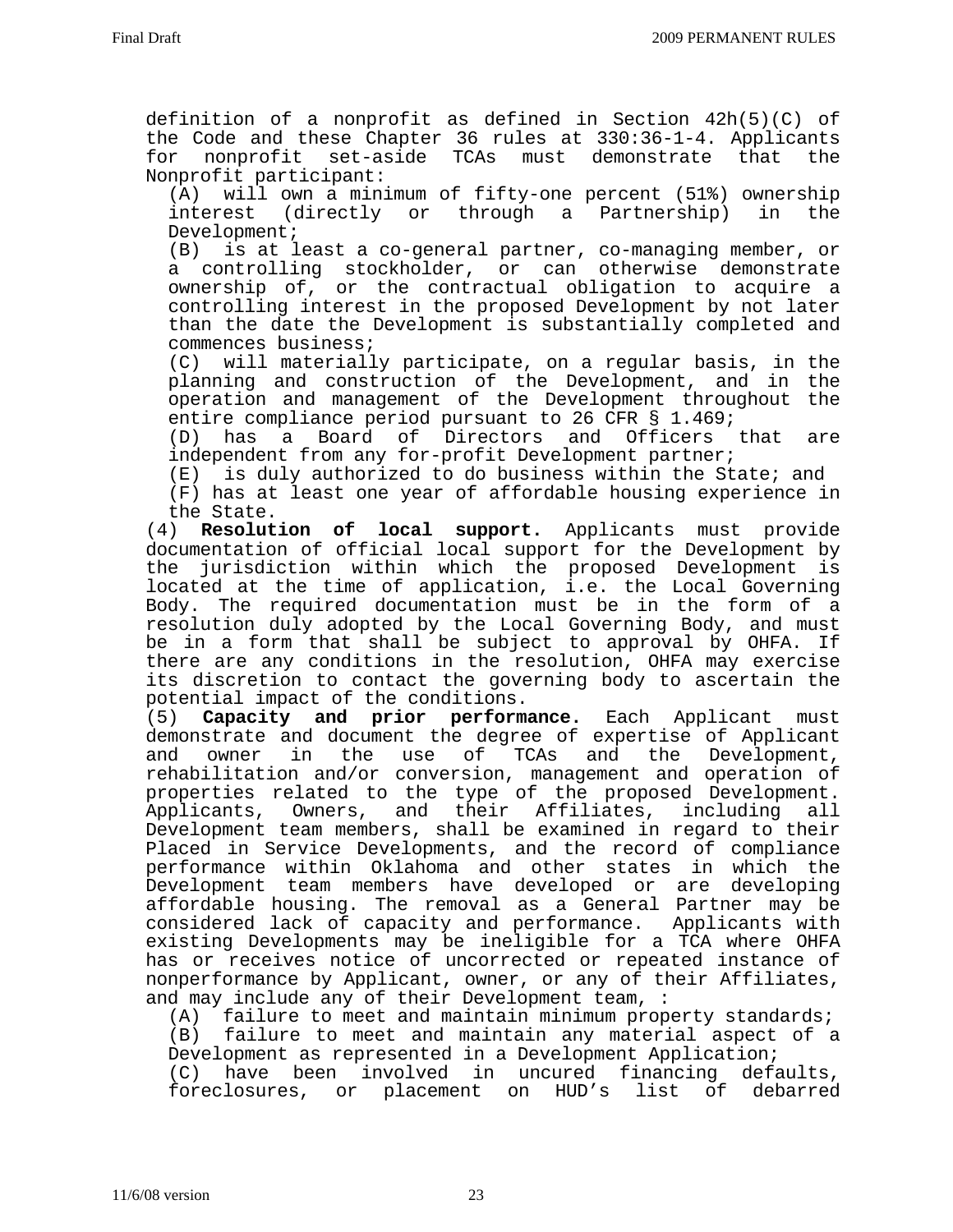contractors;

(D) events of material uncorrected non-compliance with any Federal or State assisted housing programs within the prior seven (7) years; or

(E) the appointment of a Receiver; conviction on a felony criminal charge; or bankruptcy within the prior seven  $(7)$ 

years. (6) **Acquisition Credits.** Applicants requesting acquisition Credits must provide an opinion of counsel, in a form satisfactory to OHFA, that the requirements of Code Section 42(d) (2)(B) have been met or a waiver obtained from the IRS. If an existing waiver or waiver to be granted is claimed, copy of the waiver letter or a copy of the letter indicating a waiver will be granted and is forthcoming must be included in the applicant's Development proposal.

(7) **Phase I environmental study**. Applicants must submit a Phase I Environmental Assessment of the Development prepared no more than twelve (12) months prior to the date an Application is filed with OHFA. In lieu of assessment for existing RHSfinanced properties to be acquired and rehabilitated, the Applicant and RHS must certify that there are no adverse environmental concerns. Any remediation requirements should be detailed and costs identified in the budget.

(8) **Financial feasibility and viability**. Applicants must demonstrate with their financing that there are firm commitments to the Development's financial feasibility and viability as a qualified low-income housing Development throughout the extended use period. Projects financed through the RHS programs must submit a Multiple Family Housing Obligation-Fund Analysis, Form FmHA 1944-51, or other evidence of firm commitment. Applicant must demonstrate to OHFA's satisfaction that the Applicant has financing commitments for one hundred percent (100%) of the project's total estimated construction and permanent financing. Commitment letters must include loan amount, interest rate, loan term, debt service coverage ratio (permanent lender), loan amortization period (permanent lender), borrower, loan fees, collateral and conditions precedent to funding. Requirements set out in 36-4- 2.2 (b)(c) and (d) are part of the analysis for financial

feasibility.<br>(9) **Readiness** (9) **Readiness to proceed**. Applicants must demonstrate readiness to proceed in a timely manner should they be awarded a TCA. Factors that may be considered regarding Development readiness shall include but not be limited to:

(A) site control; and

(B) Applicant must provide preliminary plans or

specifications; and

(C) proper zoning for the proposed Development.

(10) **Public Housing Wait Lists**. Each Application will be analyzed and evaluated as to the extent to which it is demonstrated that the local or State public housing authority documents the presence of a client waiting list for affordable housing units in the locale of the proposed development.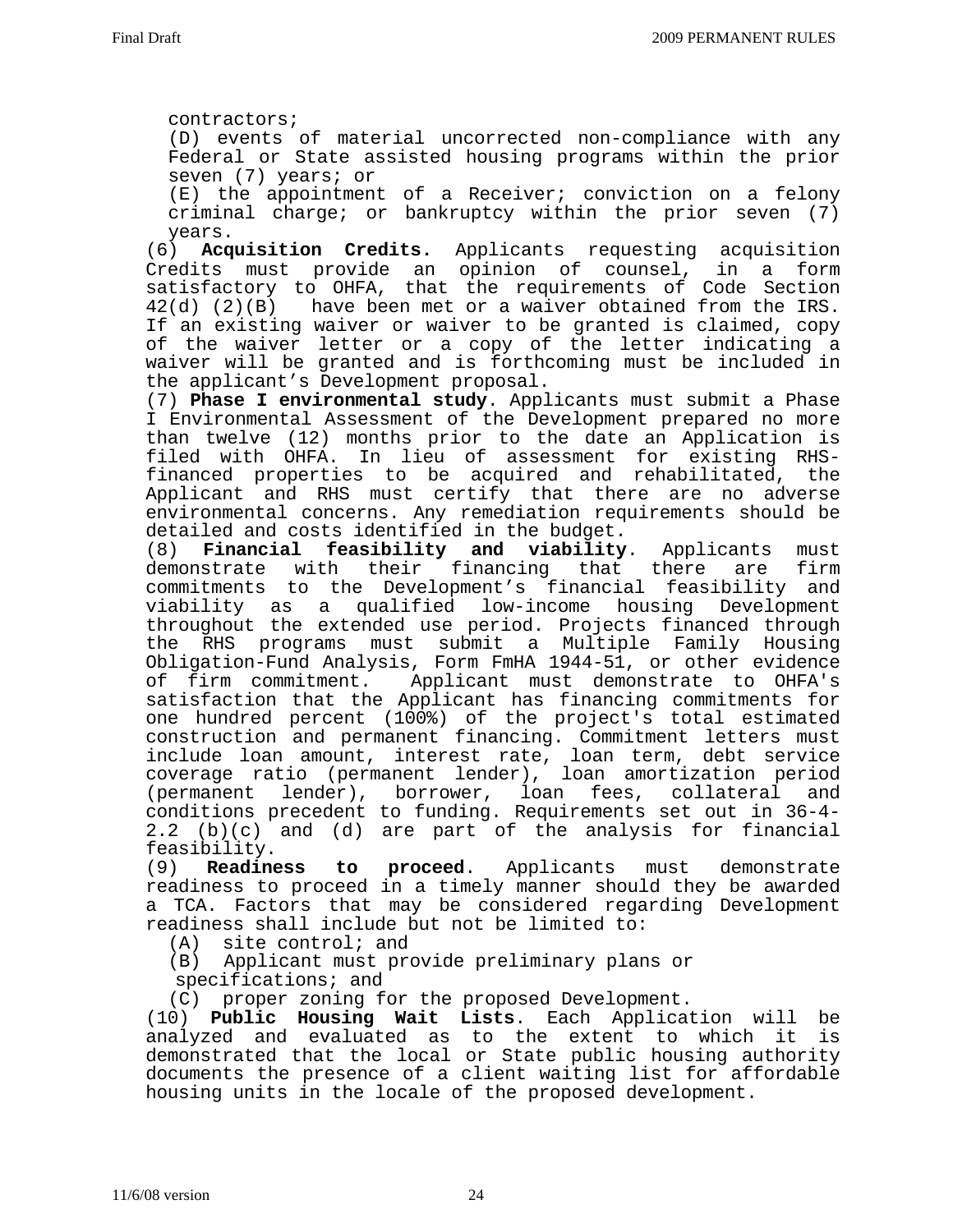(11) **Capital needs assessment.** No allocations for rehabilitation will be made unless preceded by a capital needs assessment performed by a qualified independent third-party (architect, engineer, contractor, Rural Housing Services) which considers the proposed rehabilitation activities to ensure that the proposed improvements plus reserves have a useful life that meets the full term of affordability based on extended use agreements. In addition, all rehab developments must include a complete, detailed tenant income audit that identifies all existing tenants and their income. The audit shall separately identify those tenants whose income exceeds applicable income limits.

(c) **Selection criteria.** The Selection Criteria shall be set forth in the appropriate AP, and shall include, but not necessarily be limited to the following:

(1) **Income targeting.** Each Application will be analyzed and evaluated as to the extent to which it is demonstrated therein a commitment to target lower-income populations. Points will be awarded based on the percentage of total AHTC units targeted to persons at or below fifty percent (50%) AMFI to the total number of AHTC units in the project. A sliding scale for points will be established in the annual AP.

(2) **Term of affordability.** Each Application will be analyzed on its ability and evaluated as to any commitments made therein in regard to serving qualified tenants for a period of time longer than the minimum required by the Code. Points will be awarded for an extension of the term of affordability beyond the minimum required by the Code and established in the annual AP.

(3) **Development location and housing characteristics.** Each Application will be analyzed and evaluated as to the geographic location and prevailing market conditions for the proposed Development. Examples of location and condition variables may include, locating Developments within Difficult Development Areas, Qualified Census Tracts, Presidentially declared disaster areas as identified in the current or preceding year or Empowerment Zones, Enterprise Zones, Enterprise Communities. Points will be established in the annual AP.

(4) **Development Leverage.** Each Application will be analyzed and evaluated as to the extent to which it results in tangible, cost beneficial investments or contributions to the proposed Development. Leverage shall be considered as the proportion or percentage of leverage resources to total eligible basis. Points for this criterion will be established in the annual AP. (5) **Community Support.** The extent to which local governments and other community partners commit support for a proposed development will be analyzed. Examples of community support include, but are not necessarily limited to: fee waivers, tax abatements, public improvements directly related to a Development, donations of property and/or materials, and other contributions of direct value to the proposed Development. Support must be directly related to the proposed project. Eligible evidence of support and points will be established in the annual AP.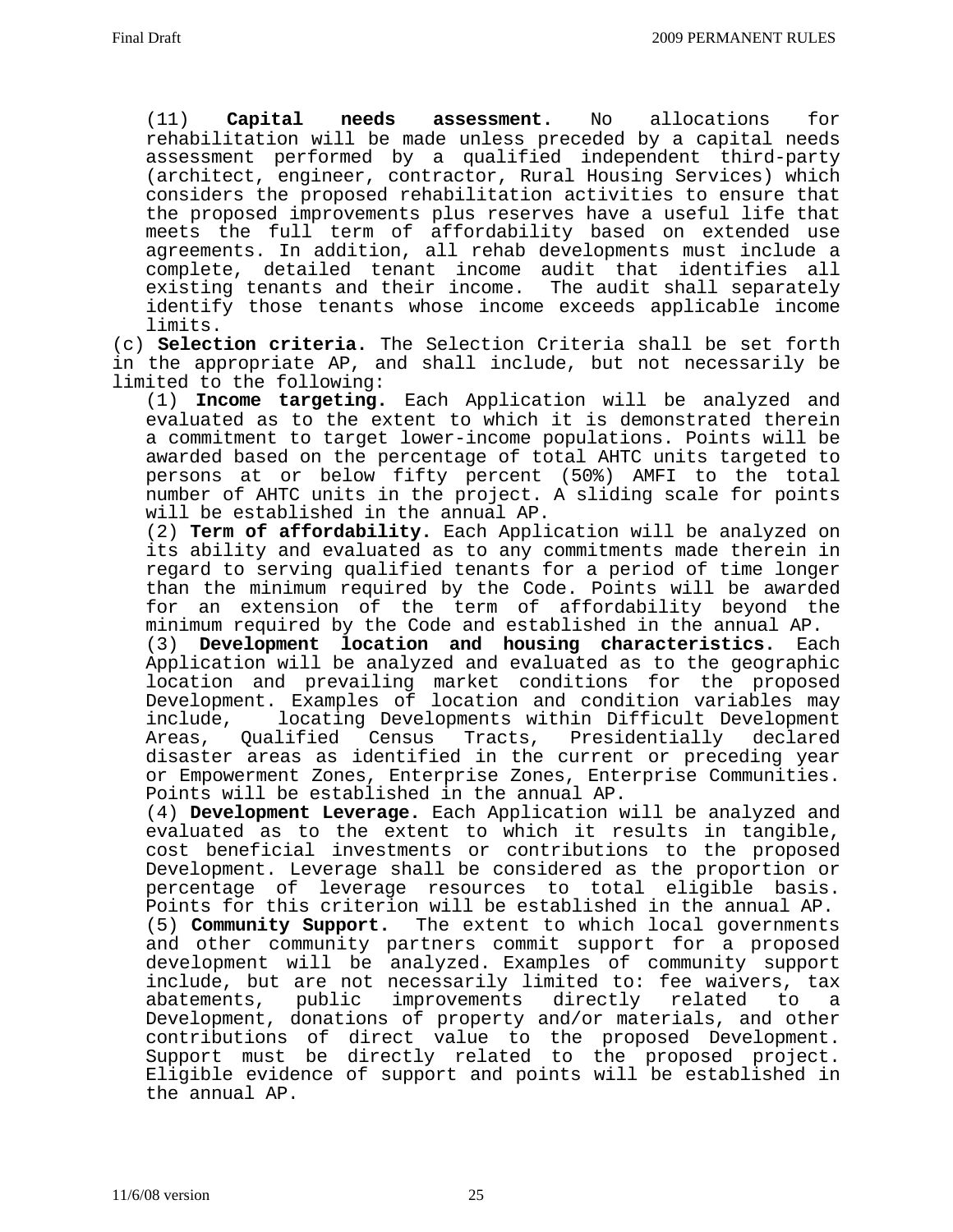(6) **Development Amenities.** Each Application will be analyzed and evaluated as to commitments made therein for the provision of amenities. Points available under this criterion will be established in the annual AP. Only amenities which exceed the minimum required by applicable laws or building codes will be eligible for points.

(7) **Development Services.** Each Application will be analyzed and evaluated as to commitments made therein for the provision of resident appropriate services. Points available under this criterion for the resident appropriate services will be established in the annual AP.

(8) **Applicant/Owner Experience.** Each Application will be analyzed and evaluated as to the experience of the Applicant and/or the Development Team in owning and successfully operating Developments in the LIHTC Program. Points available under this criterion will be established in the annual AP.

(9) **Management Experience.** Each Application will be analyzed and evaluated as to managing or providing management for Developments in the LIHTC Program. Points available under this criterion will be established in the annual AP. This evaluation will be based on the experience of the management team members. Changes in management may not occur after the Reservation without the prior written approval of OHFA.

(10) **Tenant/Special Needs Populations.** Each Application will be analyzed and evaluated as to the extent to which commitments are made therein to serve Special Needs populations. Points available under this criterion will be established in the annual AP and will be based upon a percentage of units dedicated to special needs.

(11) **Tenant populations of individuals with children.** Each Application will be analyzed and evaluated as to the extent to which it is demonstrated that the development will provide amenities and a unit mix conducive to families/individuals with children. Points available under this criterion will be established in the annual AP. To be eligible, the market study must indicate a need for family units.

(12) **Tenant ownership.** Points available to applicants proposing for single family home ownership after the Compliance Period will be established in the annual AP. Applicants must submit a detailed plan which includes projections on maintenance, tenant reserve funds, etc. which will be evaluated for feasibility.

(13) **Tie-breaker.** In case there are applications with the same final score in any set-aside, a drawing shall occur at the Board of Trustees meeting in which the applications are being considered for funding. All applications with the same score in any set-aside will be entered in the drawing. The first application drawn, will be funded first, the second application drawn, will be funded next, and so forth until such time as the<br>tax credits have been allocated under the set-aside. tax credits have been allocated under the set-aside. Applications not drawn under a set-aside will be placed in the next set-aside in which they qualify in rank score order.<br>(14) Women/MBE. Points may be established in the

Points may be established in the AP for Applicants utilizing Minority Business Enterprises/Women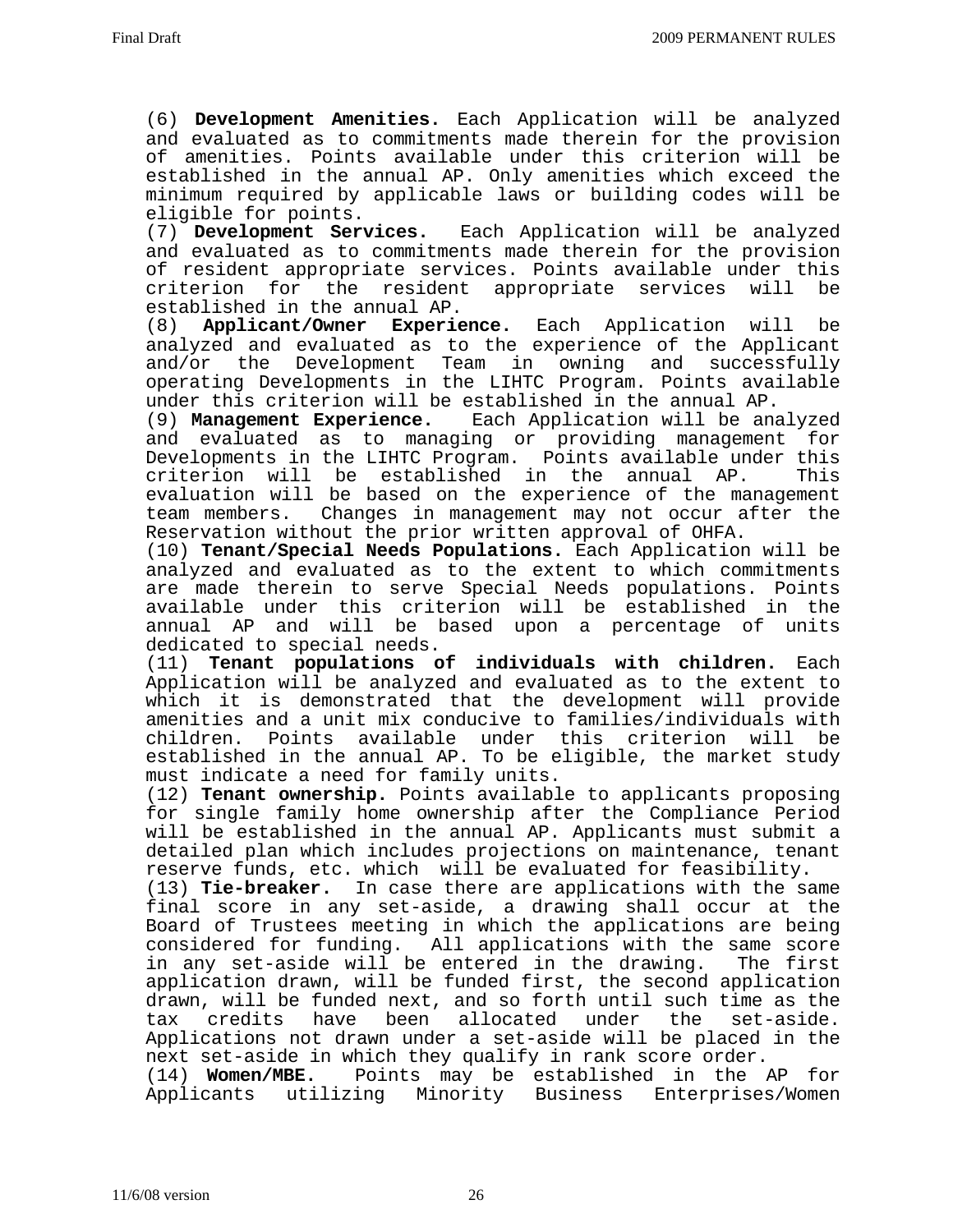Business Enterprises (M/WBEs) as a participant of the Development Team. (15) **Preservation of affordable housing units from pre-1990.** 

Points may be established in the AP for the preservation of affordable housing.

(16) **Energy Efficiency of a development.** Points will be established in the AP to encourage energy efficiency of developments. This may be a separate point category, or it may be combined within another threshold or selection category.

(17) **Historic Nature of a development.** Points will be established in the AP regarding the historic nature of developments. This may be a separate point category, or it may<br>be combined within another threshold or selection category.

be combined within another threshold or selection category.(1618) **Negative Points**. OHFA Staff will deduct points for records of poor performance. Point deductions will be established in the AP.

(d) **OHFA discretion.** Not withstanding the point ranking under the Selection Criteria set forth above under 330:36-4-2.1(c), the OHFA Board of Trustees may in their sole discretion allocate Credits to a project irrespective of its point ranking, if allocation is:

(1) in compliance with Code Section 42;

(2) in furtherance of the housing goals set forth herein, in the AP or any formally adopted resolution of the Trustees; and (3) determined by the Trustees to be in the interests of the citizens of the State.

## **330:36-4-2.1. General program requirements and limitations** (a) **General. [Reserved]**

(b) **Developer Fee limitations.** The amount of allowable Developer Fees shall be limited to:

(1) **Small developments.** Developer Fees may not exceed eighteen percent (18%) of the Eligible Basis, excluding the Developer Fees.

(2) **Large Developments.** Developer Fees may not exceed fifteen percent (15%) of the Eligible Basis, excluding the Developer Fees.

(3) OHFA may, in its sole discretion, increase the Developer Fees allowable in order to create special financing incentives to meet a pressing local affordable housing need. All determinations of allowable Developer Fees shall be made in a manner consistent with the Code, IRS regulations and/or any directives of the Internal Revenue Services at the time of Allocation.

(c) **Contractor Fee limitation.** Allowable Contractor Fees shall be limited to:

(1) **Small Developments**. Total allowable Contractor fees may not exceed sixteen percent (16%) of the hard construction costs . Allowable Contractor Fees are further limited as follows:

(A) General requirements may not exceed six percent (6%) of the hard construction costs;

(B) General Overhead may not exceed two percent (2%) of the hard construction costs; and

(C) Builders Profit may not exceed eight percent (8%) of the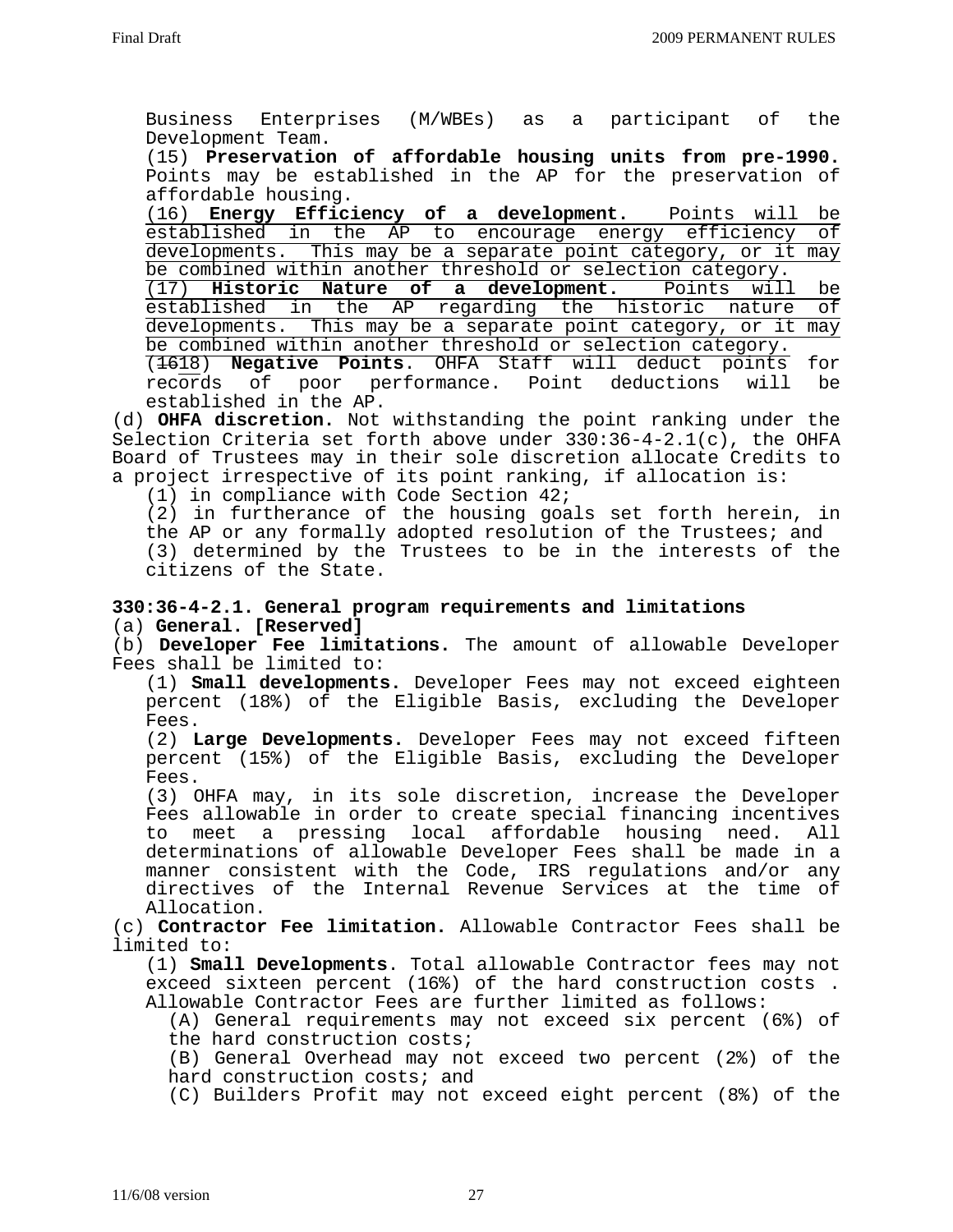hard construction costs.

(2) **Large Developments**. Total allowable Contractor fees may not exceed fourteen percent (14%) of the hard construction costs. Allowable Contractor Fees are further limited as follows:

(A) General requirements may not exceed six percent (6%) of the hard construction costs.

(B) General Overhead may not exceed two percent (2%) of the hard construction costs; and

(C) Builders Profit may not exceed six percent (6%) of the hard construction costs.

## (d) **Underwriting standards**.

## (1) **Operating and replacement reserves.**

(A) Minimum operating reserves must equal six months of projected operating expenses plus:

(i) debt service payments and

(ii) annual replacement reserve payments.

(B) Minimum replacement reserves should equal \$250.00 per unit annually for new construction and \$300.00 for rehabilitation developments.

(C) Developer guarantees or letters of Credit may be accepted in lieu of operating reserves, at the discretion of OHFA. The developer must demonstrate financial capacity and liquidity. OHFA will also consider the developer's track record and the number of other guarantees outstanding.

(D) Notwithstanding the foregoing, these underwriting standards shall not apply if the project is being constructed in accordance with another federal program, such as Rural Housing 515 or 538, and such program provides for budgeting for operating and replacement reserves.

## (2) **Debt service coverage.**

(A) Debt service coverage means the ratio of a property's net operating income to debt service obligations.

(B) The minimum acceptable debt service coverage ratio will be established in the AP.

(3) **Projections.** All projections and pro-formas must contain realistic operating expense and vacancy rate projections consistent with prevailing market conditions.

(4) **Cost limits.** Costs per unit must be realistic and consistent with prevailing market rates. OHFA encourages cost efficient production, but will not give a preference solely for lowest construction costs.

(5) **Minimum of \$7,500 hard construction costs per unit for rehabilitations.** No allocations for rehabilitation will be made unless a minimum of \$7,500 in hard construction costs per unit will be expended or at least twenty percent (20%) of eligible basis, whichever is greater.

(6) **Buildings Designated by OHFA to receive increase in credit.**  OHFA will allow up to one hundred thirty percent (130%) boost for reasons determined and identified in the annual AP.

(e) **Progress reports.** Progress reports must be filed by the Applicant/Owner beginning with the calendar quarter following the approval of a reservation of Credits until the IRS Form 8609 is issued for a building. Due dates are January 10, April 10, July 10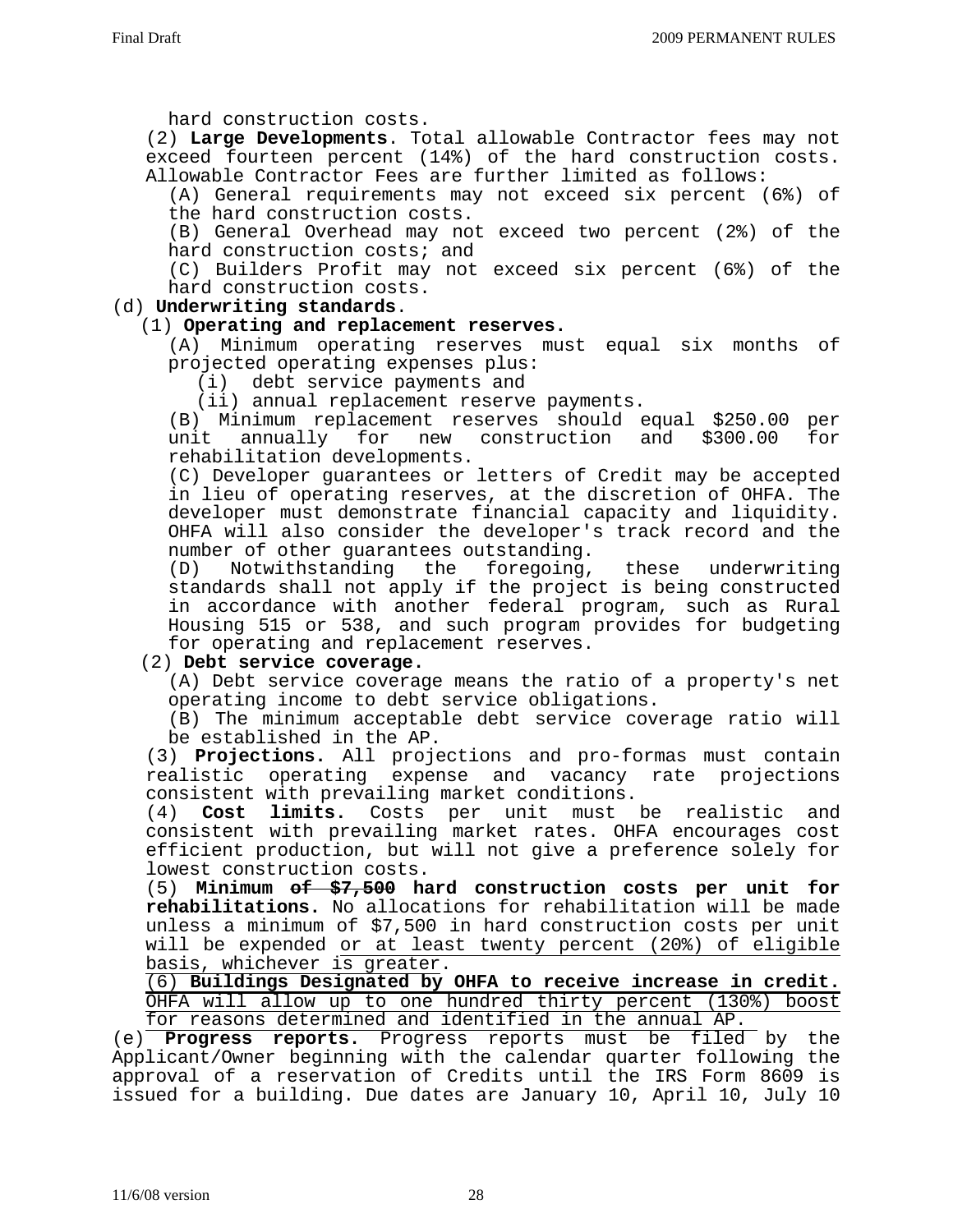and October 10. The report must contain, at a minimum, the status of site preparation and/or construction, including the percentage of completion of each building, and costs incurred to date. The report must address any other requirements set forth in a Resolution of the Trustees and/or the Carryover Agreement. Within thirty (30) calendar days after the Certificate of Occupancy is issued for the last building in the project, the Taxpayer must notify OHFA and submit a copy of the Permanent Certificate of Occupancy for each building in the Development. Remedies for violation of these provisions include those denoted at 330:36-6-3, including but not limited to return of unused Credits.

(f) **Construction time period**. Construction, not including site prep work, must begin within one hundred eighty (180) calendar days nine (9) months of the last calendar day of the month of the Credit reservation, unless extended for cause by OHFA. Remedies for violation of these provisions include those denoted at 330:36- 6-3, including but not limited to return of unused tax Credits.

(g) **Additional requirements.** OHFA may, as it deems necessary in its sole discretion, impose additional requirements or Program limitations on any Applicant, Taxpayer, Owner or Development. Said requirements or limitations may be set forth in a Resolution of the Trustees or in any contract between the Applicant or Owner and OHFA.

(h) **Timeliness and completeness of filings.** Deadlines for filing Applications will be established in the AP. Should OHFA request additional information, the deadline for filing same with OHFA will be set forth in the letter requesting same. Applicants/Owners must strictly comply with all deadlines and all filings must be complete when filed.

## **330:36-4-3. Fees**

(a) **General.** Application and TCA Fees will be used to support overall OAHTC Program delivery and operation activities. Application fees shall be calculated as follows:

(1) **Application fees.**

(A) for single site or contiguous site Developments consisting of one to four Units, the application fee shall be \$350.00;

(B) for single site or contiguous site Developments consisting of five to fifty Units, the application fee shall be \$700.00;

(C) for single site or contiguous site Developments consisting of fifty one to one hundred units, the application fee shall be \$1,400.00;

(D) for single site or contiguous site Developments consisting of over one hundred units, the application fee shall be \$2,800.00;

(E) for scattered sites, the application fee shall be \$350.00 per site, up to a maximum of \$2,800.00.

(F) For non-profit sponsored Developments the application fee shall be \$350.00.

(2) **Amendment fee.** Any amendments to an Application, exhibits thereto or other information on file with OHFA must be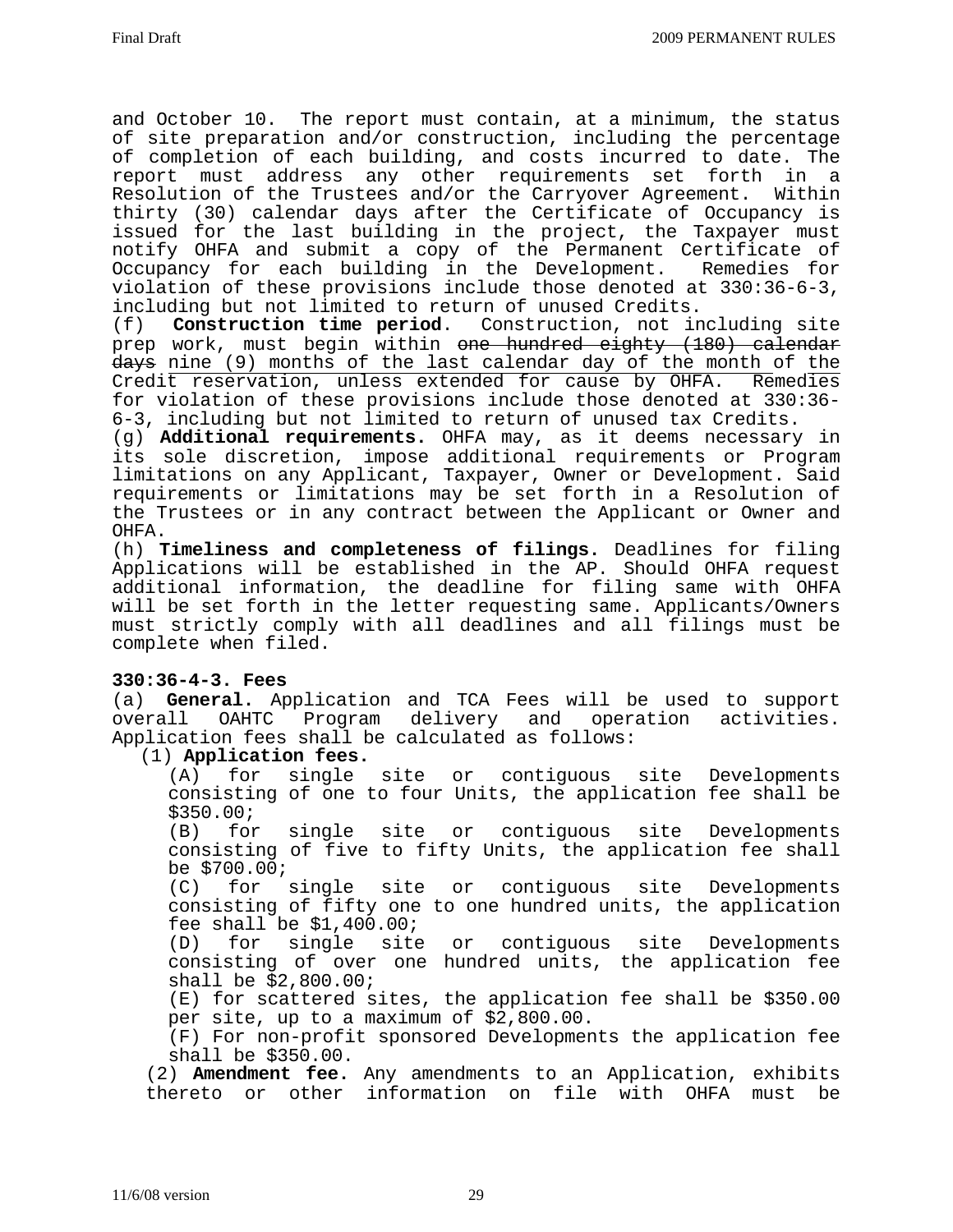accompanied by a \$75.00 processing fee along with \$15.00 per each supplemental page and/or each page amended. No amendments to an Application will be accepted prior to approval of a reservation unless the amendment is requested, in writing, by

OHFA. (3) **Reservation fees.** A non-refundable Reservation fee of two percent (2%) of the reservation amount is due within fourteen (14) calendar days of notification from OHFA of the approval of a Reservation.

(4) **Allocation fee.** An Allocation fee shall be paid in an amount equal to eight percent (8%) of the total TCA, but in any event not less than \$1,000.00. The Allocation fee must accompany the Final Allocation or Carryover Allocation request. The Allocation request will not be submitted to the Trustees for approval, nor will a Carryover Allocation Agreement be executed, nor will Form 8609(s) be issued unless this fee has been received by OHFA.

(5) **Processing fee.** A processing fee of three quarters of one percent (.75%) of the TCA must accompany the request for a final Allocation. A service fee of \$100.00 must accompany the Request for Final Allocation of Credit.

(6) **Regulatory Agreement filing fee.** Upon approval of a final Allocation, an executed Regulatory Agreement must be submitted to OHFA and be accompanied by a check payable to the County Clerk of the county or counties in which the Development is located. The check or checks shall be in an amount sufficient to cover the filing fees of that county(ies).<br>(7) **Compliance monitoring fees**. In addition

(7) **Compliance monitoring fees**. In addition to the documentation required by OHFA, an annual compliance monitoring fee shall be paid to OHFA. The compliance fee is payable on or before January 28th for each year during the compliance period and extended use period subject to annual adjustment. If the Development includes scattered sites, a compliance monitoring fee for each site shall be paid to OHFA. If the Compliance fee is not paid within thirty (30) calendar days of the due date, then a Late Fee will be assessed. The Late Fee is equal to ten percent (10%) of the Compliance fee. Failure to remit timely payment of compliance monitoring fees may result in the filing by OHFA of a lien against the Development. The compliance monitoring fee shall be computed as follows:

(A) For Developments financed by RHS under the Section 515 or by taxable or tax-exempt bonds (and otherwise qualify under the Code) where an agreement has been entered into between OHFA and RHS or the bond issuer wherein the RHS or bond issuer agrees to provide OHFA with the required information respecting the income and rent of the tenants in the Development, the fee shall be \$210.00 per Development per year, plus \$9.00 per OAHTC unit per year within any building within the Development;

(B) For developments where no agreement has been entered into between OHFA and RHS or the bond issuer wherein RHS or the bond issuer agrees to provide OHFA with the required information respecting the income and rent of tenants-the fee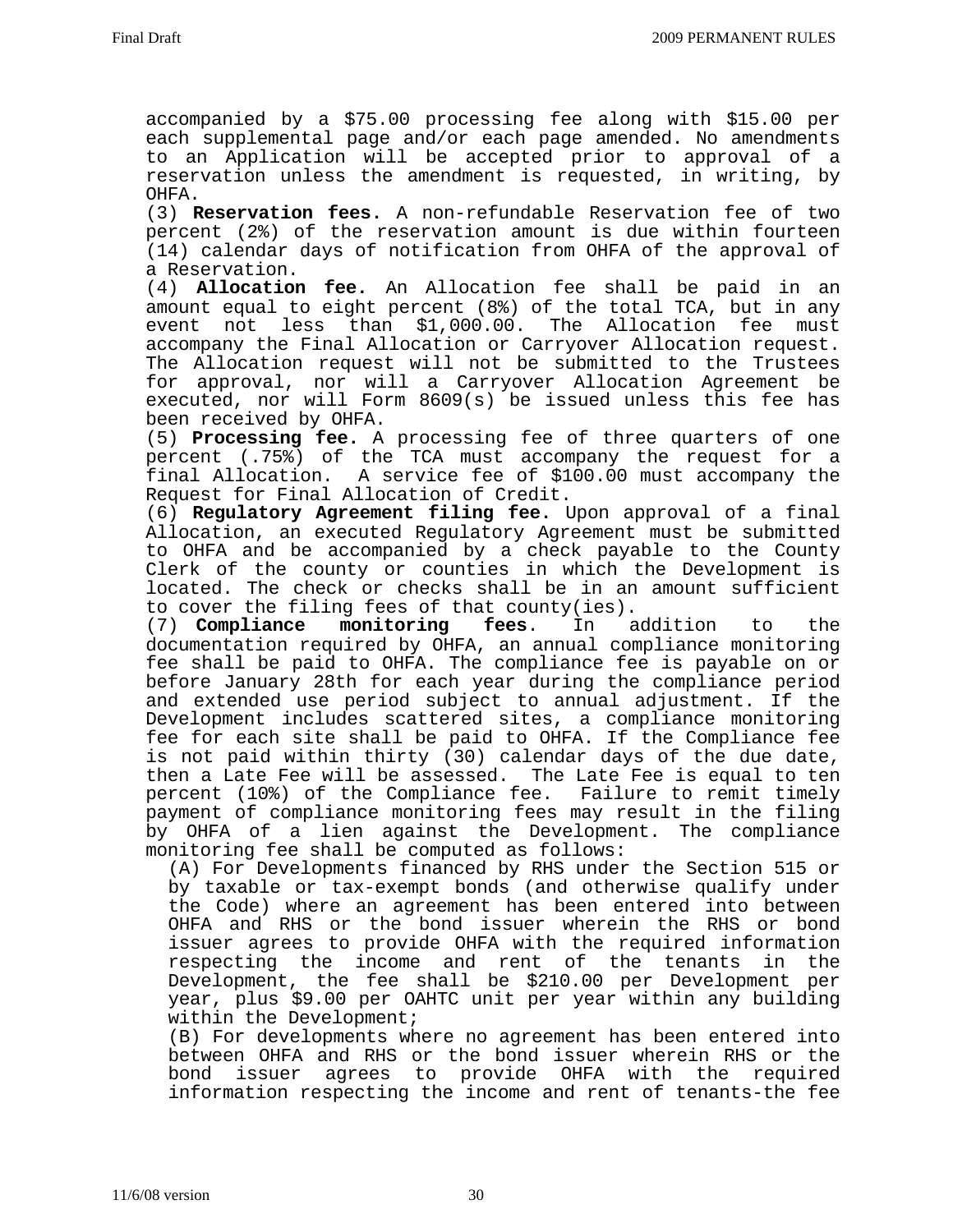shall be \$350.00 per Development per year, plus \$19.00 per OAHTC unit per year within any building within the Development.

(C) For single site or contiguous site Developments of four units or less-the fee shall be \$275.00 per Development per year.

(D) For all other Developments the fee shall be \$350.00 per Development, plus \$19.00 per OAHTC unit per year within any building within the Development.

(8) **Additional monitoring fees.** In the event of noncompliance with the Code or Regulatory Agreement or these Chapter 36 Rules requiring OHFA to conduct an examination of the owner, any building within the Development or any documentation to verify correction of said noncompliance, OHFA shall be reimbursed its costs by the Development or owner for such an examination, including an hourly rate for the OHFA examiner, not to exceed \$30.00 per hour, plus any and all actual travel, lodging and per diem expenses of such examiner. Such reimbursement of expenses and costs shall be paid to OHFA within ten (10) calendar days of receipt of OHFA's statement of same.

(9) **Ownership/General Partner transfer fee.** In the event that the owner submits a request for approval of a transfer of ownership/general partner of the Development or any of the Buildings therein, a fee of three percent (3%) of the amount of annual tax Credit allocation, but no less than \$2,500.00, shall be imposed to cover OHFA's costs of handling the request. This fee shall accompany the request and shall be non-<br>refundable.

(10) **Notice costs.** All costs of copies and postage costs incurred by OHFA in connection with the notification provisions contained in these Chapter 36 Rules at 330:36-2-11, Review Report at 330:36-2-13, and any occasion when OHFA incurs extra postage costs to accommodate the Applicant, (such as Resolutions and Regulatory Agreements) must be reimbursed by the Owner within ten (10) calendar days of OHFA's statement of same. Failure to do so may result in the rejection of consideration of the Application.

(11) **Copies of Rules.** Copies of these Chapter 36 Rules will be provided at a cost of \$10.00 per copy, but can be accessed via OHFA's website, www.ohfa.org.

(12) **Copies of Credit listing.** Copies will be provided at a cost of \$10.00 per copy, but can be accessed via OHFA's website, www.ohfa.org.

(13) **Compliance Workshops.** A cost sufficient to defray the total cost of the presentation will be charged for attendance<br>at the Compliance Workshop.

(14) **Qualified Contract fees.** Submission deadlines for these fees will be established in the Qualified Contracts Application materials. Preliminary Application (PA) fee shall be \$1,500.00. Additionally, the Qualified Contract Application (QCA) fee shall be \$12,500.00 plus any third party fees and expenses incurred by OHFA and not paid directly by the applicant. Third party fees and expenses include but are not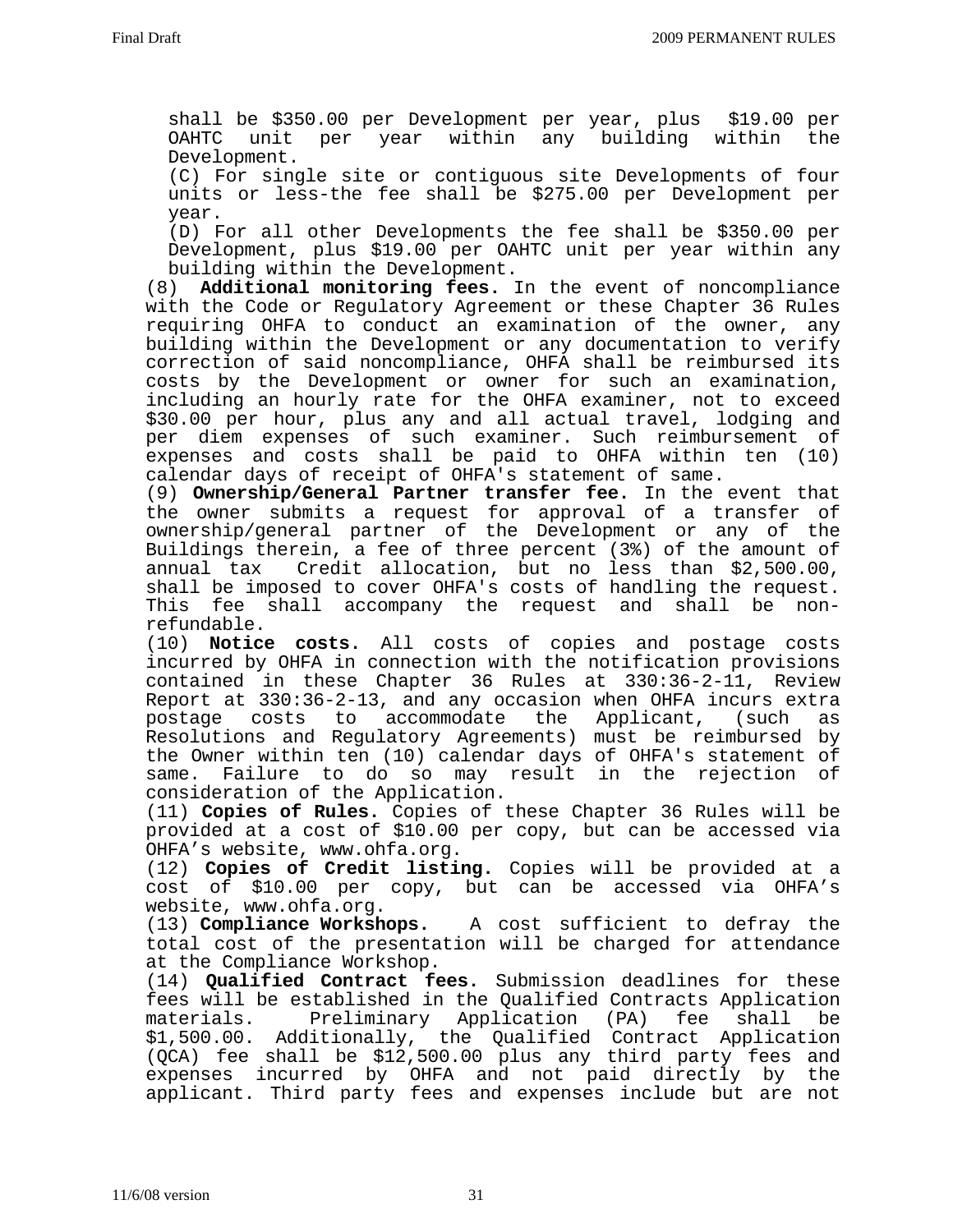limited to appraisals for the entire property, market study, title reports, environmental reports, accountants review and reports, and legal services. This is not an all inclusive listing. Any third party fees and expenses incurred by OHFA will be identified and applicants will receive notice of the charge and reason.

# (15) **Late fees.**

 (A) **Progress reports.** Progress reports as required in 36-4- 2.2 when filed late will be assessed a late fee of \$10.00 per calendar day, per each late report. The Final Allocation request will not be submitted to the Trustees for approval, nor will Form 8609(s) be issued unless this fee has been

(B) **Carryover Allocations.** Applicants who fail to timely file all requirements in the AP as to Agreement, Application, ten percent (10%) cost certifications, opinions and documents shall incur \$100.00 late fee per calendar day.

 (C) **Final Allocations.** Applicants who fail to timely file all requirements in the AP as to the Regulatory Agreement, Application, cost certifications, opinions and documents shall incur \$100.00 late fee per calendar day.

## **SUBCHAPTER 6. PROGRAM ADMINISTRATION**

## **330:36-6-1. Program violations and revocation.**

(a) The following are violations of OAHTC Program policies and procedures and these OAHTC Program Rules:

(1) The filing of false information in an Application and/or a Development report;

(2) Failure of an Applicant or owner, as the case may be, to satisfy any of the requirements of the Code, applicable state or federal statutes, rules or regulations, these OAHTC Program Rules, or any requirements contained in the applicable AP, or any commitments made in the Application upon which the award of a TCA was based;

(3) Breach of any of the terms, conditions, obligations, covenants, warranties, or representations of the owner or Applicant contained in the Regulatory Agreement and/or the Carryover Allocation Agreement or the breach of any terms conditions, obligations or requirements set forth in any Resolution of the Trustees pertaining to the Applicant/Owner or the Development;

(4) Notice by OHFA to the owner that significant corrective actions are necessary to protect the integrity of the Development and that such corrective actions have not been, or can not be, effected within a reasonable time, in the judgment of OHFA staff;

(5) An administrative or judicial determination that the Applicant or owner has committed fraud, waste, or mismanagement in any current or prior State or federally funded project;

(6) The housing of a person(s) convicted of a felony or engaged in any illegal or criminal activities as set forth in this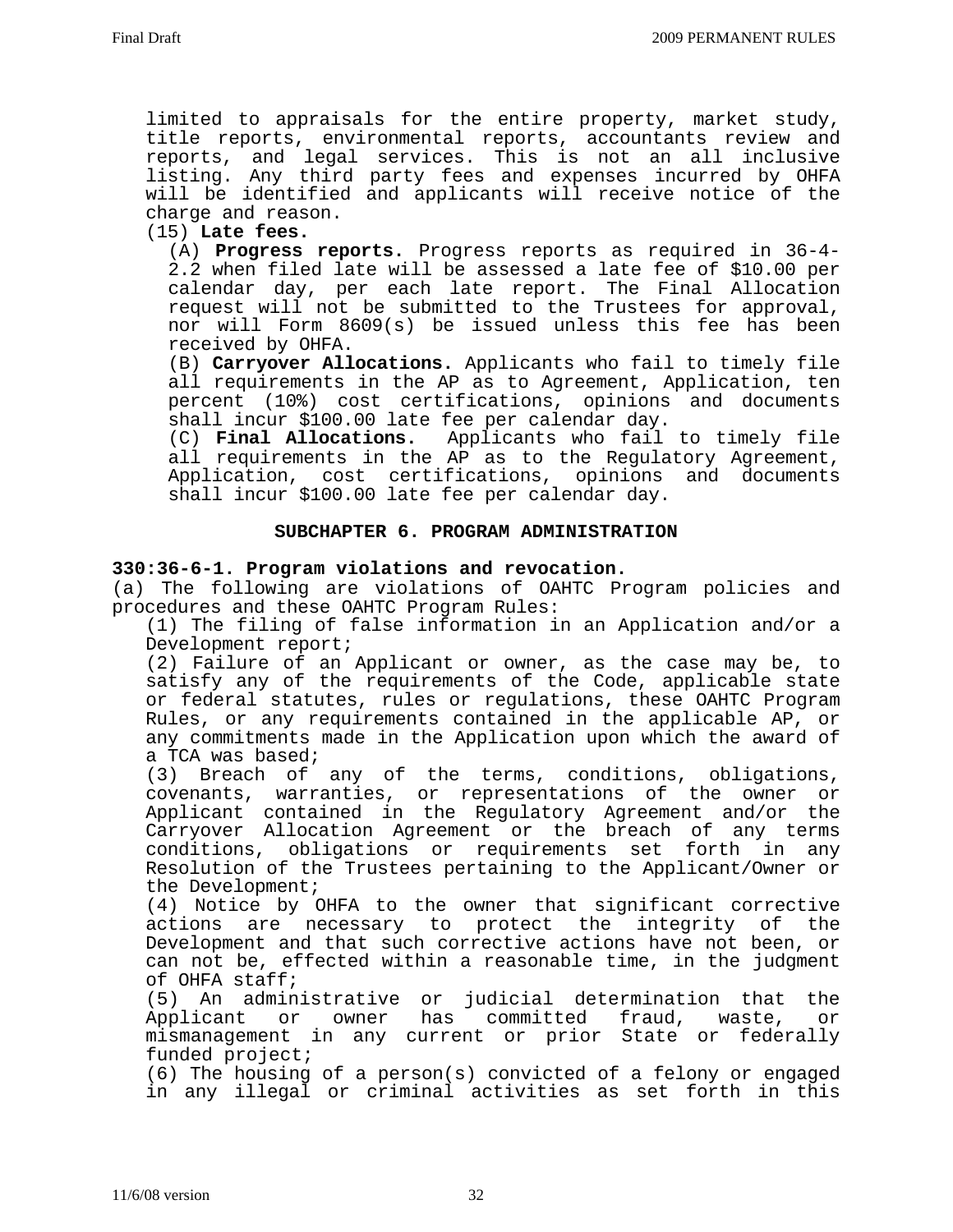subsection, if the owner, or managers of the Development, or any of their Affiliates, have knowledge of or about, or by reasonable inquiry should have known of same. The prohibition on housing shall apply to any person who:

(A) is currently engaged in, has been convicted of using, distributing, or manufacturing methamphetamine or has engaged in Drug Related Criminal Activity. Housing of such person shall be prohibited for a period of three (3) years from the date of the conviction, or end of the incarceration, whichever is most recent.

(B) is currently engaged in, has been convicted of Violent Criminal Activity. Housing of such person shall be prohibited for a period of ten (10) years from the date of the conviction, or end of the incarceration, whichever is most recent.

(C) has been convicted of any other felonious activities other than Drug Related Criminal Activity or Violent Criminal Activity. Housing of such person shall be prohibited for a period of three (3) years from the date of the conviction or end of the incarceration, whichever is most recent.

(D) is subject to a lifetime registration requirement under a Federal or State sex offender registration program.

(E) is a sex offender, not subject to lifetime registration. Housing of such person shall be prohibited for a period of ten (10) years from the date of the arrest, conviction, or end of incarceration (whichever is later) or the period of required registration as a sex offender, whichever is greater.

(7) The prohibition on the housing of a convicted felon shall not apply to qualified tenants of Transitional Housing, except that the housing of a person in any Transitional Housing shall be prohibited if said person:

(A) is subject to a lifetime registration requirement under a Federal or State sex offender registration program, or

(B) is currently engaged in or has been convicted of a violent felony in the last three (3) years.

(8) From and after the date of the filing of the Application, failure to notify OHFA of any material changes effecting the proposed development, including, but not limited to, modifications to any representations contained in the Application, any amendments or modifications of the financing plan, syndicators or equity partners or any other Threshold requirement and/or changes in Development Team Members, contractors, property managers, and the like. Notification must be filed with OHFA not less than sixty (60) calendar days prior to the proposed change. Approval by the OHFA Board of Trustees is required for any changes or amendments involving the ownership or control of the Development or the Owner after the Application is filed. This would; include, but not be limited to, changes or transfers of the Development, changes or modifications of the ownership or composition of the general partner entity (i.e. addition or removal of members, partners, stockholders, etc.), any addition, substitution, withdrawal or removal of any general partner. Other amendments may be handled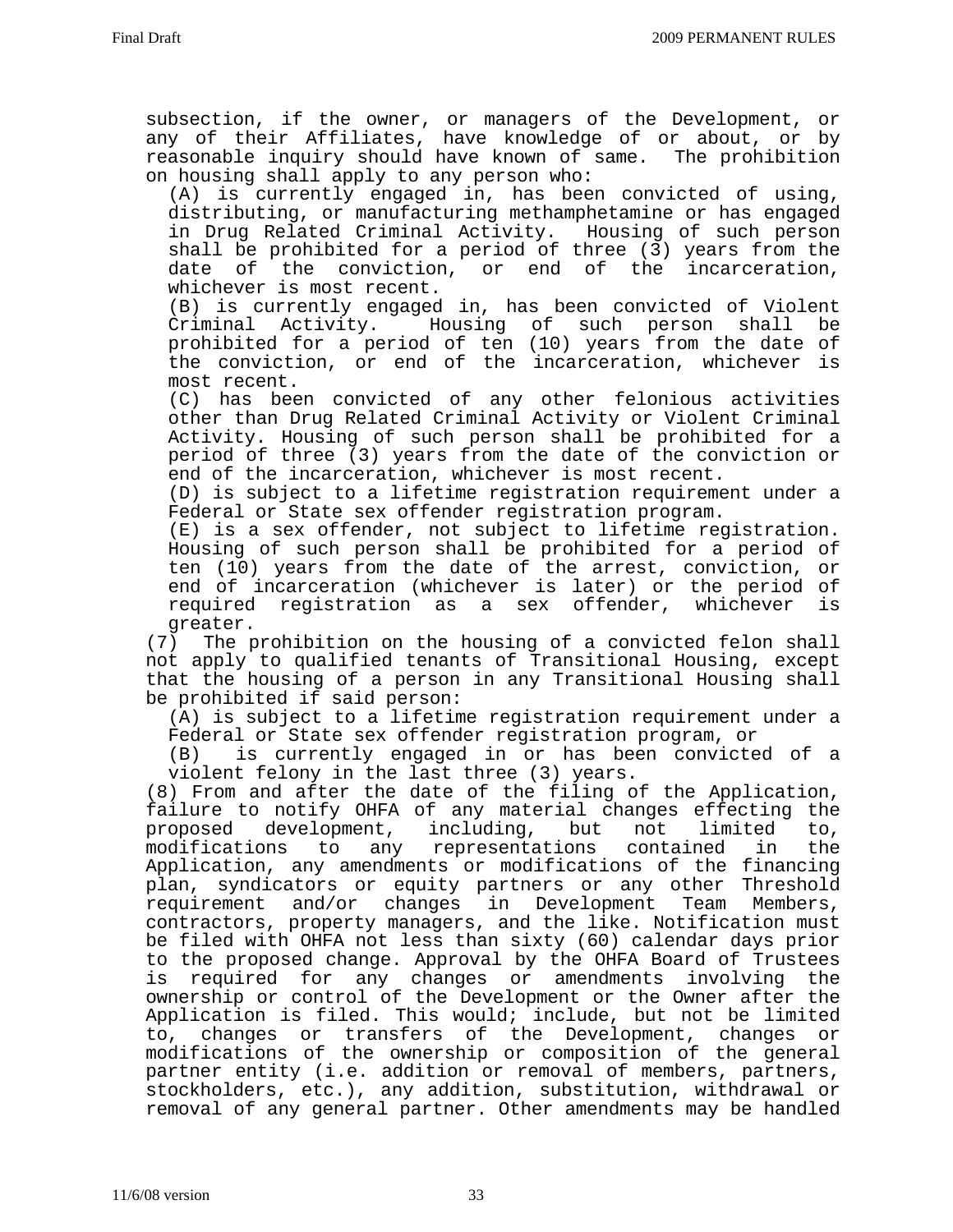administratively by staff, although staff reserves the right to refer any amendments to the OHFA Board of Trustees for their consideration; or

(9) Failure to submit reports including but not limited to the timely filing of progress reports, updates, compliance reports, etc., and failure to provide OHFA with any additional information requested by OHFA within the period set forth in any request for information. Failure to pay fees when due. If payment is returned for insufficient funds, it will be deemed nonpayment and the amount to defray bank costs will be due.

(10) Little or no progress has been achieved with previous tax Credit reservations approved for the Applicant or Developer or any of the Principals of either. This would include, but not be limited to: failure to meet the minimum carryover allocation requirements resulting in the return of Credits; failure to place a development in service within twenty-four (24) months receiving the carryover allocation; involvement of a foreclosure or deed-in-lieu of foreclosure within the past seven (7) years.

(b) Failure to follow all required procedures throughout the allocation process could jeopardize the final allocation or result in housing Credits being revoked.

# **330:36-6-3. Corrective and remedial actions**

(a) Upon a determination by OHFA staff that a violation has occurred during the Application stages or prior to the filing of the Regulatory Agreement, OHFA may take any one or more of the following actions when the cited violations are not corrected in a timely manner:

- (1) Condition regulatory agreements;
- (2) Withhold allocations of tax Credits;
- (3) Reduce the total amount of the tax Credit award;
- (4) Require the return of unused tax Credits;

(5) Deny future program Applications and participation for a specified period of time as determined by OHFA;

- (6) Indefinitely suspend from program participation;
- (7) File an action for specific performance; and/or
- (8) Notify the IRS.

(b) Additionally, OHFA shall have the right, upon discovery of facts or statements indicating possible program violations by an Applicant or owner in regard to a Development, or a proposed Development or a pending Application, or a pending TCA, to request and obtain information regarding:

(1) The administrative, planning, budgeting, management and evaluation functions, actions being taken to correct or remove the cause of the program violation(s);

(2) Any activities by an Applicant and/or owner, or by an Affiliate of either of them that are, or might be in violation or breach of the commitments made in the Application or that are, or might be, in violation of applicable laws, these Rules, the applicable AP, and/or the applicable Carryover Agreement and/or the applicable Regulatory Agreement;

(3) The ability of the Applicant and/or owner to fulfill the commitments made to OHFA in the Application and/or the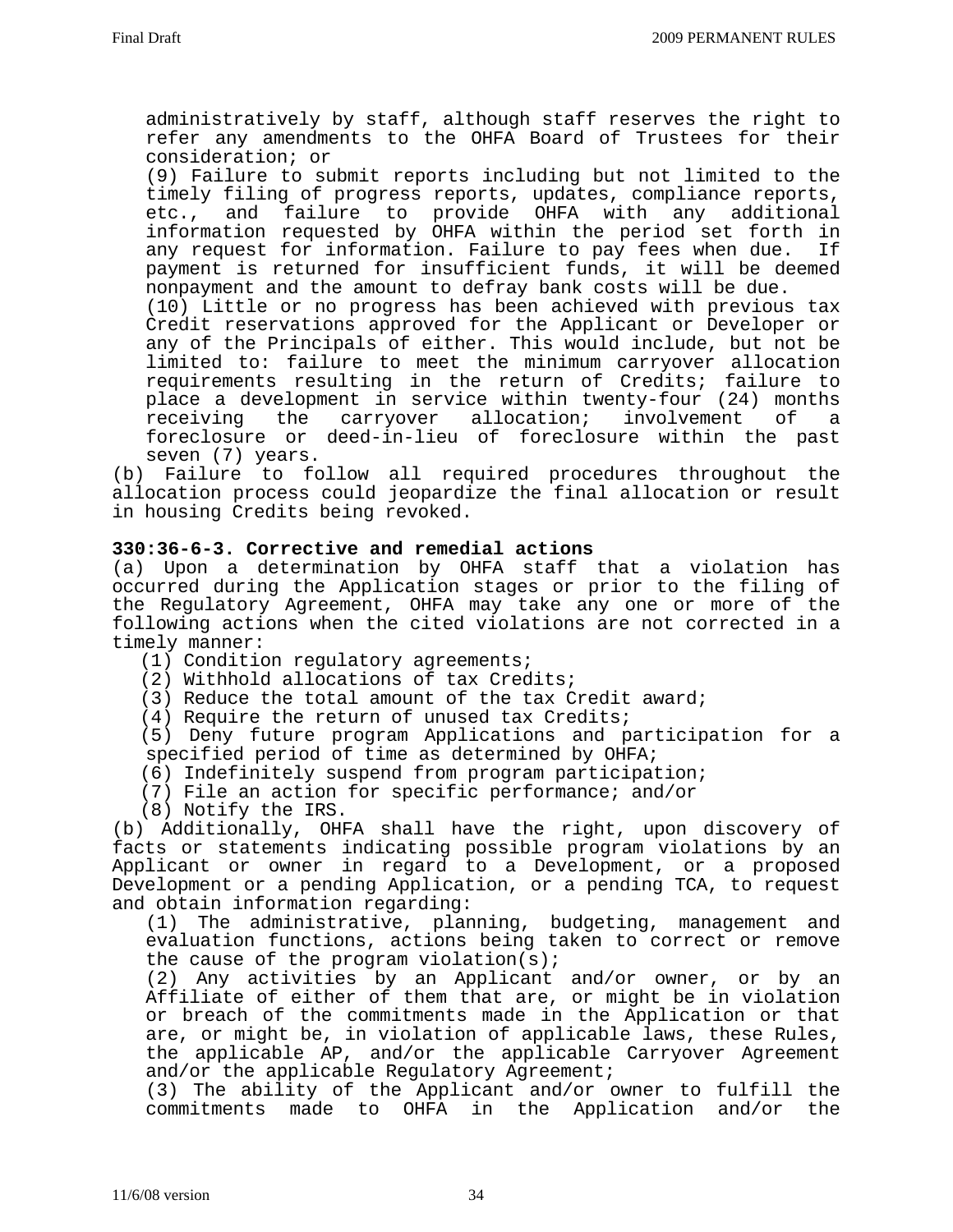applicable Carryover Agreement and/or the applicable Regulatory Agreement, in a timely manner; and

(4) Progress schedules for completing and/or performing the commitments made to OHFA in the Application and/or the applicable Carryover Agreement and/or the Regulatory Agreement in a timely manner.

(c) Prior to OHFA taking any corrective and/or remedial actions, OHFA, may, in its sole discretion, issue a notice of a show cause hearing. The Applicant and/or owner shall have ten (10) thirty (30) business days to appear and show cause as to why corrective and/or remedial actions should not be taken. This language shall not be construed as a limitation on the compliance monitoring and reporting requirements of the Code and these Chapter 36 Rules.

# **330:36-6-5. Applicant and/or owner responsibilities**

(a) An Applicant and/or owner under the OAHTC Program shall be responsible for:

(1) Taking all action necessary to enforce the terms of the Regulatory Agreement against any private or public owner that fails to comply with applicable provisions of the Regulatory Agreement or any subcontract or documents resulting from it, and to recover on behalf of OHFA, all costs and expenses incurred by or on behalf of OHFA. Nothing in this subsection shall restrict OHFA's right to independently enforce the terms of the commitments made to OHFA in the Application and/or the Regulatory Agreement or in any subcontracts or documents resulting from either of them, or to recover any sums that may become due to OHFA as the result of a breach of any of the commitments made to OHFA in the Application and/or the Regulatory Agreement, or in any such subcontracts or documents. (2) Complying with all applicable provisions of the Code, state and federal regulations, guidelines, circulars, rulings and notices, these Rules, the applicable AP, the Application, the Regulatory Agreement between the Applicant and/or Owner, and/or in any subcontracts or documents resulting from either of them, and OHFA or other Program requirements that may be released by the Internal Revenue Service or OHFA from time to time.

(3) Maintaining records and accounts, including, but not limited to, property, personnel, financial and tenant records that properly document and account for all Development funds and compliance with the tenant income certification requirements of the Code, these Rules, the applicable AP, and the Application and the Regulatory Agreement. All records required by the Code or 26 CFR1.42-5, as presently effective or as may be amended in the future, must be kept and retained by the Owner. Additional requirements of OHFA respecting said records may be included in the Regulatory Agreement. OHFA may require specific types and forms of records. All such records and accounts shall be made available upon request by OHFA for the purpose of inspection and use in carrying out its responsibilities for administration of the tax Credits. (4) Retaining all books, documents, papers, records, and other

materials involving all activities and transactions related to the Owner's commitments to OHFA found in the Application and in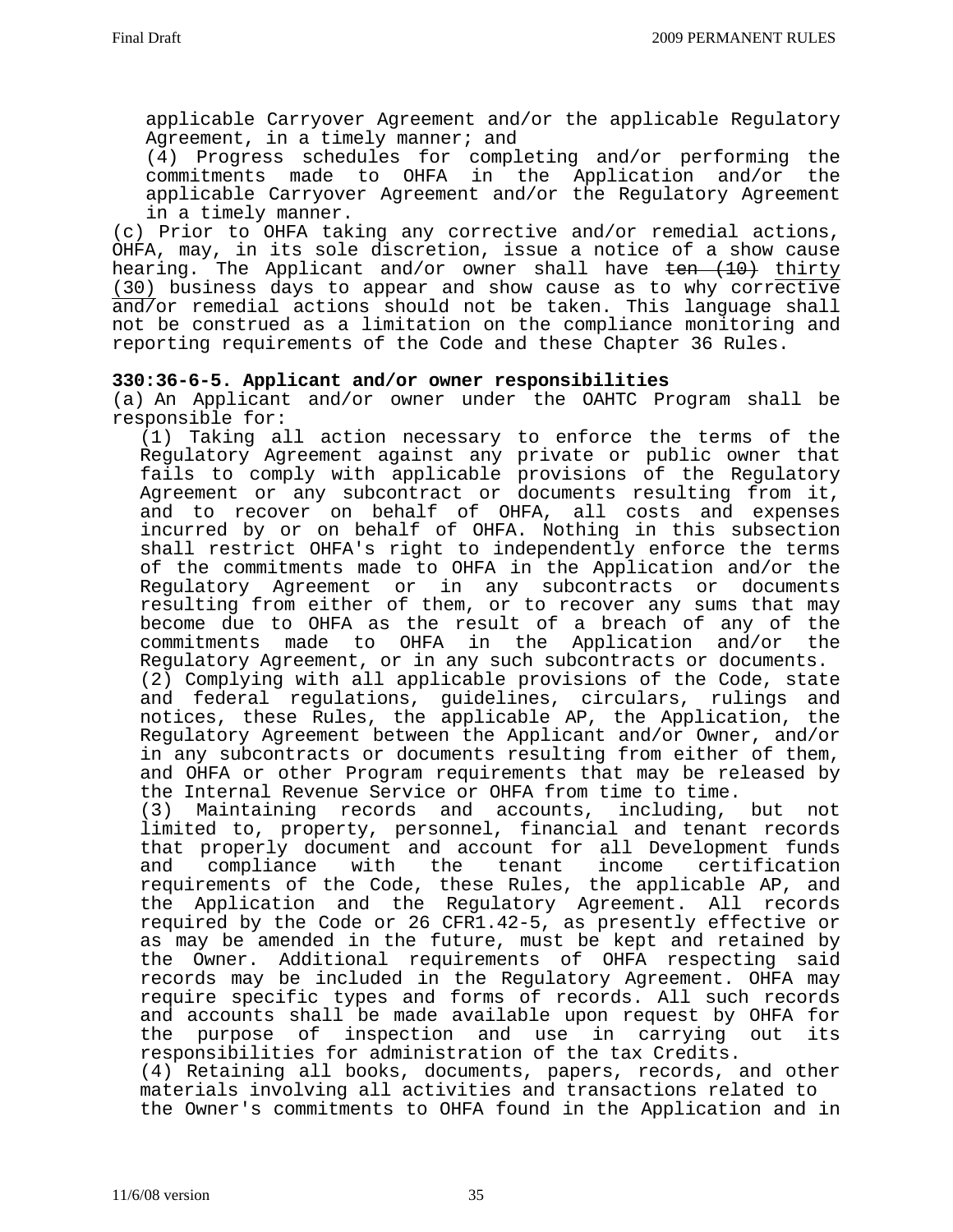the Regulatory Agreement, as required by the Code, federal regulations, the AP, the Application and the Regulatory Agreement.

(b) OHFA may require the Applicant and/or Owner to provide special narrative and financial reports related to the elements of a written agreement in the forms and at such times as may be necessary or required by OHFA.

(c) OHFA shall have the right to perform as many audits of any Development, from time to time, in the complete discretion of OHFA, as OHFA deems necessary or appropriate to discharge its compliance duties to the IRS in regard to each Development for which TCAs have been awarded, at least through the end of the compliance period and extended use period of the buildings and units in the Development. Audits may include physical inspection of any building in the Development, as well as a review of the records described in this subchapter. The cost of any such audit shall be borne by the Applicant and/or Owner. The audit and inspection provisions of this subsection are in addition to any inspection of OAHTC certifications, supporting documentation, or inspection of records performed pursuant to annual compliance review.

## **330:36-6-7. OHFA monitoring procedures.**

(a) **General.** Section 42(m)(1)(B)(iii) of the Code mandates that state housing Credit agencies monitor all placed in service tax Credit projects for compliance with the provisions of Section 42. The Code also mandates that the Internal Revenue Service be notified, by the state housing agencies, of any instances of noncompliance, this includes failure to comply with the Code and federal regulations and these Chapter 36 Rules, as well as failure to pay all compliance fees in a timely manner. OHFA will also monitor for compliance with the Regulatory Agreement (Land Use Restriction Agreement) provisions which contain additional owner commitments made to secure points in the project selection process, e.g. additional low-income units or an extended lowincome use period. OHFA has assembled and will make available to the development owners**,** a Compliance Manual explaining the OAHTC monitoring process in detail. An owner representative and a management agent representative will be required to successfully complete a compliance training session conducted by OHFA or approved by OHFA and submit proof thereof with the first Quarterly report. OHFA will monitor the documents and certifications set forth in 330:36-6-7(b) and (c) for compliance with the Code.

# (b) **Record keeping and record retention provisions**.

(1) The owner of a low-income housing project is required to keep records for each qualified low-income building in the project showing:

(A) The total number of residential units in the building (including the number of bedrooms and the size in square feet of each residential rental unit);

(B) The percentage of residential rental units in the building that are low-income units;

(C) The rents charged on each residential rental unit in the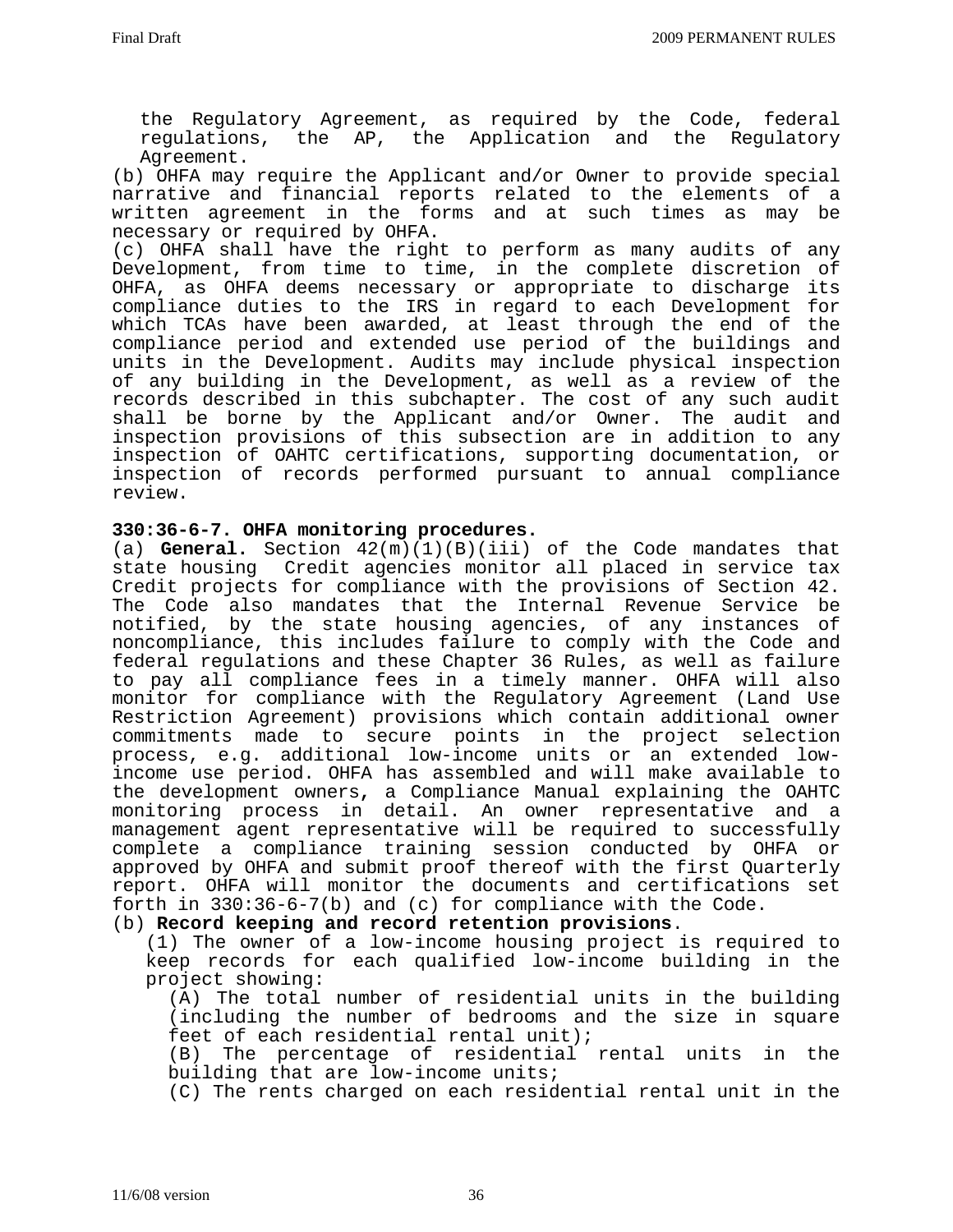building (including any utility allowances; (D) The number of occupants in each low-income unit; (E) The low-income unit vacancies in the building and information that shows when, and to whom the next available units were rented; (F) The initial annual income certification of each lowincome tenant per unit, and any additional recertification that may be required; (G) Documentation to support each low-income tenant's income certification; (H) The eligible basis and qualified basis of the building at the end of the first year of the Credit period; (I) The character and use of the nonresidential portion of the building included in the building's eligible basis under Section 42(d) of the Code (e.g. tenant facilities that are available on a comparable basis to all tenants and for which no separate fee is charged for use of the facilities, or facilities reasonably required by the project); and (J) Copies of all correspondence with the IRS. (2) The owner is required to retain the records described in this section for each building in the project for at least six (6) years after the due date (with extensions) for filing the federal income tax return for that year. The records for the

first year of the Credit period must be retained for at least six (6) years beyond the due date (with extensions) for filing the federal income tax return for the last year of the compliance period of the building.

## (c) **Certification and review provisions**

(1) Between the placed in service date of a building and the submission of an application for a final allocation of Credits, and prior to the issuance of an 8609, OHFA may physically inspect the property. An on-site review will again be conducted within the following year as described in 330:36-6-7 (c)(6) of these Rules.

(2) In accordance with Section 42(l)(1), following the close of the first taxable year in the Credit period, the owner must certify to the Secretary of the Treasury:

(i) the taxable year in which such building was placed in service,

(ii) the adjusted basis and eligible basis as of the close of the first year of the Credit period,

(iii) the maximum applicable percentage and qualified basis,

and<br>(iv) the election made for the low-income targeting threshold.

This certification is accomplished by completing Part II of the 8609(s). A copy of the completed 8609(s) must also be submitted to OHFA. The due date for submission is May 10, or as extended by the Service or Staff, of the year due to The Service for the first Credit year.

(3) Owners must prepare and submit a quarterly report beginning with the first full calendar quarter after the last building is Placed in Service, and for the subsequent three quarters. This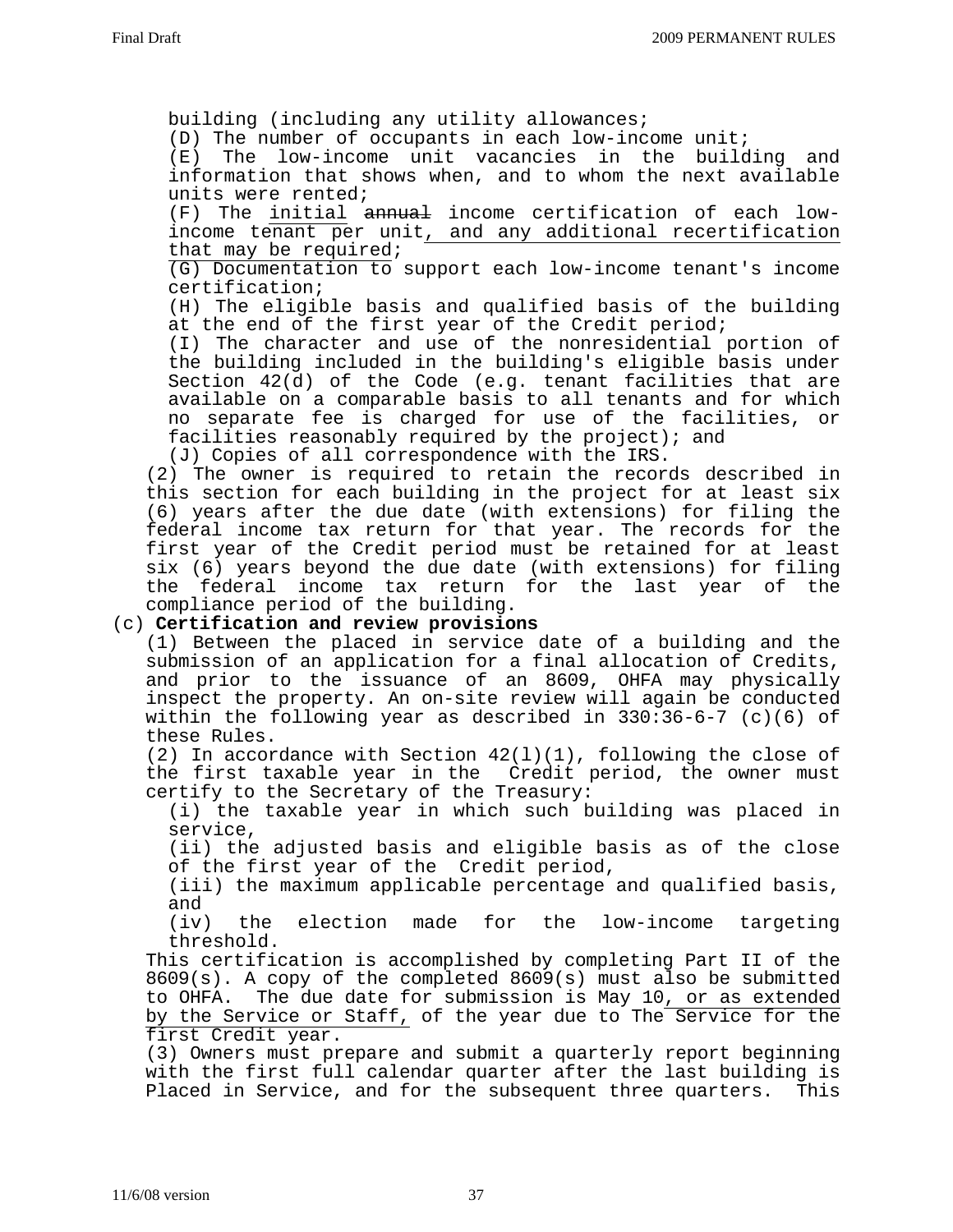report must be accompanied by copies of the Tenant Income Certifications for each tenant and new move-ins for the appropriate quarter. If a project is determined not to be in compliance with Program requirements or there is indication of possible noncompliance, OHFA, at its discretion, may require reports each quarter until compliance is demonstrated. (4) The owner of a low-income housing project is required to certify annually, in a form prescribed by OHFA, that for the preceding 12-month period: (A) The project met the requirements of the 20-50 or 40-60 test under Section 42(g)(I) of the Code, whichever minimum set-aside is applicable to the project, and, if the applicable to the project, the 15-40 test under Section 42(g)(4) for "deep rent skewed" projects; (B) There was no change in the applicable fraction (as defined in Section  $42(c)(1)(B))$  of any building in the project, or that there was a change and a description of the change; (C) The owner has received an annual income certification from each low-income tenant and documentation to support that certification; (D) Each low-income unit in the project was rent-restricted under Section  $42(g)(2)$ ; (E) All units in the project were for use by the general public and used on a non-transient basis (except for transitional housing for the homeless); (F) Each building in the project was suitable for occupancy, taking into account local health, safety, and building codes (or other habitability standards), and the state or local government unit responsible for making building code inspections did not issue a report of a violation for any building or low-income unit in the project; (G) There was no change in the eligible basis (as defined in Section 42(d)) of any building in the project, or that there was a change, and the nature of that change; (H) All tenant facilities included in eligible basis under Section 42(d) of any building in the project, such as swimming pool, other recreational facilities, and parking areas, were provided on a comparable basis without charge to all tenants in the building; (I) If a low-income unit in the project became vacant during the year, reasonable attempts were, or are being made to rent that unit or the next available unit of comparable or smaller size to tenants having a qualifying income before any units in the project were, or will be rented to tenants not having a qualifying income; (J) If the income of the tenant of a low-income unit in the project increased above the limit allowed in Section 42(g)(2)(D)(ii), the next available unit of comparable or smaller size in the project was, or will be, rented to tenants having a qualifying income; (K) An extended low-income housing commitment, as described in Section 42 (h)(6), was in effect; (L) The project meets the additional requirements contained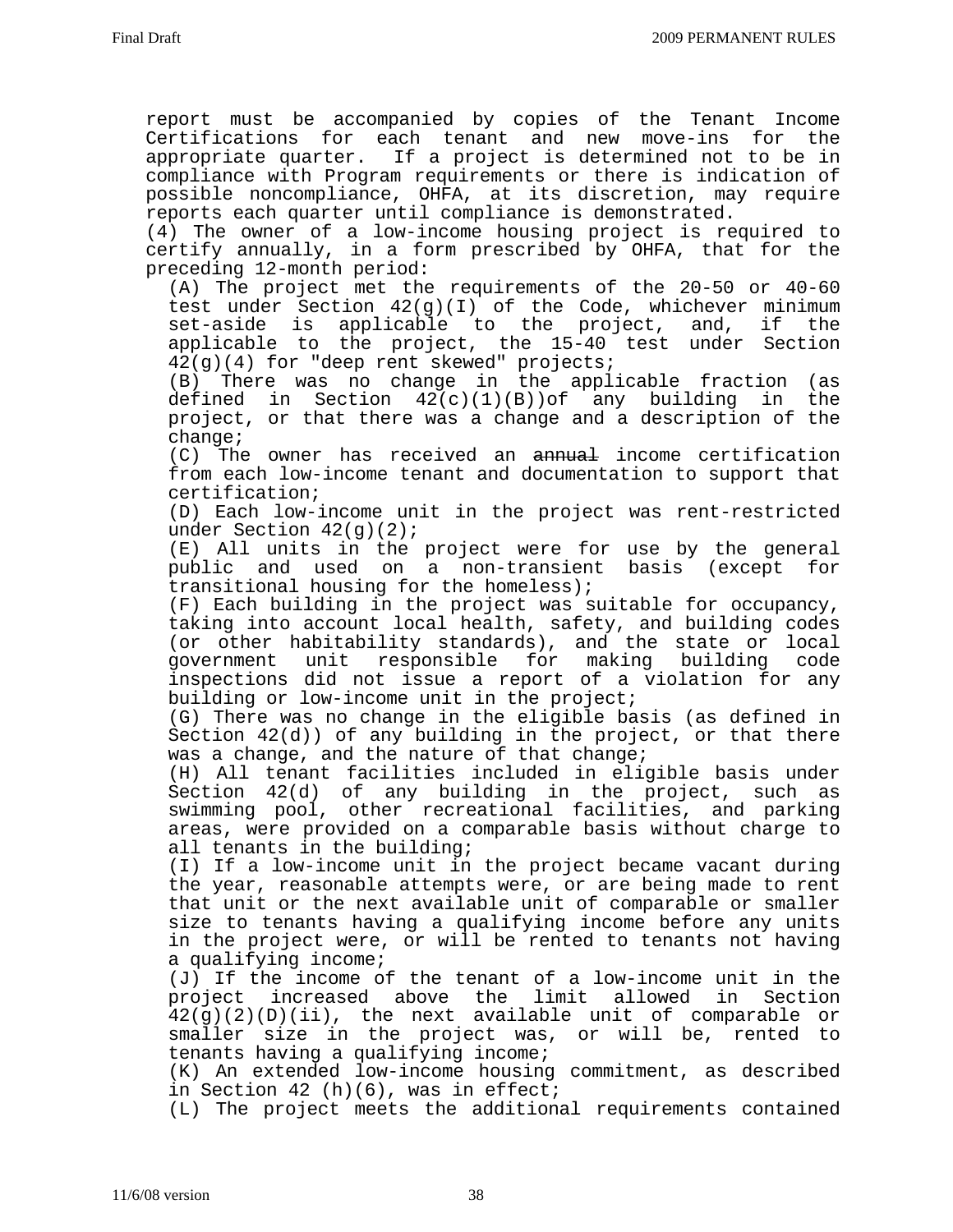in the Land Use Restriction Agreements; (M) There was no change in the Owner entity (for example, transfer of general partnership interest); (N) If the owner received its Credit allocation from a portion of the State's ceiling set-aside for projects involving "qualified non-profit organizations" under Section 42(h)(5) of the Code, the non-profit organization has materially participated in the operation if the development (within the meaning of CFR  $\S$  1.469); (O) No finding of discrimination under the Fair Housing Act, 42 U.S.C. 3601-3619, has occurred for this project. A finding of discrimination includes an adverse final decision by a substantially equivalent state or local fair housing agency, 42 U.S.C. 361a(a)(1), or an adverse judgment from federal court; and (P) An extended low-income housing commitment as described in Section 42(h)(6) was in effect, that an owner cannot refuse to lease a unit in a project to an applicant because the applicant holds a voucher or certificate of eligibility under Section 8 of the United States Housing Act of 1937, 42 U.S.C. 1437s. (Q) Collect data required by HUD in a form prescribed by OHFA. In no way will the data collection be in violation of Fair Housing. (5) OHFA will review the owner certifications submitted pursuant to 330:36-6-7(c)(4), for compliance with the requirements of Section 42 of the Code. (6) OHFA must and will conduct on-site inspections of all buildings in the project by the end of the second calendar year following the year the last building in the project is placed in service, and for at least twenty (20) percent of the project's low-income units, inspect the units and review the low-income certifications, the documentation supporting the certifications, and the rent records for the tenants in those units. (7) At least once every three (3) years through the extended use period, OHFA must conduct on-site inspections of all buildings in the project and, for at least twenty percent (20%) of the project's low-income units, inspect the units and review the low-income certifications, the documentation supporting the certifications, and the rent records for the tenants in those units. (8) The certifications and reviews of paragraphs 330:36-6-  $7(c)(2)$  and  $(c)(4)$  of these Chapter 36 Rules are required to be made at least annually until the end of the extended use period, and the certifications are to be made under penalty of perjury. (9) The owner is required to provide to OHFA, for the first Credit year, a copy of the completed Part II 8609, 8609 Schedule A and Form 8586 that is submitted to the Internal Revenue Service. (10) The owner is required to provide to OHFA, as it occurs, copies of all correspondence with the Internal Revenue Service.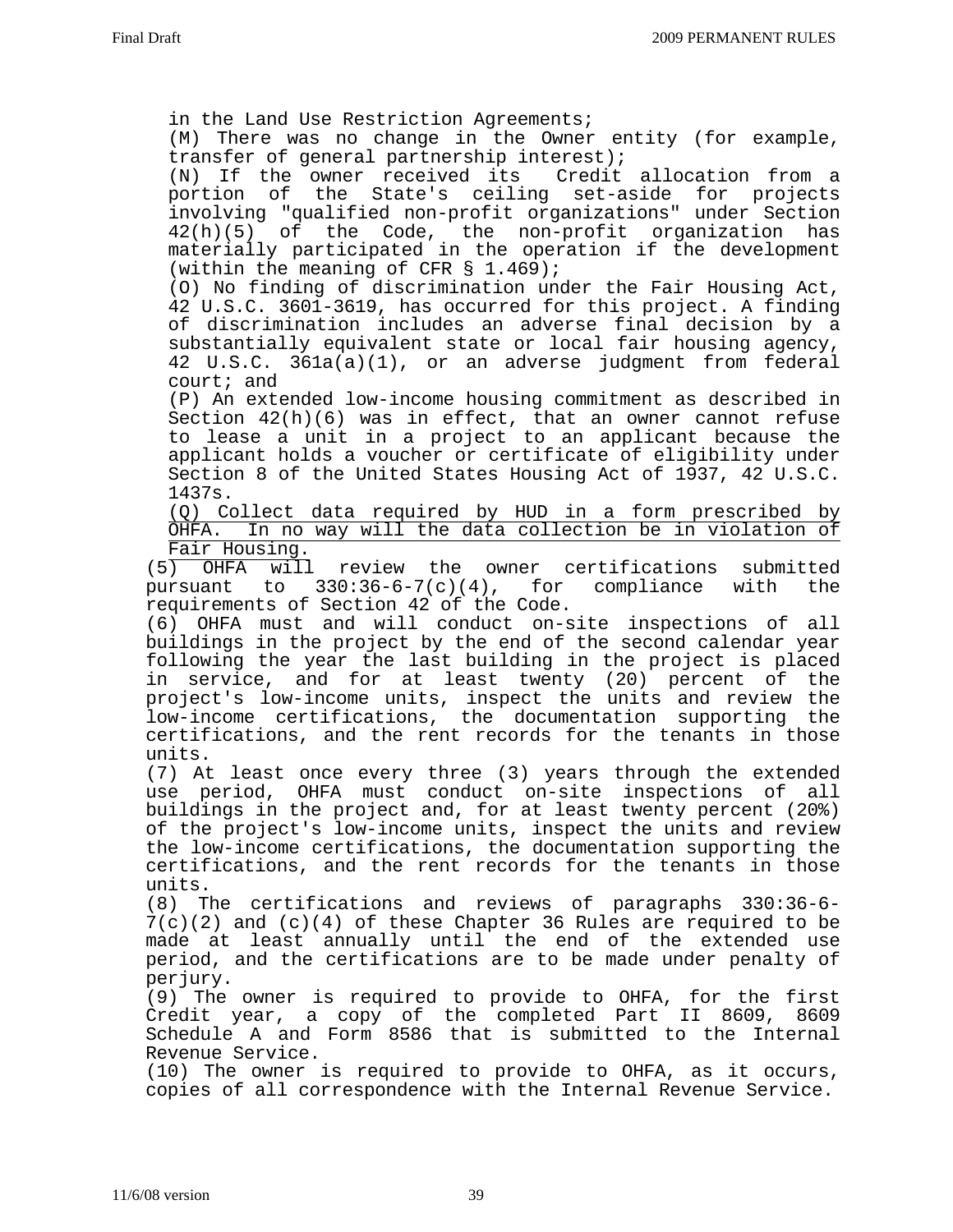(d) **Auditing provisions.** OHFA has the right to perform an audit of any low-income housing project during the term of the Land Use Restriction Agreement. An audit includes physical inspection of any building in the project, as well as a review of the records described in 330:36-6-7(c)(1) of these Chapter 36 Rules. The auditing provision of this paragraph is in addition to any inspection of low-income certifications and documentation under 330:36-6-7(c)(7)of this Chapter 36 Rules.

## (e) **Notification of non-compliance provisions.**

(1) OHFA will provide prompt written notice to the owner of a low-income housing project if OHFA does not receive the certification described in  $330:36-6-7(c)(4)$  of these Chapter 36, or does not receive, or is not permitted to inspect, the tenant income certification supporting documentation and rent records, or discovers on audit, inspection review, or in some other manner, that the project is not in compliance with the Code or these Chapter 36 rules. The owner shall have a period of time, not to exceed thirty (30) calendar days, from the date of such notice (the "Correction Period") to supply any missing certifications and bring the project into compliance. OHFA may extend, in its own discretion, the Correction Period for up to an additional thirty (30) calendar days for good cause.

(2) OHFA must file IRS Form 8823 Report of Noncompliance with the Internal Revenue Service no later than forty-five (45) calendar days after the end of the Correction Period whether or not the noncompliance or failure to certify is corrected. OHFA will explain on Form 8823 the nature of the noncompliance or failure to certify and indicate whether the owner has corrected the noncompliance or failure to certify. Any change in either the applicable fraction or eligible basis that results in a decrease in the qualified basis of the project under Section  $42(c)(1)(A)$  is an event of noncompliance that must be reported under this paragraph. **SUBCHAPTER 8. QUALIFIED CONTRACT** 

## **330:36-8-1. Purpose**.

Pursuant to 42(h)(6) of the Code, after the end of the 14th year of the Compliance Period, the owner of a LIHTC Development can request OHFA as the allocating agency to find a buyer at the Qualified Contract Price (QCP). If a buyer cannot be located within one year, the extended use commitment will terminate. This process provides the procedures for the submittal and review of the qualified contract requests.

# **330:36-8-2. [RESERVED]**

# **330:36-8-3. Authority.**

In the Omnibus Budget Reconciliation Act of 1989 (1989 Act), Congress modified the LIHTC Program by creating an Extended Use Period which lengthened the affordability period of Credit Developments from 15 years to 30 years. However, the 1989 Act also provided an option for owners to exit the LIHTC Program at the end of the 15-year Compliance Period by requesting that the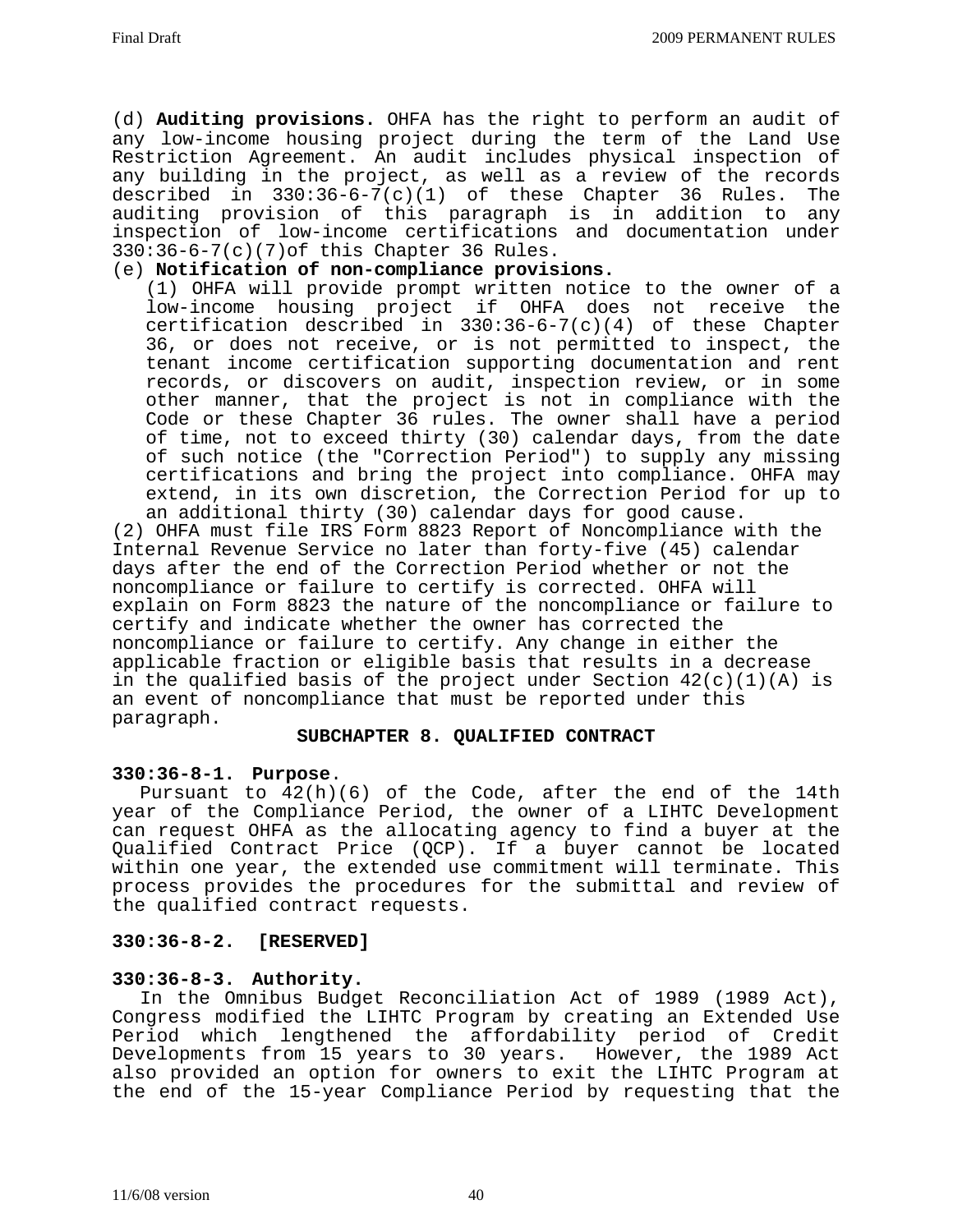state allocating agency either purchase the Development or assign the agency's purchase right to another entity for a formula price pursuant to a "Qualified Contract".

## **330:36-8-4. [RESERVED]**

## **330:36-8-5. Policies and Procedures**

(a) LIHTC Developments that received an allocation of Credits in 1990 or subsequent years are eligible to submit a Preliminary Application (QCPA) any time after the end of year 14 of the Compliance Period. This is available unless the owner voluntarily waives it in the Regulatory Agreement.

(b) OHFA will develop a Qualified Contract application process to administer requests from eligible Owners for a Qualified Contract pursuant to Code Section  $42(h)(6)(E)(i)(II)$ .

(c) In keeping with the clear purpose of IRS Code Section 42, OHFA will resolve every case of doubt or interpretation in determining the QCP, both with regard to the overall process and for particular properties, in favor of a lower value.

## **330:36-8-6. [RESERVED]**

## **330:36-8-7. Eligibility**

(a) In determining the eligibility of a Development with multiple Allocations or Credit periods, OHFA will only consider the last Allocation. Owners may not submit a QCPA or QCA until after the 14th year of the Compliance Period:

(1) for the last Building placed in service (Developments with buildings that were placed in service in different years), or

(2) for the last Allocation to the Development or any Building therein (Developments with multiple Allocations).

(b) OHFA will not consider a QCA until the owner secures a complete, unconditional waiver of all purchase options, including a nonprofit general partner's right of first refusal.

(c) Properties that do not meet the basic physical compliance standards that are (or would be) necessary to claim some or all of the Allocation are ineligible for consideration. Owners must correct all such compliance issues or violations prior to submitting a QCA.

## **330:36-8-8. [RESERVED]**

## **330:36-8-9. Three-year Period**

(a) If OHFA fails to present a QC before the expiration of the 1YP as described herein, the Development will remain subject to the Three-Year Period requirements of Code Section  $42(h)(6)(E)(ii)$ .

(b) The Three-Year period will commence with the recording of a Release of the Regulatory Agreement.

(c) During the Three-Year Period the owner may not evict or terminate a tenancy of an existing tenant of any low-income unit except for good cause. During the Three-Year Period the owner may not increase the gross rent with respect to any low-income